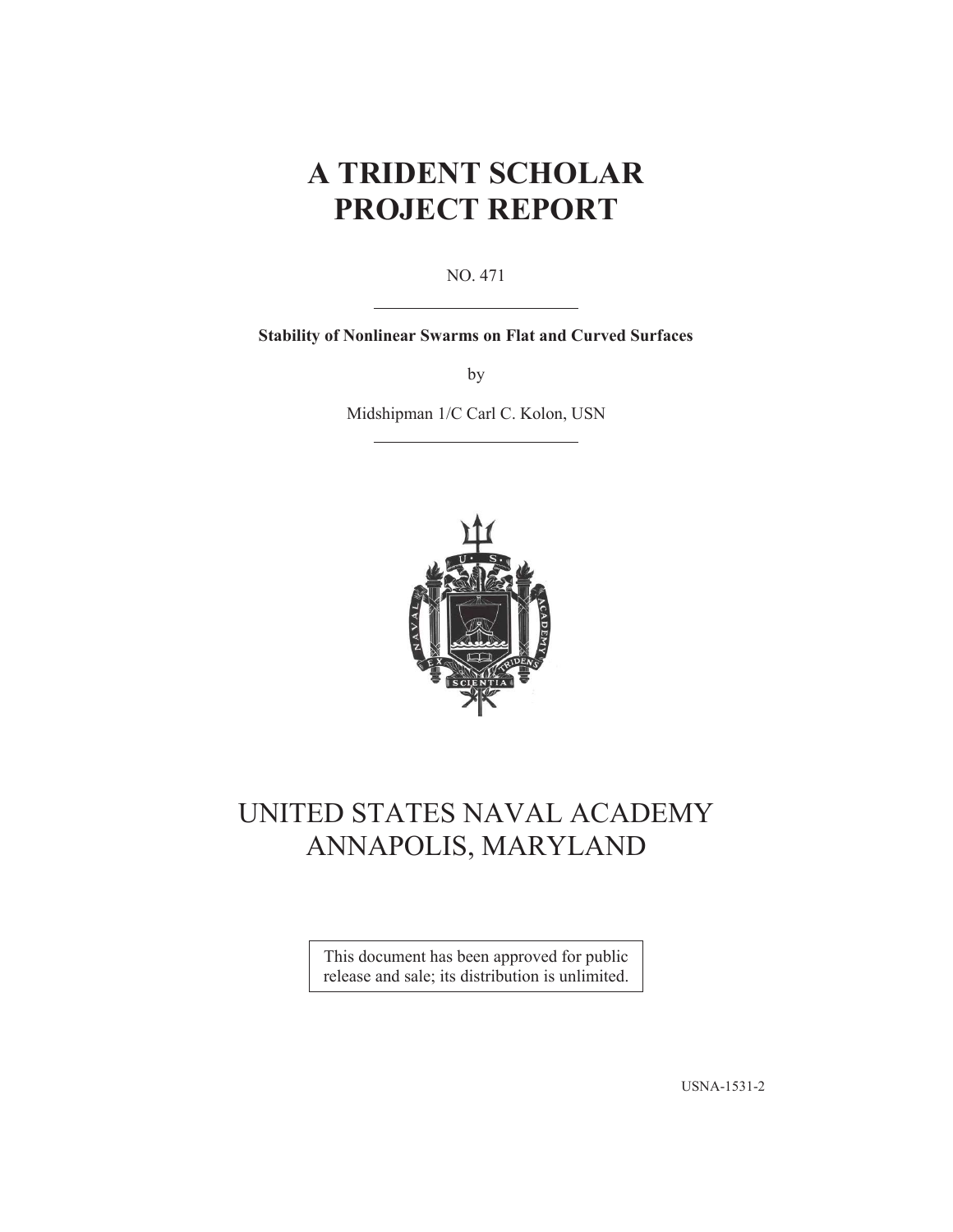| <b>REPORT DOCUMENTATION PAGE</b>                                                                                                                                                                                                                                                                                                                                                                                                                                                                                                                                                                                                                                                                                                                                                                                                                                                                                                                                                                                                                                                                                                                                                                                                                                                                                                                                                                                                                                                                                                                                                                                                                                                                                                                                                                                                                                                                                                                                                                                                                                                                                                                                                                                                                                                                    |                       |                                      |                               | Form Approved<br>OMB No. 0704-0188                                                                                                                                                                                                                                                                                                                                                                                                              |  |
|-----------------------------------------------------------------------------------------------------------------------------------------------------------------------------------------------------------------------------------------------------------------------------------------------------------------------------------------------------------------------------------------------------------------------------------------------------------------------------------------------------------------------------------------------------------------------------------------------------------------------------------------------------------------------------------------------------------------------------------------------------------------------------------------------------------------------------------------------------------------------------------------------------------------------------------------------------------------------------------------------------------------------------------------------------------------------------------------------------------------------------------------------------------------------------------------------------------------------------------------------------------------------------------------------------------------------------------------------------------------------------------------------------------------------------------------------------------------------------------------------------------------------------------------------------------------------------------------------------------------------------------------------------------------------------------------------------------------------------------------------------------------------------------------------------------------------------------------------------------------------------------------------------------------------------------------------------------------------------------------------------------------------------------------------------------------------------------------------------------------------------------------------------------------------------------------------------------------------------------------------------------------------------------------------------|-----------------------|--------------------------------------|-------------------------------|-------------------------------------------------------------------------------------------------------------------------------------------------------------------------------------------------------------------------------------------------------------------------------------------------------------------------------------------------------------------------------------------------------------------------------------------------|--|
| data needed, and completing and reviewing this collection of information. Send comments regarding this burden estimate or any other aspect of this collection of information, including suggestions for reducing<br>this burden to Department of Defense, Washington Headquarters Services, Directorate for Information Operations and Reports (0704-0188), 1215 Jefferson Davis Highway, Suite 1204, Arlington, VA 22202-<br>valid OMB control number. PLEASE DO NOT RETURN YOUR FORM TO THE ABOVE ADDRESS.                                                                                                                                                                                                                                                                                                                                                                                                                                                                                                                                                                                                                                                                                                                                                                                                                                                                                                                                                                                                                                                                                                                                                                                                                                                                                                                                                                                                                                                                                                                                                                                                                                                                                                                                                                                        |                       |                                      |                               | Public reporting burden for this collection of information is estimated to average 1 hour per response, including the time for reviewing instructions, searching existing data sources, gathering and maintaining the<br>4302. Respondents should be aware that notwithstanding any other provision of law, no person shall be subject to any penalty for failing to comply with a collection of information if it does not display a currently |  |
| 1. REPORT DATE (DD-MM-YYYY)<br>$05 - 21 - 18$                                                                                                                                                                                                                                                                                                                                                                                                                                                                                                                                                                                                                                                                                                                                                                                                                                                                                                                                                                                                                                                                                                                                                                                                                                                                                                                                                                                                                                                                                                                                                                                                                                                                                                                                                                                                                                                                                                                                                                                                                                                                                                                                                                                                                                                       | <b>2. REPORT TYPE</b> |                                      |                               | 3. DATES COVERED (From - To)                                                                                                                                                                                                                                                                                                                                                                                                                    |  |
| <b>4. TITLE AND SUBTITLE</b><br>Stability of Nonlinear Swarms on Flat and Curved Surfaces                                                                                                                                                                                                                                                                                                                                                                                                                                                                                                                                                                                                                                                                                                                                                                                                                                                                                                                                                                                                                                                                                                                                                                                                                                                                                                                                                                                                                                                                                                                                                                                                                                                                                                                                                                                                                                                                                                                                                                                                                                                                                                                                                                                                           |                       |                                      |                               | <b>5a. CONTRACT NUMBER</b>                                                                                                                                                                                                                                                                                                                                                                                                                      |  |
|                                                                                                                                                                                                                                                                                                                                                                                                                                                                                                                                                                                                                                                                                                                                                                                                                                                                                                                                                                                                                                                                                                                                                                                                                                                                                                                                                                                                                                                                                                                                                                                                                                                                                                                                                                                                                                                                                                                                                                                                                                                                                                                                                                                                                                                                                                     |                       |                                      |                               | <b>5b. GRANT NUMBER</b>                                                                                                                                                                                                                                                                                                                                                                                                                         |  |
|                                                                                                                                                                                                                                                                                                                                                                                                                                                                                                                                                                                                                                                                                                                                                                                                                                                                                                                                                                                                                                                                                                                                                                                                                                                                                                                                                                                                                                                                                                                                                                                                                                                                                                                                                                                                                                                                                                                                                                                                                                                                                                                                                                                                                                                                                                     |                       |                                      |                               | <b>5c. PROGRAM ELEMENT NUMBER</b>                                                                                                                                                                                                                                                                                                                                                                                                               |  |
| 6. AUTHOR(S)<br>Kolon, Carl C.                                                                                                                                                                                                                                                                                                                                                                                                                                                                                                                                                                                                                                                                                                                                                                                                                                                                                                                                                                                                                                                                                                                                                                                                                                                                                                                                                                                                                                                                                                                                                                                                                                                                                                                                                                                                                                                                                                                                                                                                                                                                                                                                                                                                                                                                      |                       |                                      |                               | <b>5d. PROJECT NUMBER</b>                                                                                                                                                                                                                                                                                                                                                                                                                       |  |
|                                                                                                                                                                                                                                                                                                                                                                                                                                                                                                                                                                                                                                                                                                                                                                                                                                                                                                                                                                                                                                                                                                                                                                                                                                                                                                                                                                                                                                                                                                                                                                                                                                                                                                                                                                                                                                                                                                                                                                                                                                                                                                                                                                                                                                                                                                     |                       |                                      |                               | <b>5e. TASK NUMBER</b>                                                                                                                                                                                                                                                                                                                                                                                                                          |  |
|                                                                                                                                                                                                                                                                                                                                                                                                                                                                                                                                                                                                                                                                                                                                                                                                                                                                                                                                                                                                                                                                                                                                                                                                                                                                                                                                                                                                                                                                                                                                                                                                                                                                                                                                                                                                                                                                                                                                                                                                                                                                                                                                                                                                                                                                                                     |                       |                                      |                               | <b>5f. WORK UNIT NUMBER</b>                                                                                                                                                                                                                                                                                                                                                                                                                     |  |
| 7. PERFORMING ORGANIZATION NAME(S) AND ADDRESS(ES)                                                                                                                                                                                                                                                                                                                                                                                                                                                                                                                                                                                                                                                                                                                                                                                                                                                                                                                                                                                                                                                                                                                                                                                                                                                                                                                                                                                                                                                                                                                                                                                                                                                                                                                                                                                                                                                                                                                                                                                                                                                                                                                                                                                                                                                  |                       |                                      |                               | 8. PERFORMING ORGANIZATION REPORT<br><b>NUMBER</b>                                                                                                                                                                                                                                                                                                                                                                                              |  |
|                                                                                                                                                                                                                                                                                                                                                                                                                                                                                                                                                                                                                                                                                                                                                                                                                                                                                                                                                                                                                                                                                                                                                                                                                                                                                                                                                                                                                                                                                                                                                                                                                                                                                                                                                                                                                                                                                                                                                                                                                                                                                                                                                                                                                                                                                                     |                       |                                      |                               |                                                                                                                                                                                                                                                                                                                                                                                                                                                 |  |
| 9. SPONSORING / MONITORING AGENCY NAME(S) AND ADDRESS(ES)<br>U.S. Naval Academy                                                                                                                                                                                                                                                                                                                                                                                                                                                                                                                                                                                                                                                                                                                                                                                                                                                                                                                                                                                                                                                                                                                                                                                                                                                                                                                                                                                                                                                                                                                                                                                                                                                                                                                                                                                                                                                                                                                                                                                                                                                                                                                                                                                                                     |                       |                                      |                               | 10. SPONSOR/MONITOR'S ACRONYM(S)                                                                                                                                                                                                                                                                                                                                                                                                                |  |
| Annapolis, MD 21402                                                                                                                                                                                                                                                                                                                                                                                                                                                                                                                                                                                                                                                                                                                                                                                                                                                                                                                                                                                                                                                                                                                                                                                                                                                                                                                                                                                                                                                                                                                                                                                                                                                                                                                                                                                                                                                                                                                                                                                                                                                                                                                                                                                                                                                                                 |                       |                                      |                               | <b>11. SPONSOR/MONITOR'S REPORT</b>                                                                                                                                                                                                                                                                                                                                                                                                             |  |
|                                                                                                                                                                                                                                                                                                                                                                                                                                                                                                                                                                                                                                                                                                                                                                                                                                                                                                                                                                                                                                                                                                                                                                                                                                                                                                                                                                                                                                                                                                                                                                                                                                                                                                                                                                                                                                                                                                                                                                                                                                                                                                                                                                                                                                                                                                     |                       |                                      |                               | <b>NUMBER(S)</b>                                                                                                                                                                                                                                                                                                                                                                                                                                |  |
| <b>12. DISTRIBUTION / AVAILABILITY STATEMENT</b>                                                                                                                                                                                                                                                                                                                                                                                                                                                                                                                                                                                                                                                                                                                                                                                                                                                                                                                                                                                                                                                                                                                                                                                                                                                                                                                                                                                                                                                                                                                                                                                                                                                                                                                                                                                                                                                                                                                                                                                                                                                                                                                                                                                                                                                    |                       |                                      |                               | Trident Scholar Report no. 471 (2018)                                                                                                                                                                                                                                                                                                                                                                                                           |  |
| This document has been approved for public release; its distribution is UNLIMITED.                                                                                                                                                                                                                                                                                                                                                                                                                                                                                                                                                                                                                                                                                                                                                                                                                                                                                                                                                                                                                                                                                                                                                                                                                                                                                                                                                                                                                                                                                                                                                                                                                                                                                                                                                                                                                                                                                                                                                                                                                                                                                                                                                                                                                  |                       |                                      |                               |                                                                                                                                                                                                                                                                                                                                                                                                                                                 |  |
| <b>13. SUPPLEMENTARY NOTES</b>                                                                                                                                                                                                                                                                                                                                                                                                                                                                                                                                                                                                                                                                                                                                                                                                                                                                                                                                                                                                                                                                                                                                                                                                                                                                                                                                                                                                                                                                                                                                                                                                                                                                                                                                                                                                                                                                                                                                                                                                                                                                                                                                                                                                                                                                      |                       |                                      |                               |                                                                                                                                                                                                                                                                                                                                                                                                                                                 |  |
|                                                                                                                                                                                                                                                                                                                                                                                                                                                                                                                                                                                                                                                                                                                                                                                                                                                                                                                                                                                                                                                                                                                                                                                                                                                                                                                                                                                                                                                                                                                                                                                                                                                                                                                                                                                                                                                                                                                                                                                                                                                                                                                                                                                                                                                                                                     |                       |                                      |                               |                                                                                                                                                                                                                                                                                                                                                                                                                                                 |  |
| 14. ABSTRACT<br>Swarming is a near-universal phenomenon in nature. Many mathematical models of swarms exist, both to model natural processes and to control robotic<br>agents. We study a swarm of agents with spring-like at-traction and nonlinear self-propulsion. Swarms of this type have been studied numerically, but to<br>our knowledge, no proofs of stability yet exist. We are motivated by a desire to understand the system from a mathematical point of view. Previous<br>numerical experiments have shown that the system either converges to a rotating circular limit cycle with a fixed center of mass, or the agents clump<br>together and move along a straight line. We show that this is not always the case, and the behavior is sometimes more nuanced. Our specific goal is to<br>investigate stability of the system's circular rotating state. The system is translation-invariant, and when the center of mass comes to a halt, the agents<br>decouple from each other. We apply methods from the stability theory of dynamical systems, including Lienard's Theorem, Lasalle's Invariance Principle,<br>and Lyapunov's direct and indirect methods, to globally characterize the behavior of these decoupled systems, and to locally characterize the desired<br>behavior of the entire swarm. We confirm our theoretical findings with numerical experiments. So far, swarm models like this have only been studied in<br>Euclidean, or flat, space. We extend a class of swarm models to curved geometries, or Riemannian Manifolds, using concepts from differential geometry.<br>Through numerical simulation, we find that their behavior mimics the behavior of the same swarms in at space. We use this in two ways. We modify<br>swarms to fit on embedded surfaces, creating swarms which move on spheres and in hyperbolic space. We also use it to modify the limit cycles of swarms<br>in at space into desired shapes, like ovals. Finally, we use Gazebo, a high-fidelity robotics simulator, to simulate a robotic swarm following the same<br>swarm model. We show that robotic agents display the behavior which we predict mathematically, indicating that it is feasible to control robot swarms<br>using this method.<br><b>15. SUBJECT TERMS</b> |                       |                                      |                               |                                                                                                                                                                                                                                                                                                                                                                                                                                                 |  |
| swarming, differential geometry, dynamical systems, coupled differential equations                                                                                                                                                                                                                                                                                                                                                                                                                                                                                                                                                                                                                                                                                                                                                                                                                                                                                                                                                                                                                                                                                                                                                                                                                                                                                                                                                                                                                                                                                                                                                                                                                                                                                                                                                                                                                                                                                                                                                                                                                                                                                                                                                                                                                  |                       |                                      |                               |                                                                                                                                                                                                                                                                                                                                                                                                                                                 |  |
| <b>16. SECURITY CLASSIFICATION OF:</b>                                                                                                                                                                                                                                                                                                                                                                                                                                                                                                                                                                                                                                                                                                                                                                                                                                                                                                                                                                                                                                                                                                                                                                                                                                                                                                                                                                                                                                                                                                                                                                                                                                                                                                                                                                                                                                                                                                                                                                                                                                                                                                                                                                                                                                                              |                       | <b>17. LIMITATION</b><br>OF ABSTRACT | <b>18. NUMBER</b><br>OF PAGES | 19a. NAME OF RESPONSIBLE PERSON                                                                                                                                                                                                                                                                                                                                                                                                                 |  |
| ADQTDAQT<br><b>DEDADT</b>                                                                                                                                                                                                                                                                                                                                                                                                                                                                                                                                                                                                                                                                                                                                                                                                                                                                                                                                                                                                                                                                                                                                                                                                                                                                                                                                                                                                                                                                                                                                                                                                                                                                                                                                                                                                                                                                                                                                                                                                                                                                                                                                                                                                                                                                           | THIS BACK             |                                      |                               | <b>JOL TELEBUOUE MUMBER</b>                                                                                                                                                                                                                                                                                                                                                                                                                     |  |

|           |                    |                     | <b>OF ABSTRACT</b> | <b>OF PAGES</b> |                                                    |
|-----------|--------------------|---------------------|--------------------|-----------------|----------------------------------------------------|
| a. REPORT | <b>b. ABSTRACT</b> | <b>c. THIS PAGE</b> |                    | ັັ              | <b>19b. TELEPHONE NUMBER</b> (include area<br>code |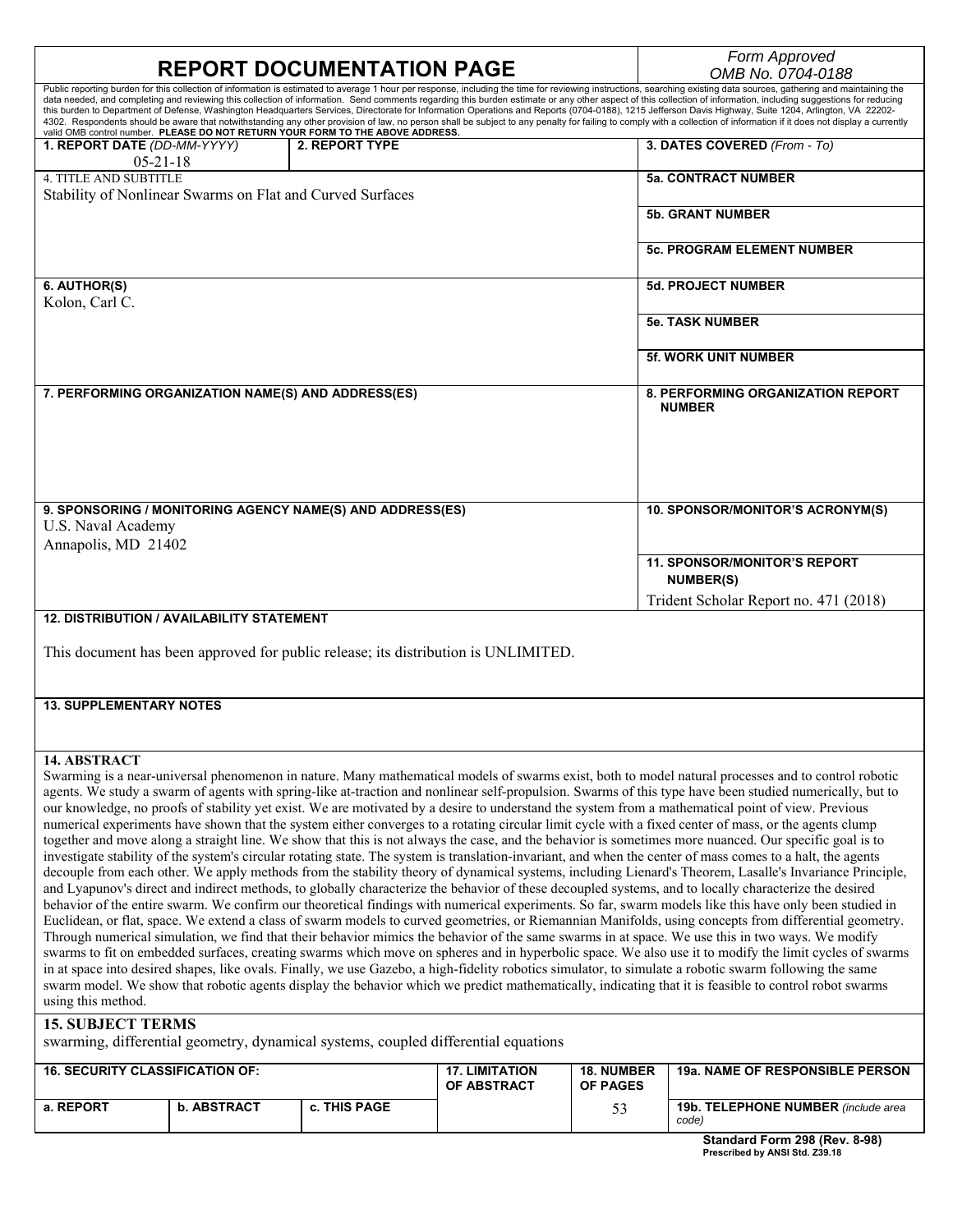U.S.N.A. --- Trident Scholar project report; no. 471 (2018)

### **Stability of Nonlinear Swarms on Flat and Curved Surfaces**

by

Midshipman 1/C Carl C. Kolon United States Naval Academy Annapolis, Maryland

\_\_\_\_\_\_\_\_\_\_\_\_\_\_\_\_\_\_\_\_\_\_\_\_\_\_\_\_\_\_\_\_\_\_\_\_\_\_\_\_\_ (signature)

Certification of Adviser(s) Approval

Associate Professor Kostya Medynets Mathematics Department

 $\mathcal{L}_\text{max}$ (signature)  $\frac{1}{2}$  ,  $\frac{1}{2}$  ,  $\frac{1}{2}$  ,  $\frac{1}{2}$  ,  $\frac{1}{2}$  ,  $\frac{1}{2}$  ,  $\frac{1}{2}$  ,  $\frac{1}{2}$  ,  $\frac{1}{2}$  ,  $\frac{1}{2}$  ,  $\frac{1}{2}$  ,  $\frac{1}{2}$  ,  $\frac{1}{2}$  ,  $\frac{1}{2}$  ,  $\frac{1}{2}$  ,  $\frac{1}{2}$  ,  $\frac{1}{2}$  ,  $\frac{1}{2}$  ,  $\frac{1$ 

(date)

Professor William N. Traves Mathematics Department

(signature)  $\mathcal{L}_\text{max}$ 

(date)

Acceptance for the Trident Scholar Committee

Professor Maria J. Schroeder Associate Director of Midshipman Research

 $\mathcal{L}_\text{max}$ (signature)

(date)

USNA-1531-2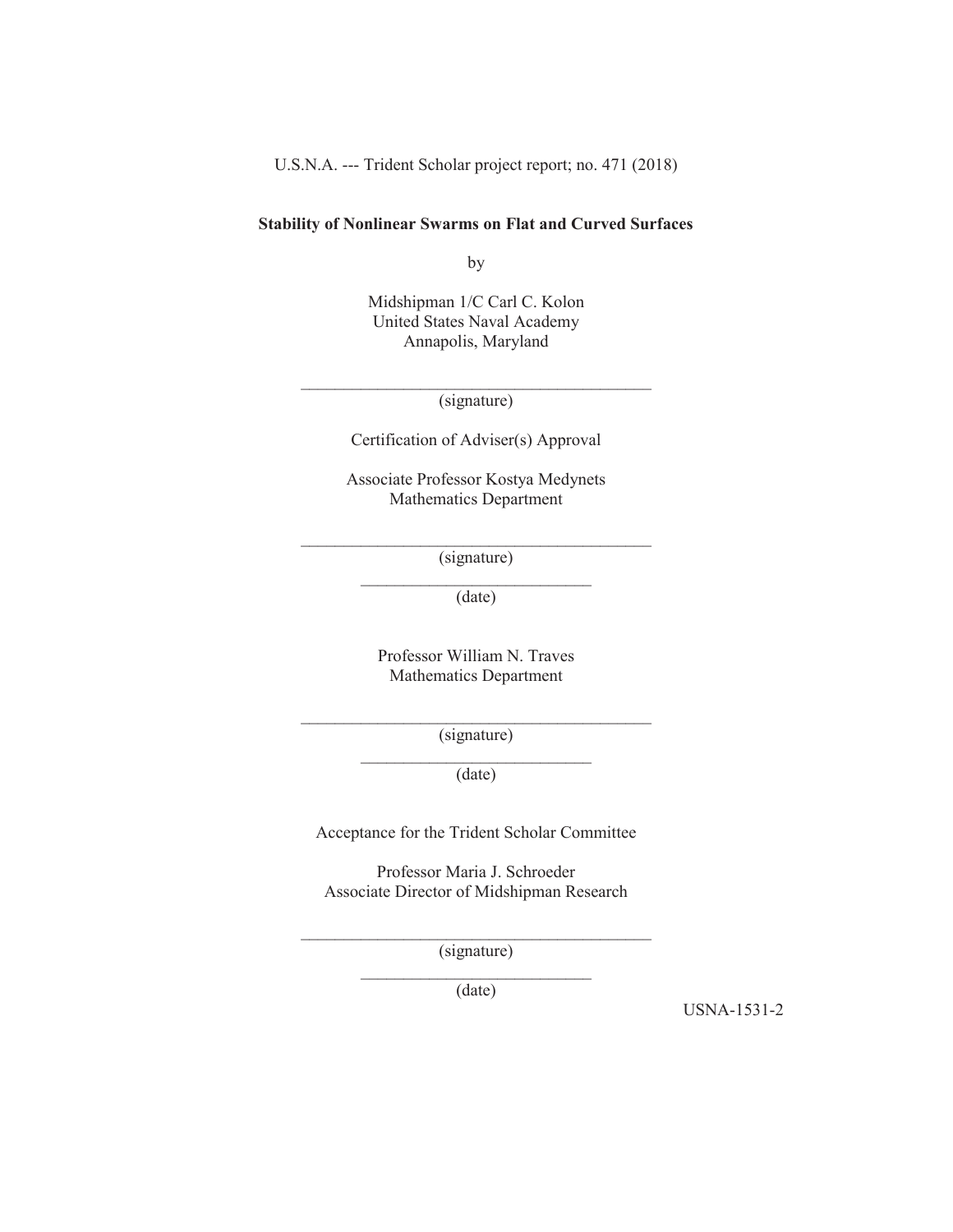#### **Abstract**

Swarming is a near-universal phenomenon in nature. Many mathematical models of swarms exist, both to model natural processes and to control robotic agents. We study a swarm of agents with spring-like attraction and nonlinear self-propulsion. Swarms of this type have been studied numerically, but to our knowledge, no proofs of stability yet exist. We are motivated by a desire to understand the system from a mathematical point of view. Previous numerical experiments have shown that the system either converges to a rotating circular limit cycle with a fixed center of mass, or the agents clump together and move along a straight line. We show that this is not always the case, and the behavior is sometimes more nuanced. Our specific goal is to investigate stability of the system's circular rotating state. The system is translation-invariant, and when the center of mass comes to a halt, the agents decouple from each other.

We apply methods from the stability theory of dynamical systems, including Liénard's Theorem, Lasalle's Invariance Principle, and Lyapunov's direct and indirect methods, to globally characterize the behavior of these decoupled systems, and to locally characterize the desired behavior of the entire swarm. We confirm our theoretical findings with numerical experiments.

So far, swarm models like this have only been studied in Euclidean, or flat, space. We extend a class of swarm models to curved geometries, or Riemannian Manifolds, using concepts from differential geometry. Through numerical simulation, we find that their behavior mimics the behavior of the same swarms in flat space. We use this in two ways. We modify swarms to fit on embedded surfaces, creating swarms which move on spheres and in hyperbolic space. We also use it to modify the limit cycles of swarms in flat space into desired shapes, like ovals.

Finally, we use Gazebo, a high-fidelity robotics simulator, to simulate a robotic swarm following the same swarm model. We show that robotic agents display the behavior which we predict mathematically, indicating that it is feasible to control robot swarms using this method.

Key words: Swarming, differential geometry, dynamical systems, coupled differential equations.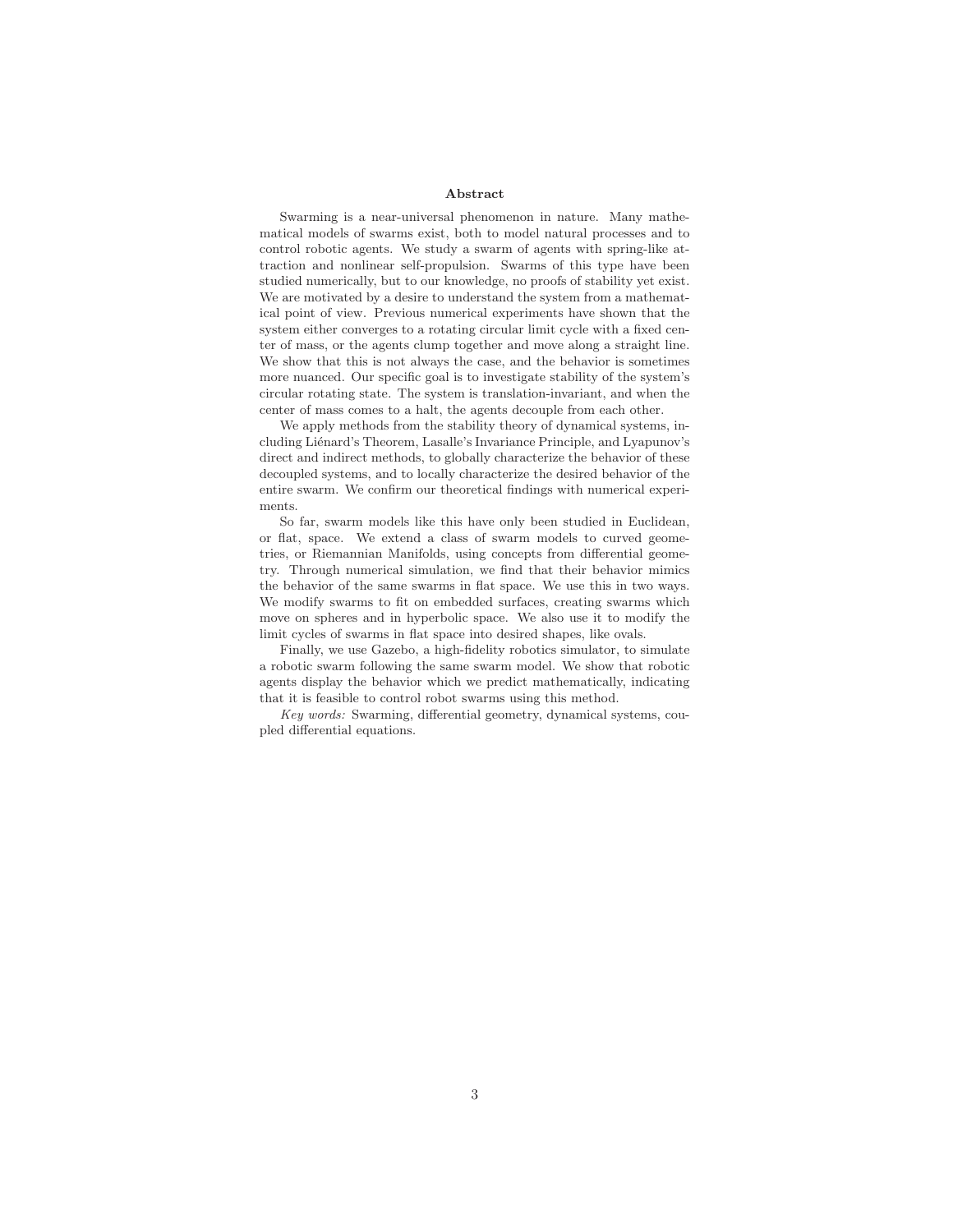# **Contents**

| 1        | Introduction                                                                                                                         | 6  |
|----------|--------------------------------------------------------------------------------------------------------------------------------------|----|
| $\bf{2}$ | Background                                                                                                                           | 8  |
|          | 2.1                                                                                                                                  | 9  |
|          | 2.2                                                                                                                                  | 10 |
| 3        | <b>Gradient Swarm Models</b>                                                                                                         | 13 |
|          | 3.1                                                                                                                                  | 13 |
|          | 3.2                                                                                                                                  | 14 |
|          | 3.3                                                                                                                                  | 15 |
|          | 3.4                                                                                                                                  | 19 |
|          | 3.5                                                                                                                                  | 22 |
| 4        | <b>Swarm Collisions</b>                                                                                                              | 23 |
|          | Morse Swarms<br>4.1                                                                                                                  | 24 |
|          | 4.2<br>Without Delay                                                                                                                 | 24 |
|          | 4.3                                                                                                                                  | 25 |
| 5        | Motion on Riemannian Manifolds                                                                                                       | 26 |
|          | 5.1<br>Swarming on Riemannian Manifolds                                                                                              | 29 |
|          | 5.2                                                                                                                                  | 29 |
|          | 5.3<br>Generalization of other Gradient Swarms $\ldots \ldots \ldots \ldots$                                                         | 29 |
| 6        | <b>Technical Implementation</b>                                                                                                      | 31 |
|          | 6.1                                                                                                                                  | 31 |
|          | 6.2<br>Installing the Hector Quadrotor Software                                                                                      | 32 |
|          | 6.3<br>Running Multiple Hector Quadrotors                                                                                            | 33 |
|          | A Mathematica Code                                                                                                                   | 35 |
|          | sphereswarm.nb                                                                                                                       | 36 |
|          | hyperbolics warm.nb $\ldots \ldots \ldots \ldots \ldots \ldots \ldots \ldots \ldots \ldots$                                          | 39 |
|          |                                                                                                                                      | 41 |
|          |                                                                                                                                      | 43 |
|          | <b>B</b> Python Code                                                                                                                 | 45 |
|          |                                                                                                                                      | 45 |
|          |                                                                                                                                      | 47 |
|          | multihector Listener.py $\ldots \ldots \ldots \ldots \ldots \ldots \ldots \ldots \ldots \ldots$                                      | 49 |
|          |                                                                                                                                      | 51 |
|          | enablemotors.bash<br>the contract of the contract of the contract of the contract of the contract of the contract of the contract of | 53 |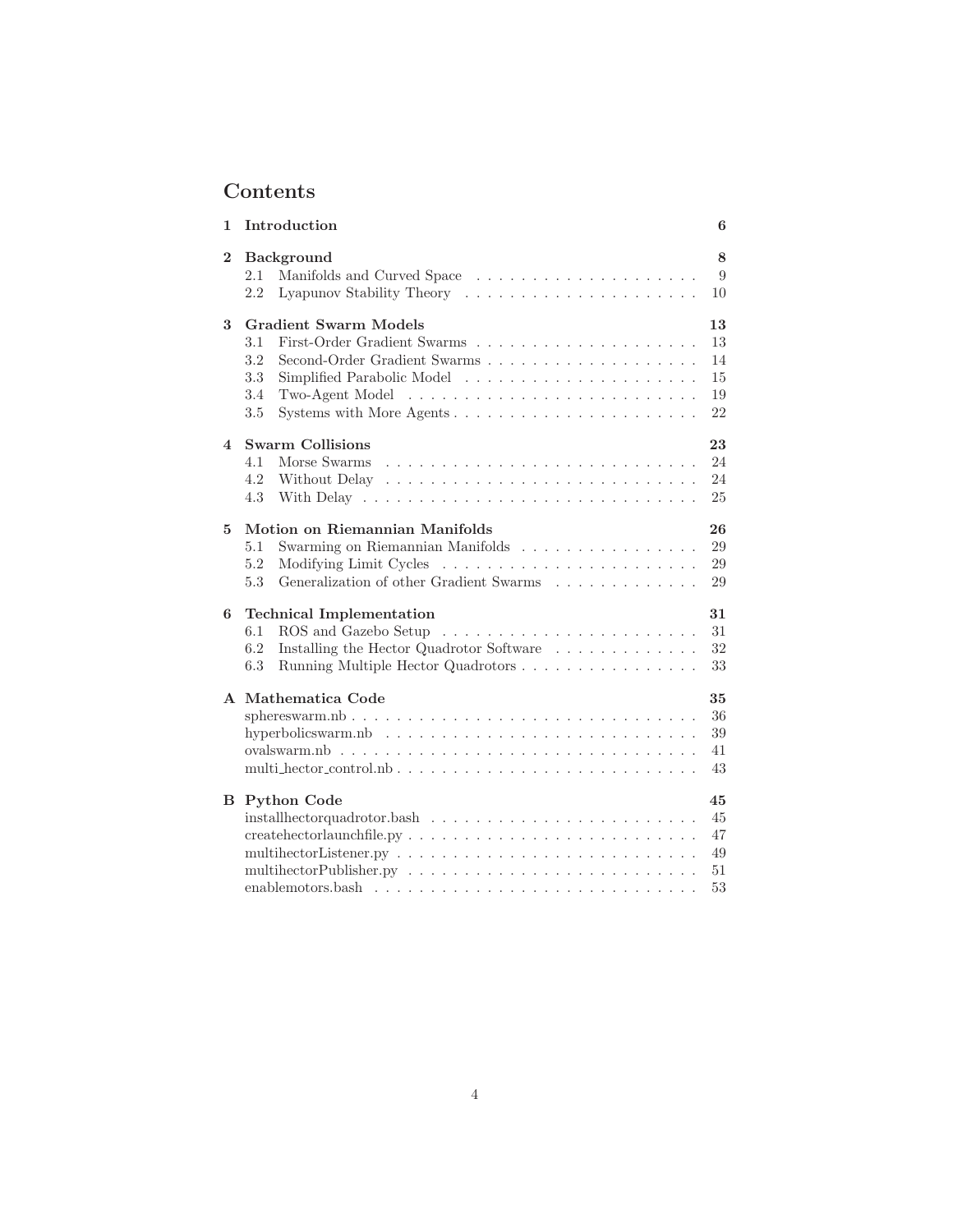# **Acknowledgments**

I would like to thank my adviser, Prof. Kostya Medynets, for the immense work that he has devoted to this project. I would also like to thank Prof. Irina Popovici, Prof. Alexis Alevras, and Prof. Geoffrey Price for their fruitful discussion and attention to this work. Finally, I would like to thank Dr. Ira Schwartz of Naval Research Laboratory for his guidance on the problem of interacting swarms.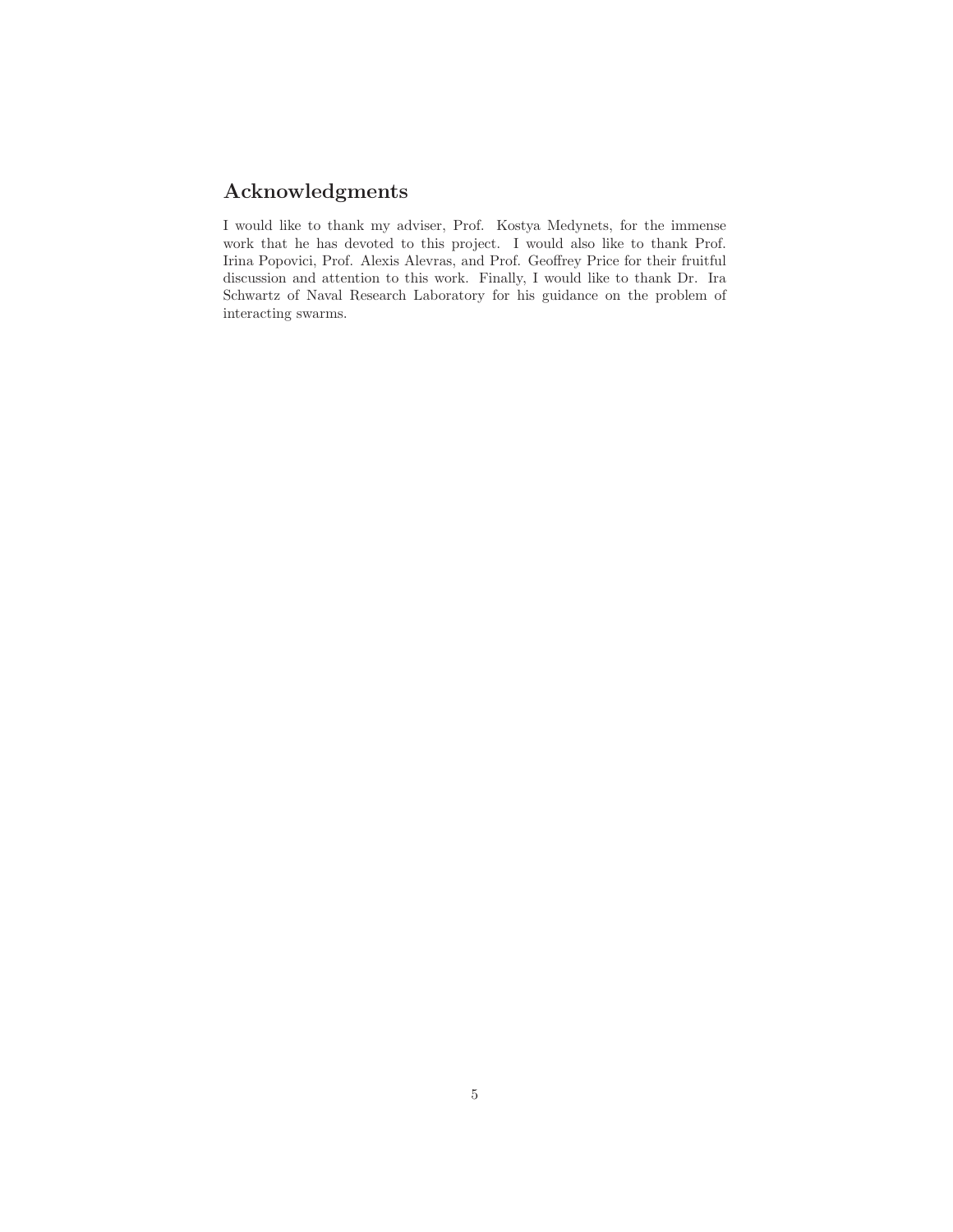### **1 Introduction**

Swarming is a phenomenon commonly seen in nature  $[1, 2, 3]$ . Many models have been proposed for swarms, both Eulerian models (using continuous dynamics) and Lagrangian models (predicting the behavior of individual agents) [4]. More recently, mathematical models of swarm dynamics have been used to control robotic agents, especially by the United States military [5, 6]. With this application in mind, we choose to study Lagrangian models as a means to control each agent individually. Among Lagrangian models, the most commonly studied swarms are known as potential or gradient swarms: swarms which attempt to minimize a potential function by moving into a desirable configuration [7].

Our work is primarily concerned with the nonlinear parabolic potential model for a swarm, with self-propulsion. In the model, N agents with position vectors  $\mathbf{r}_i$  obey the following equation of motion:

$$
\ddot{\mathbf{r}}_i = (1 - \dot{\mathbf{r}}_i \cdot \dot{\mathbf{r}}_i) \dot{\mathbf{r}}_i - (\mathbf{r}_i - \mathbf{R})
$$
\n(1)

Where **R** represents the center of mass of the system.

$$
\mathbf{R} = \frac{1}{N} \sum_{j=1}^{N} \mathbf{r}_j
$$
 (2)

This model has been studied numerically before [8, 9], but to our knowledge there does not yet exist a rigorous mathematical characterization of its limit behavior for any number of agents. The commonly observed limit behavior is pictured in Figure 1. We are motivated to characterize its behavior analytically, because we want to understand the system from a mathematical point of view.



Figure 1: Limit behavior of the parabolic potential model, rendered in Blender. Each small colored dot represents an agent. The dull red dot is the original center of mass. The bright red dot is the current center of mass. The agents rotate in a circle of radius 1, at speed 1, around the center of mass. We believe that this behavior is locally attracting.

We note that Haraux and Jendoubi [10] investigated second-order systems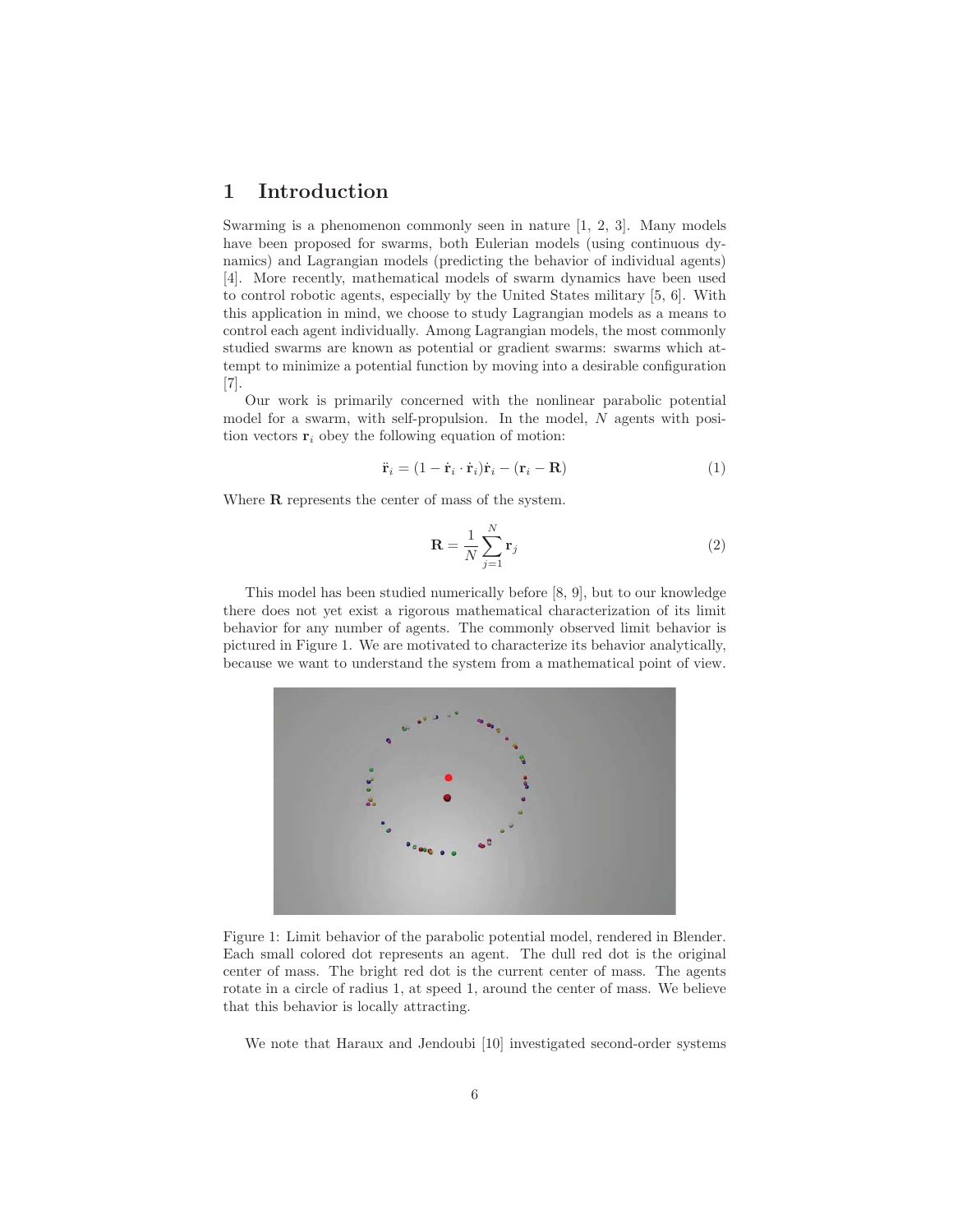of the form:

$$
\ddot{\mathbf{r}}_i = \mathbf{f}(\dot{\mathbf{r}}_i) - \frac{1}{N} \sum_{j=1}^N \nabla_{\mathbf{r}_i} U(\mathbf{r}_i, \mathbf{r}_j),
$$

where  $f : \mathbb{R}^n \to \mathbb{R}^n$  is a vector-valued function of the agent's velocity and  $U: \mathbb{R}^n \to \mathbb{R}$  is a potential function which is smooth and radially unbounded.

A function f is called *negative-definite* if  $f(x) < 0$  for  $x \neq 0$ , and  $f(0) = 0$ . If  $f(\mathbf{r}_i) \cdot \mathbf{r}_i$  is negative-definite, the system will converge to a limit configuration which minimizes  $U$  locally. We would like to stress that this negative-definiteness condition does not hold for Equation (1).

Previous researchers have observed in simulation that the system either converges to a rotating circular limit cycle with a fixed center of mass, or the agents clump together and move along a straight line [11]. We will show that the behavior is sometimes more nuanced (see Section 3.4). Our goal is to investigate stability of the system's circular rotating state. It is straightforward to show that the system is translation-invariant, and that, when the center of mass is fixed, the system decouples into N independent equations.

To understand the decoupled state, we first investigate the behavior of a simpler system, which we call the *decoupled parabolic potential model*. It contains one agent with position vector **r**, which is attracted to the origin as though it is the center of mass. This yields the following equation of motion:

$$
\ddot{\mathbf{r}} = (1 - \dot{\mathbf{r}} \cdot \dot{\mathbf{r}})\dot{\mathbf{r}} - \mathbf{r}
$$
 (3)

We prove the following about the simplified parabolic potential model:

**Theorem 1.** Suppose  $\mathbf{r} : \mathbb{R} \to \mathbb{R}^2$  is a solution of Equation (3).

- $(i)$  If **r** and **r**<sup> $i$ </sup> are parallel at some instant, they remain parallel and follow a unique limit cycle (Theorem 6).
- (ii) The origin of the phase space is the unique equilibrium point of the system, and it is unstable (Theorem 7).
- (iii) If  $\bf{r}$  and  $\dot{\bf{r}}$  are not parallel at some instant, then the system converges to a circular limit cycle of radius 1 with speed 1 centered on the origin (Theorem 8).

Theorem 1 globally characterizes the behavior of the decoupled model.

In the next result, we do local stability analysis for the original system with multiple agents.

**Theorem 2.** Let  $N = 2$  or 3. Circular limit cycles satisfying Equation (1) with stationary center of mass are locally stable up to translation (Theorem 9).

We conjecture that this result holds for any number of agents, and discuss methods to prove it in Section 3.5.

**Conjecture 1.** For any  $N > 0$ , circular limit cycles satisfying Equation (1) with stationary center of mass are locally stable up to translation.

The other focus of our project is an extension of the parabolic potential model to Riemannian manifolds. The goal was to find a swarm model which would exhibit similar behavior to the parabolic model on the manifold: the limit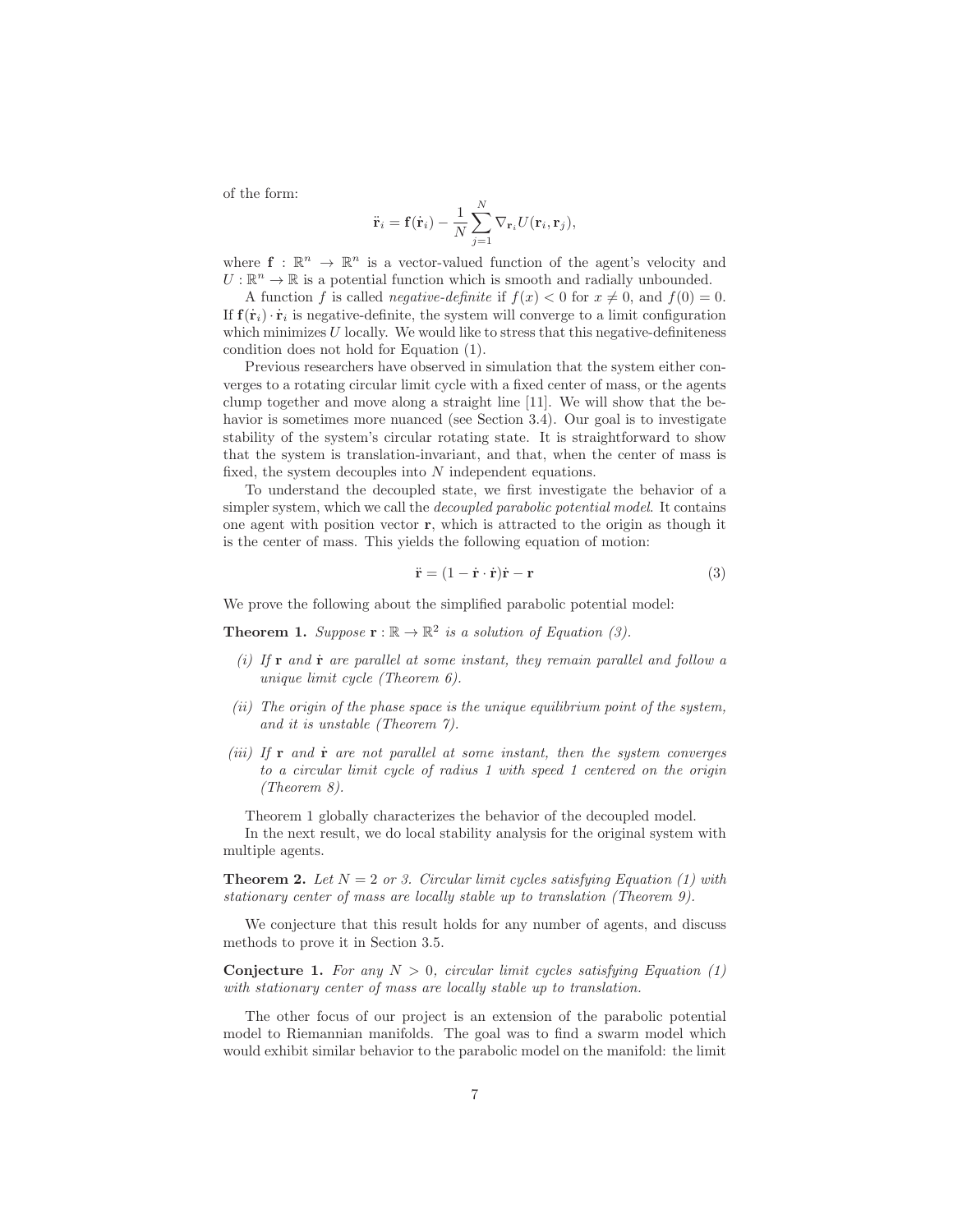cycles would be circular with respect to the Riemannian metric, the speed of translation would be constant, and the agents would move along geodesics if there were no interaction. As far as we know, this has not been done before. In Section 5.1, we present such a model for any gradient swarm. Our observations through numerical simulation confirm that the behavior of a swarm in Euclidean space and the modified swarm on a manifold tend to be similar.

The structure of the paper is as follows. In Section 3, we define gradient swarms in Euclidean space, and prove some results on these swarms. Specifically, in Section 3.3, we characterize the global behavior of a simplified, decoupled system with one agent by constructing an *explicit Lyapunov function* for the system and using Lasalle's invariance principle. In Section 3.4, we prove that the "typical" limit behavior of a rotating state is locally stable for a system of two or three agents using Lyapunov's indirect (or linearization) method. In Section 4, we numerically investigate stability of more complicated Morse swarms when subject to collisions and delay. In Section 5, we use ideas from differential geometry to generate gradient swarms on Riemannian manifolds. We present a swarm model whose limit cycles are precisely the circles (the set of points equidistant from their common center) on the manifold. Finally, in Section 6, we discuss our technical implementation of our ideas, in mathematics programs and robotic simulation.

## **2 Background**

For our purposes, a dynamical system is a system in which functions describe the time-dependent location of agents in space. Dynamical systems are used to study mathematical models of moving objects. As such, they are often used to describe swarms. We study continuous dynamical systems, in which the agents are represented as moving dots on a plane.

In particular, we study first-order and second-order systems. In a first-order system, a function controls the velocity of an agent. In a second-order system, a function controls the acceleration of the agent. Many systems in nature are second-order, since force (and therefore acceleration) is often controlled. An example is the motion of the planets, which have acceleration proportional to the gravitational force on them. Under some conditions, second-order systems can be approximated by first-order ones, which are often much simpler [10, 4]. For an agent with position vector x, we represent the velocity as  $\dot{x}$  and the acceleration as  $\ddot{x}$ ; each dot represents a derivative with respect to time.

The systems we study are also autonomous. This means that the functions which control the system depend only on  $x$  and its derivatives, and not on time itself. In a first-order autonomous system,  $\dot{x}$  is purely a function of the agent's position. In a second-order autonomous system,  $\ddot{x}$  is a function of x and  $\dot{x}$ . These systems are also known as *time-invariant*, because the velocity and acceleration of the agents do not depend on time. Finally, the systems are homogeneous: all agents have the same equation of motion.

We define a *swarm* as a dynamical system of coupled agents. Agents are coupled if their equations of motion depend on the positions of other agents. Agents in a swarm each have a position vector  $\mathbf{r}_i$ , and some equation of motion. Since we study homogeneous swarms, we can represent the entire system by giving the equation of motion of one agent. Our representation of these systems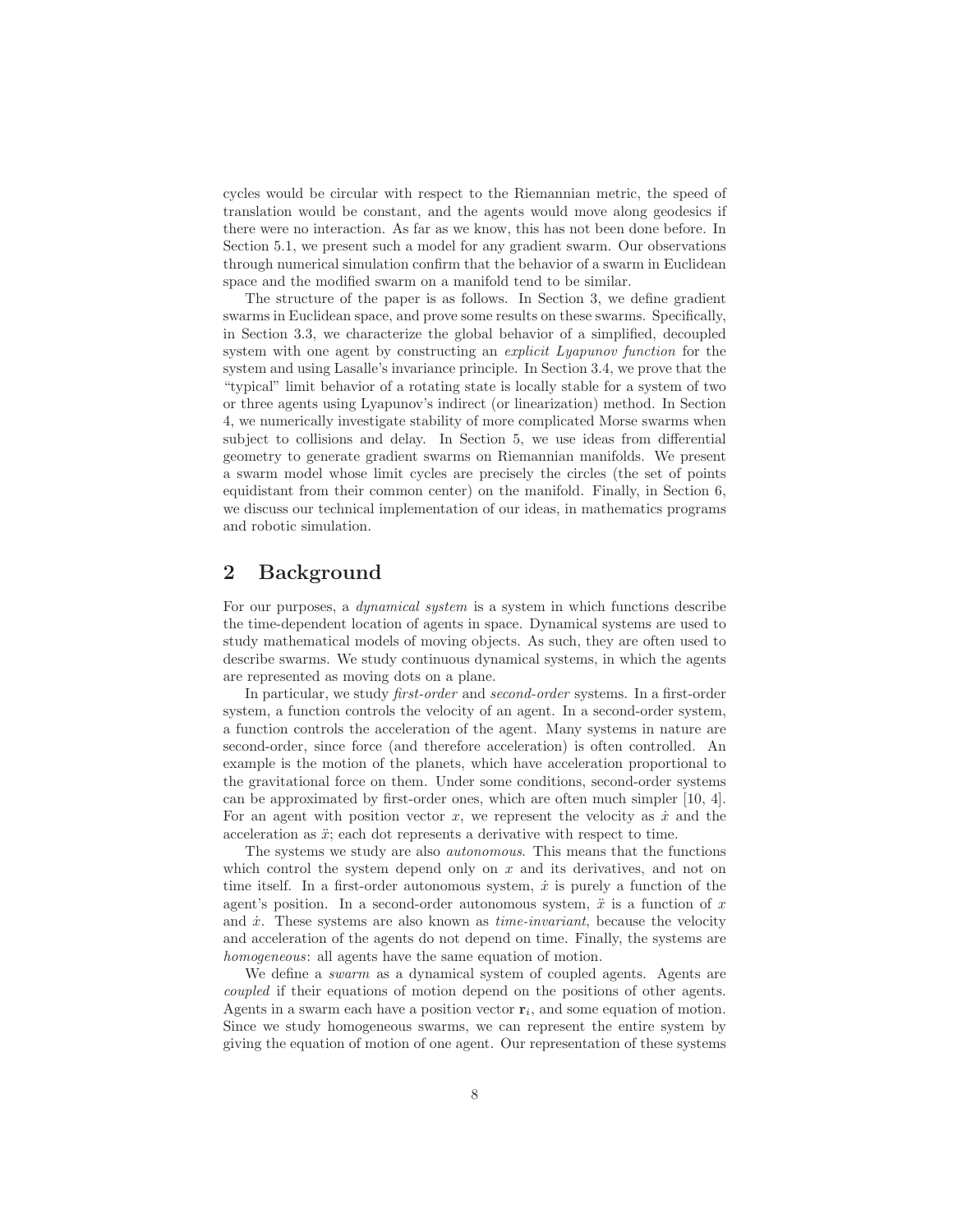can therefore be written as follows:

| $\dot{\mathbf{r}}_i = f(\mathbf{r}_1, \mathbf{r}_2, \dots, \mathbf{r}_N)$                                                                     | (a first-order system)  |
|-----------------------------------------------------------------------------------------------------------------------------------------------|-------------------------|
| $\ddot{\mathbf{r}}_i = f(\dot{\mathbf{r}}_1, \dot{\mathbf{r}}_2, \dots, \dot{\mathbf{r}}_N, \mathbf{r}_1, \mathbf{r}_2, \dots, \mathbf{r}_N)$ | (a second-order system) |

We define an *equilibrium configuration* of a swarm of agents with positions  $\mathbf{r}_i$  as a list of position vectors  $(\bar{\mathbf{r}}_1, \bar{\mathbf{r}}_2, \dots, \bar{\mathbf{r}}_N)$  such that if. at time t,  $\mathbf{r}_i = \bar{\mathbf{r}}_i$ and  $\dot{\mathbf{r}}_i = 0$  for all i, the agents will remain at these positions for all time.

#### **2.1 Manifolds and Curved Space**

We are interested in extensions of swarm models to curved spaces for several reasons. In nature, animals may find themselves constrained to certain surfaces. For example, microorganisms living near hydrothermal vents may need to stay on the surface of a sphere, to remain both safe from heat and close enough for photosynthesis [12]. Man-made robot swarms may also find themselves constrained to surfaces. Swarms of robots are being considered for applications to space [13], in which they may need to move on the surface of a sphere (for example, orbits of equal height). In a military context, swarms of robots may need to avoid anti-aircraft fire, which may be easier if they are constrained to a surface of negative curvature (like a psuedosphere, which exhibits hyperbolic geometry).

Mathematically, the concept of a surface is formalized as a Riemannian manifold. A Riemannian manifold is a surface that is locally flat. Informally, a resident of a Riemannian manifold might believe that he lived on a plane, if he was small enough. The earth is an example of a Riemannian manifold, since at first glance it appears that we live on a plane.

Riemannian manifolds allow us to perform vector operations on their surface, and therefore calculate distances and angles, using an operation called the inner product. We may also define coordinate systems on Riemannian manifolds, called curvilinear coordinates, which allow us to calculate these quantities.



Figure 2: Examples of Riemannian manifolds, each tiled by triangles. From left to right, the sphere, the Euclidean plane, and the Poincaré disk representation of the hyperbolic plane (images from Wikipedia).

On Riemannian manifolds, the shortest distance between two points is not necessarily a straight line in the curvilinear coordinates. Instead, the concept of a straight line is generalized as a geodesic: a locally length-minimizing curve. For any two points on a Riemannian manifold  $M$ , the shortest distance between them is a geodesic. On the earth, a geodesic is a great circle. Great circles are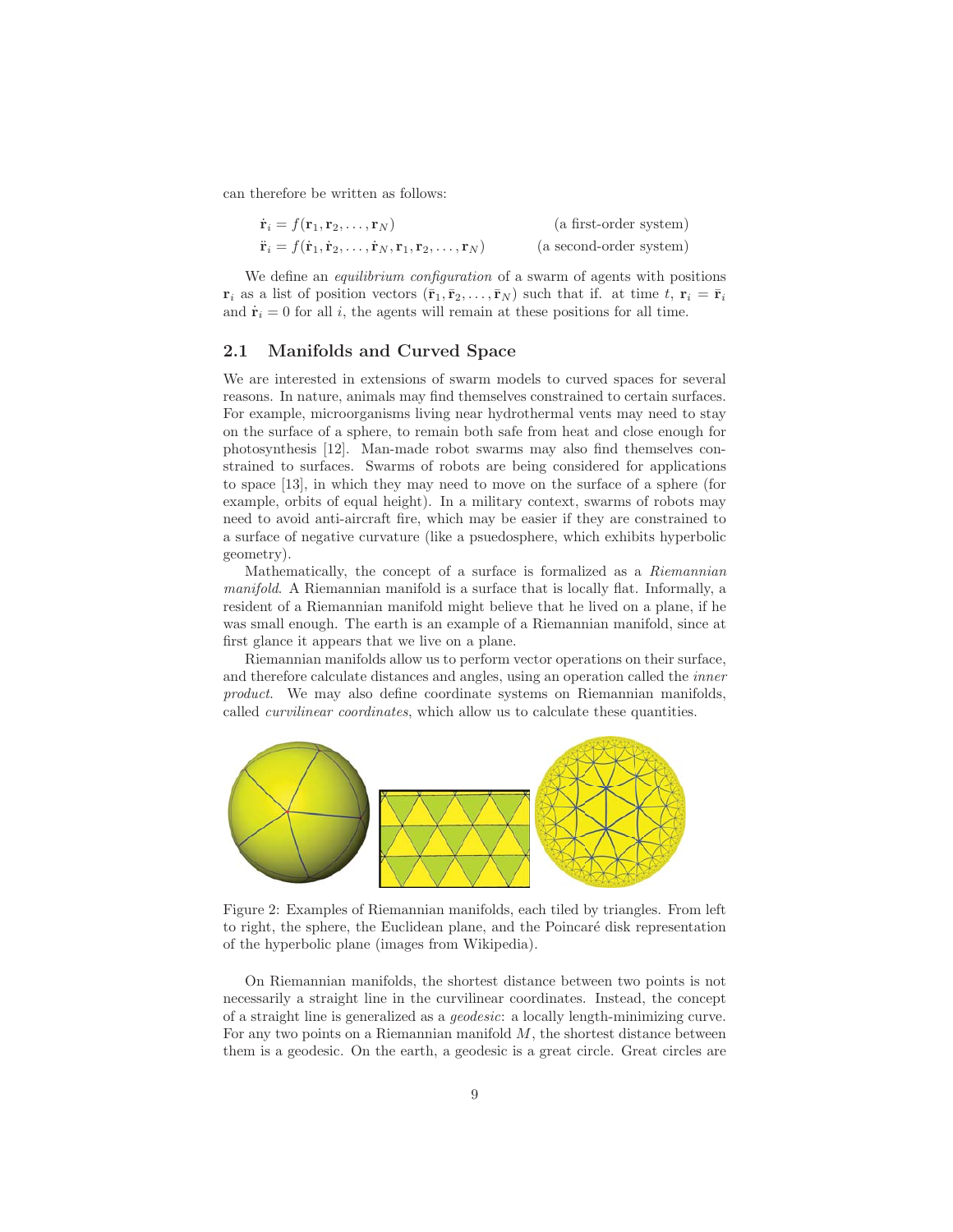

Figure 3: An example of a geodesic on the earth, showing a flight path from Beijing to Baltimore.



Figure 4: Two vectors on a Riemannian manifold. Their angle and lengths can be calculated using the inner product. A geodesic is shown in red.

used for navigation, since traveling along them yields the shortest path between two points (see Figure 3).

#### **2.2 Lyapunov Stability Theory**

Much of our work relies on Lyapunov stability theory. Lyapunov stability theory was developed in the late 19th Century, in order to characterize the behavior of systems with no exact solution [14, 15, 16]. In particular, we use Lasalle's invariance principle to characterize the behavior of the single-agent system, and Lyapunov's indirect (linearization) method to characterize the local behavior of multi-agent systems.

Lyapunov stability theory uses the concept of a Lyapunov function, analogous to the energy of a system. If we can show that the system has decreasing energy, and that this energy approaches a certain value, Lyapunov stability theory tells us that the entire system will approach the corresponding behavior.

Lyapunov functions can be used to show stability of points in nonlinear systems. An example is a damped swinging pendulum. The angle of the pendulum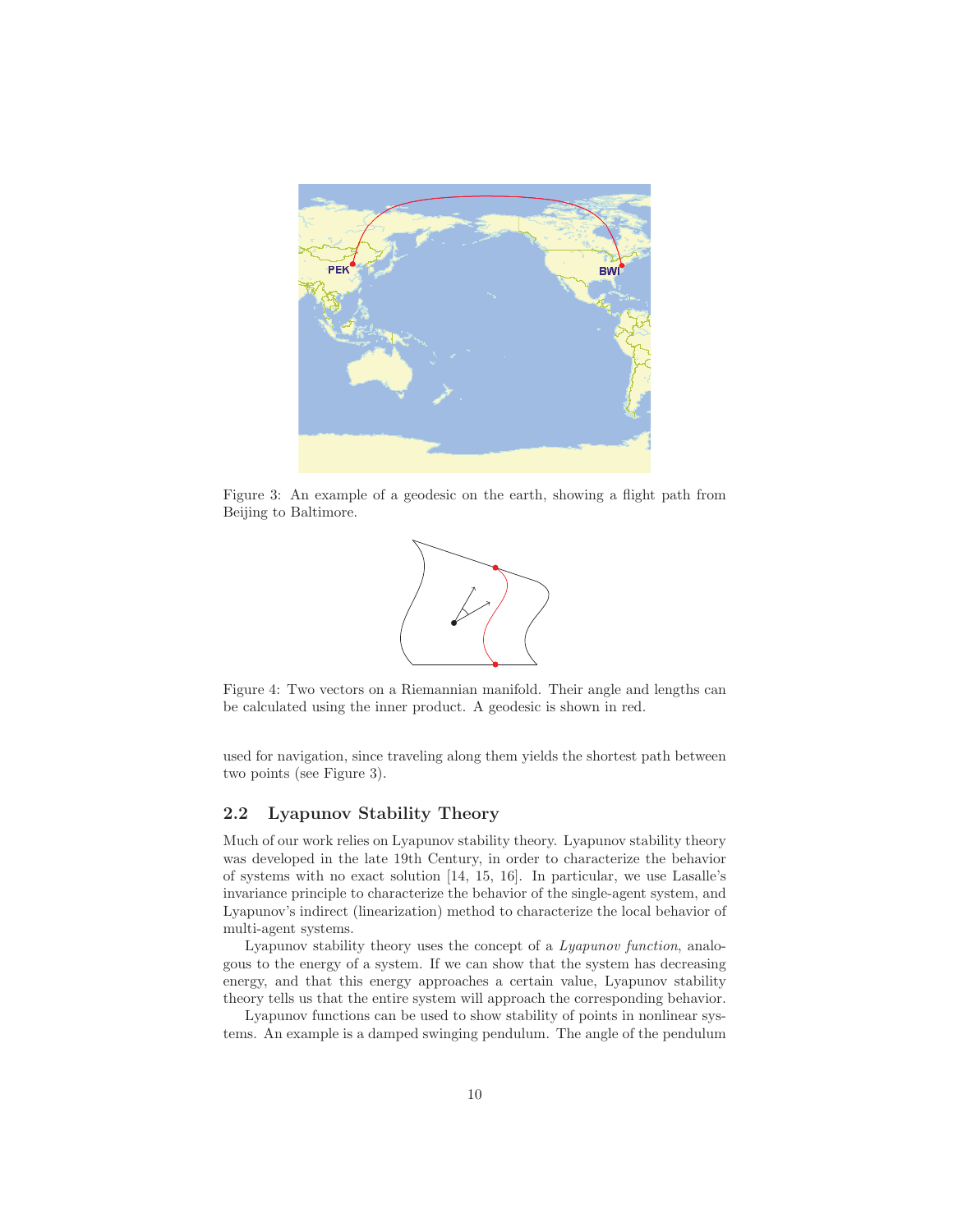

Figure 5: Diagram of a damped pendulum.

to the vertical,  $\theta$ , can be represented by the dynamical system:

$$
\ddot{\theta} = -c\dot{\theta} - \frac{g}{l}\sin\theta
$$

Where  $g$  is the acceleration of gravity,  $l$  is the length of the pendulum's rod, and  $c$  is a positive damping coefficient. We can use a Lyapunov function gained from the energy of the system:

$$
L = \frac{1}{2}l\dot{\theta}^2 + g(1 - \cos\theta)
$$

Differentiating  $L$  with respect to  $t$ , we have:

$$
\frac{d}{dt}L = l\ddot{\theta}\dot{\theta} + g\dot{\theta}\sin\theta
$$

$$
= l\dot{\theta}(-c\dot{\theta} - \frac{g}{l}\sin\theta) + g\dot{\theta}\sin\theta
$$

$$
= l\dot{\theta}(-c\dot{\theta}) = -cl\dot{\theta}^2
$$

So the derivative of  $L$  is negative-definite, meaning that  $L$  composes to a minimum. L is minimized at the point  $\theta = 0, \dot{\theta} = 0$ , so the system will converge to be motionless at the bottom of its swing.

The theorems that follow are all variations on this concept.

**Theorem 3** (Lasalle)**.** Let an autonomous dynamical system be defined on a region  $D \subset \mathbb{R}^n$ , with the equation of motion:

$$
\dot{\mathbf{x}} = f(\mathbf{x}) \tag{4}
$$

Where  $f: D \to \mathbb{R}^n$  is a locally Lipschitz map. Let  $\Omega \in D$  be a compact set that is positively invariant with respect to  $\left(4\right)$  - in other words, a solution **x**(t) of  $\left(4\right)$ with  $\mathbf{x}(0) \in \Omega$  satisfies  $\mathbf{x}(t) \in \Omega$  for all  $t > 0$ . Let  $V : D \to \mathbb{R}$  be a continuously differentiable function such that  $V(\mathbf{x}) \leq 0$  for all trajectories in  $\Omega$ . Let E be the set of all points in  $\Omega$  where  $\dot{V}(\mathbf{x})=0$ . Let M be the largest invariant set in E. Then every solution starting in  $\Omega$  approaches M as  $t \to \infty$ .

Proof. This proof is adapted from a proof published in Nonlinear Systems, by Khalil [16].

Let **x**(t) be a solution of (4) starting in  $\Omega$ .  $\dot{V}(\mathbf{x}) \leq 0$  in  $\Omega$ , and trajectories beginning in  $\Omega$  will remain within  $\Omega$  for all time, since  $\Omega$  is invariant. Therefore,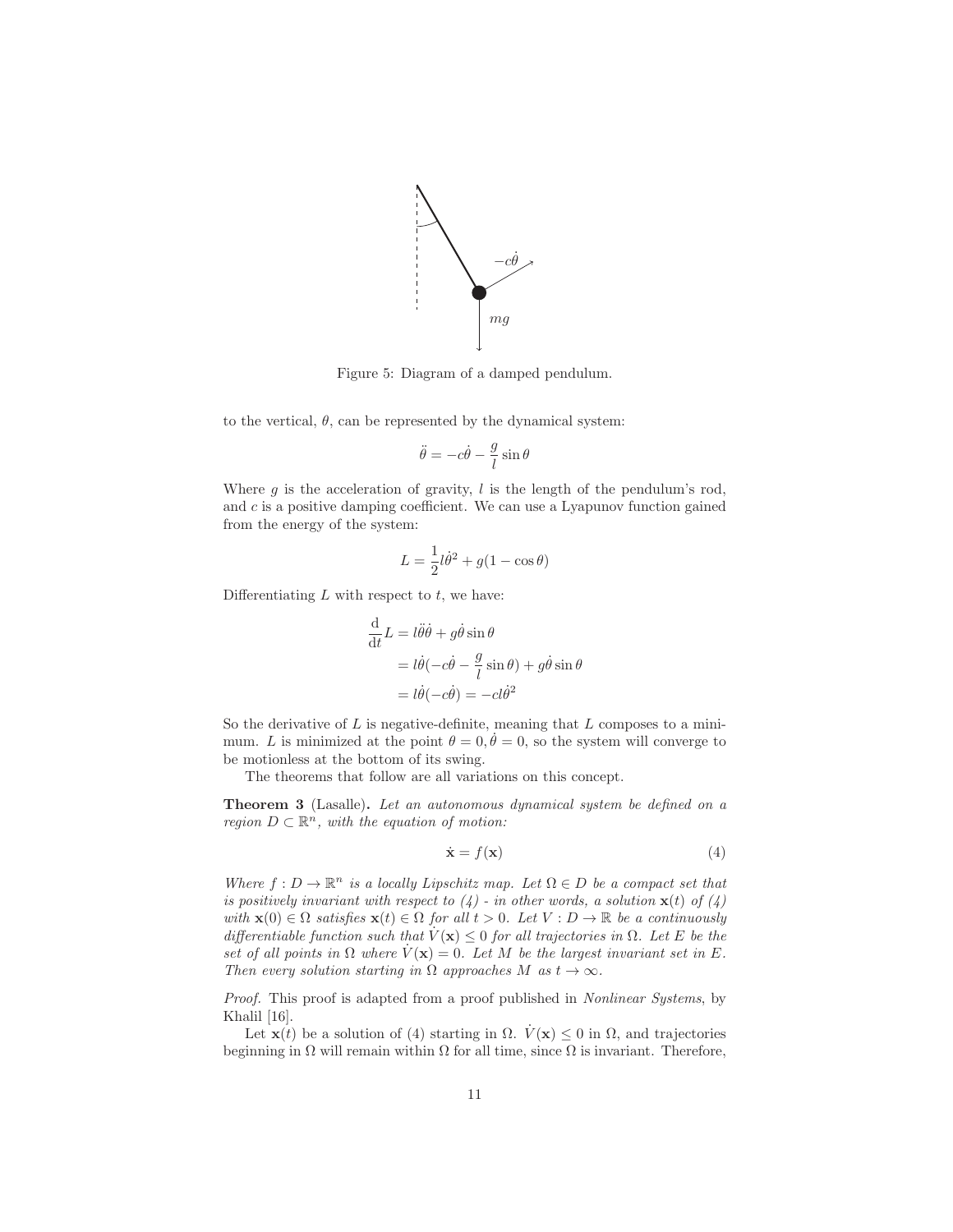$V(\mathbf{x}(t))$  is a decreasing function of t.  $V(\mathbf{x})$  is continuous on the compact set  $\Omega$ , so it is bounded from below on  $\Omega$ . Therefore,  $V(\mathbf{x}(t))$  has a limit a as  $t \to \infty$ .  $\Omega$  is compact, so it is closed, so the positive limit set  $L^+$  is in  $\Omega$ . For any **p** in  $L^+$ , there is a sequence  $t_n$  such that  $t_n \to \infty$  and  $\mathbf{x}(t_n) \to \mathbf{p}$  as  $n \to \infty$ . By continuity of  $V(\mathbf{x})$ ,  $V(\mathbf{p}) = \lim_{n \to \infty} V(\mathbf{x}(t_n)) = a$ . Therefore,  $V(\mathbf{x}) = a$  on  $L^+$ . Thus:

$$
L^+ \subset M \subset E \subset \Omega
$$

Since  $\mathbf{x}(t)$  is bounded,  $\mathbf{x}(t)$  approaches (becomes arbitrarily close to a member of)  $L^+$  as  $t \to \infty$ . Therefore,  $\mathbf{x}(t)$  approaches M as  $t \to \infty$ . П

The idea behind Theorem 3 is that, if there exists a function  $V$  which decreases (although not strictly) along trajectories of the system, and V is bounded below with bounded sublevel sets, eventually  $V$  must converge, and so the system must converge to an invariant state where  $\dot{V}=0$ . Informally, we may think of  $V$  as a sort of "energy function" of the system. Indeed, energy is often used as this function in damped physical systems.

We also rely on the following theorems about linearized systems:

**Theorem 4.** For the linear system  $\dot{x} = Ax$ , the equilibrium point  $x = 0$  is stable if and only if all eigenvalues of A satisfy  $\text{Re}(\lambda_i) \leq 0$  and for every eigenvalue with  $\text{Re}(\lambda_i)=0$  and algebraic multiplicity  $q_i \geq 2$ ,  $\text{rank}(A-\lambda_i I) = n-q_i$ , where n is the dimension of x. The equilibrium point  $x = 0$  is (globally) asymptotically stable if and only if all eigenvalues of A satisfy  $\text{Re}(\lambda_i) < 0$ .

For a proof, see Khalil [16], Theorem 4.5.

**Theorem 5** (Lyapunov's indirect (linearization) method). Let  $x = 0$  be an equilibrium point of the nonlinear system

$$
\dot{x} = f(x)
$$

where  $f: D \to \mathbb{R}^n$  is continuously differentiable and D is a neighborhood of the origin. Let

$$
A = \frac{\partial f}{\partial x}(x)\Big|_{x=0}
$$

Then:

- 1. The origin is asymptotically stable if  $\text{Re}(\lambda_i) < 0$  for all eigenvalues of A.
- 2. The origin is unstable if  $\text{Re}(\lambda_i) > 0$  for one or more eigenvalues of A.

For a proof, see Khalil [16], Theorem 4.7.

Theorems 4 and 5 allow us to automatically find an energy function for linear and nonlinear systems respectively, but in nonlinear systems, this only works close to equilibrium points. These theorems are useful because they allow us to automatically characterize the behavior of a nonlinear system near a certain configuration, but they are limited because they tell us nothing about the global behavior of a nonlinear system.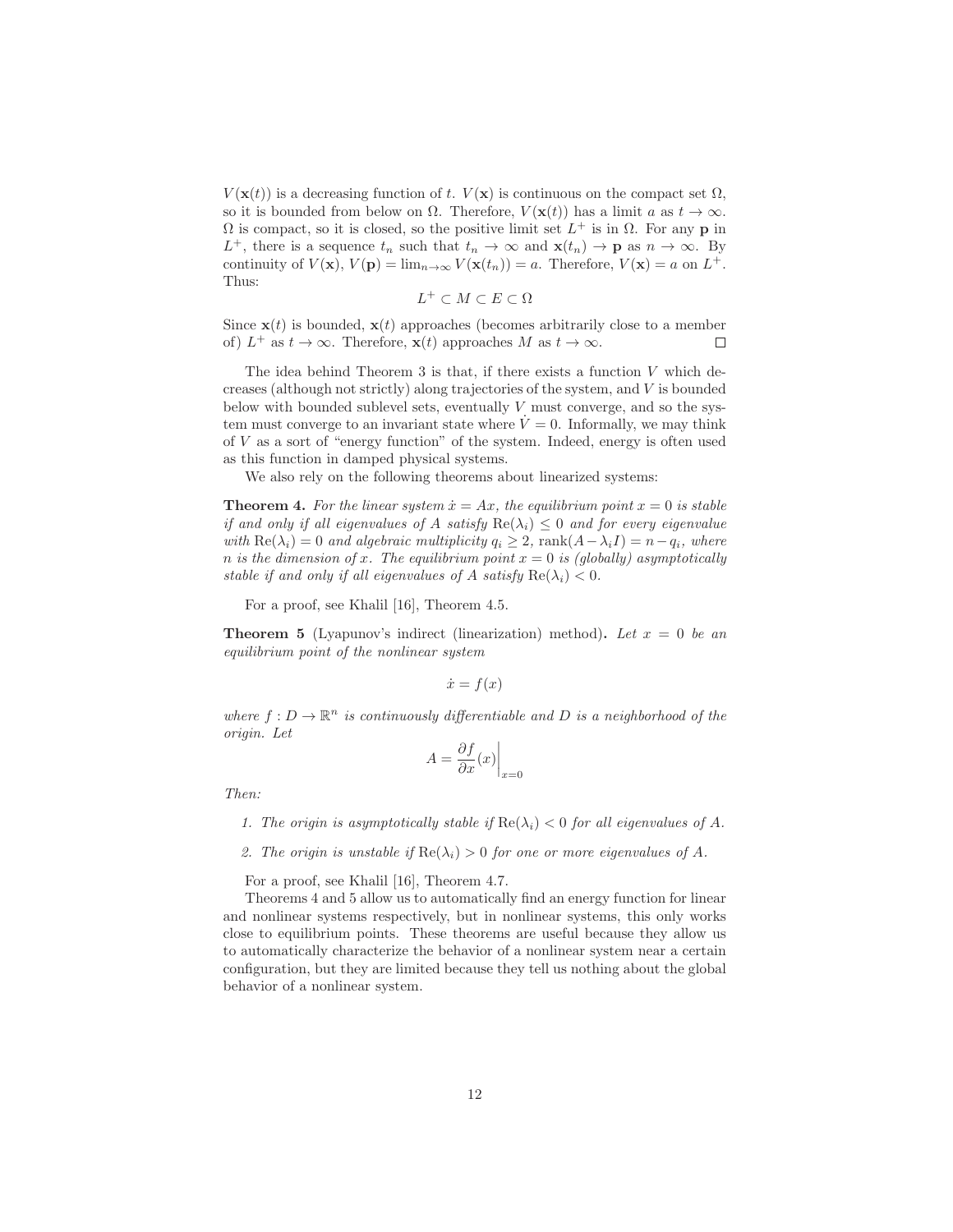## **3 Gradient Swarm Models**

We study a class of swarm models called *gradient swarm models*, which have been studied extensively [4, 7, 8, 17, 18, 19]. This section lays out the theory behind these models, and the advances that we have made in the parabolic potential model, which is itself a gradient swarm model.

For some functions  $\mathbf{f} : \mathbb{R}^n \to \mathbb{R}^n$  and  $U : \mathbb{R}^n \to \mathbb{R}$ , Haraux and Jendoubi [10] define first- and second-order gradient systems respectively as follows:

$$
\dot{\mathbf{x}} = -\nabla U(\mathbf{x})\tag{5}
$$

$$
\ddot{\mathbf{x}} = -\mathbf{f}(\mathbf{x}) - \nabla U(\mathbf{x})\tag{6}
$$

Let a swarm of N agents in  $\mathbb{R}^n$  be given with position vectors  $\mathbf{r}_i$ . We define a potential function is a function  $U : \mathbb{R}^{2n} \to \mathbb{R}$ . Examples of commonly-studied potential functions are:

$$
U(\mathbf{r}_i, \mathbf{r}_j) = ||\mathbf{r}_i - \mathbf{r}_j||^2
$$
 (parabolic potential)  

$$
U(\mathbf{r}_i, \mathbf{r}_j) = \frac{10}{9} \exp\left(-\frac{4||\mathbf{r}_i - \mathbf{r}_j||}{3}\right) - \exp(-||\mathbf{r}_i - \mathbf{r}_j||)
$$
 (Morse potential)

In a gradient swarm, the parabolic potential will produce attraction to the center of mass. The Morse potential will produce pairwise attraction at long distances, and repulsion at short distances.

We work with potential functions satisfying several criteria:

- 1. U is smooth (infinitely differentiable).
- 2. U is bounded below.
- 3. All sublevel sets of U are bounded (sublevel sets are sets of the form  ${x: U(x) < k}$  for some  $k \in \mathbb{R}$ .

We define the swarm potential,  $S$ , as the sum of the potential functions for every pair of agents:

$$
S(\mathbf{r}_1, \mathbf{r}_2, \dots \mathbf{r}_N) = \sum_{\substack{i=1 \ i \neq j}}^N U(\mathbf{r}_i, \mathbf{r}_j)
$$

#### **3.1 First-Order Gradient Swarms**

A first-order gradient swarm is a dynamical system of  $N$  agents in  $n$  dimensions satisfying the following equation of motion:

$$
\dot{\mathbf{r}}_i = -\frac{1}{N} \sum_{j=1}^N \nabla_{\mathbf{r}_i} U(\mathbf{r}_i, \mathbf{r}_j)
$$

Where  $\nabla_{\mathbf{r}_i}$  signifies taking the gradient with respect to  $\mathbf{r}_i$ .

Mogilner et al. [4] showed that one-dimensional first-order gradient swarms always converge to an equilibrium configuration if  $U$  satisfies the properties of a potential function, and produced a way to prove this in arbitrarily many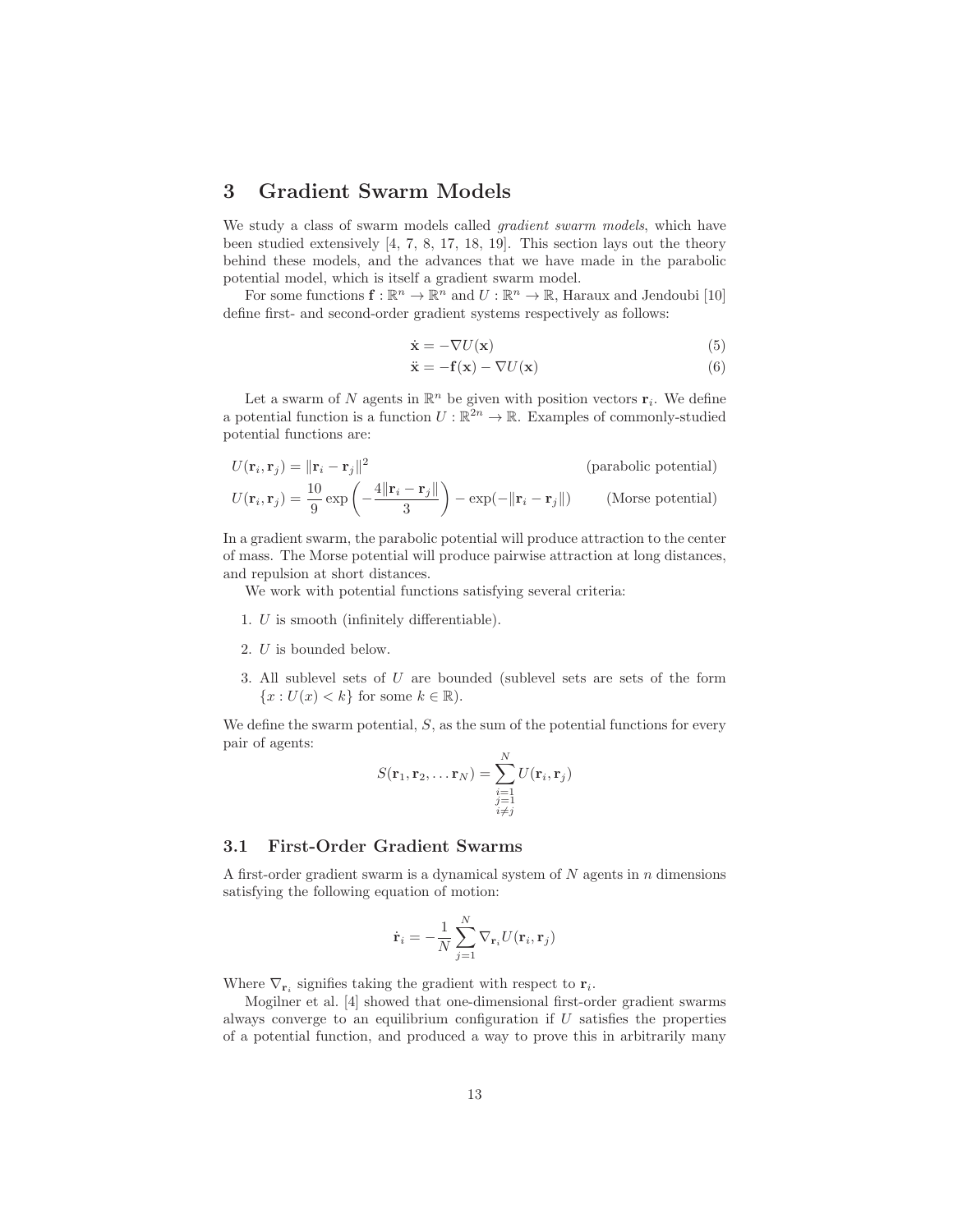dimensions. Alternatively, we may view the positions of all agents as one large vector **R**, and the swarm as a large gradient system of the form:

$$
\dot{\mathbf{R}} = -\nabla S(\mathbf{R})
$$

It is well-known that systems like this converge to equilibrium points if  $S$  is bounded below, and all sublevel sets of S are bounded.

#### **3.2 Second-Order Gradient Swarms**

A second-order gradient swarm is a dynamical system of  $N$  agents in  $n$  dimensions satisfying the following equation of motion:

$$
\ddot{\mathbf{r}}_i = \mathbf{f}(\dot{\mathbf{r}}_i) - \frac{1}{N} \sum_{j=1}^N \nabla_{\mathbf{r}_i} U(\mathbf{r}_i, \mathbf{r}_j)
$$

Where  $\mathbf{f} : \mathbb{R}^n \to \mathbb{R}^n$  is a vector-valued function of the agent's velocity.

In the case where  $f(\dot{\mathbf{r}}_i)\cdot\dot{\mathbf{r}}_i$  is negative-definite, a second-order gradient swarm will converge to a limit configuration. Furthermore, the set of limit configurations is equal to the set of limit configurations of the first-order system with the same potential function.

Mogilner et al. [4] argued that this is true because such second-order gradient systems are similar to first-order systems at low speeds. We found that these swarms are high-dimensional cases of the second-order gradient systems studied by Haraux and Jendoubi [10]. Their work gives us a Lyapunov function for the system:

$$
L = S + \sum_{i=1}^{N} \frac{1}{2} (\dot{\mathbf{r}}_i \cdot \dot{\mathbf{r}}_i)
$$

This is minimized when  $S$  is minimized and the agents are motionless, therefore the system will converge to minima of S.

If  $f(\dot{r}_i) \cdot \dot{r}_i$  is not negative-definite, second-order gradient swarms do not necessarily converge to equilibrium configurations. An example of a gradient swarm which does not necessarily converge is the nonlinear parabolic potential model:

$$
\ddot{\mathbf{r}}_i = (1 - \dot{\mathbf{r}}_i \cdot \dot{\mathbf{r}}_i) \dot{\mathbf{r}}_i - \frac{1}{N} \sum_{j=1}^N \nabla_{\mathbf{r}_i} ||\mathbf{r}_i - \mathbf{r}_j||^2
$$
\n(7)

This system is equal to the parabolic potential model in Equation (1), and is our main topic of study.

We have observed through numerical simulation that typically (though not always) the center of mass of the system converges to an equilibrium point, and all agents converge to circular limit cycles around the point (pictured in Figure 7). While the system has been examined (e.g. by Ebeling and Schweitzer [8]), to our knowledge, there exist no proofs of stability concerning this limit behavior.

In order to show that this limit behavior is stable, we first note that often the system consists of agents rotating in both directions: clockwise and counterclockwise. These systems can be split in two: the agents rotating one way can be decoupled from the agents rotating the opposite way. Because of this, we attempt to show that rotating behavior with all agents rotating in one direction is locally stable.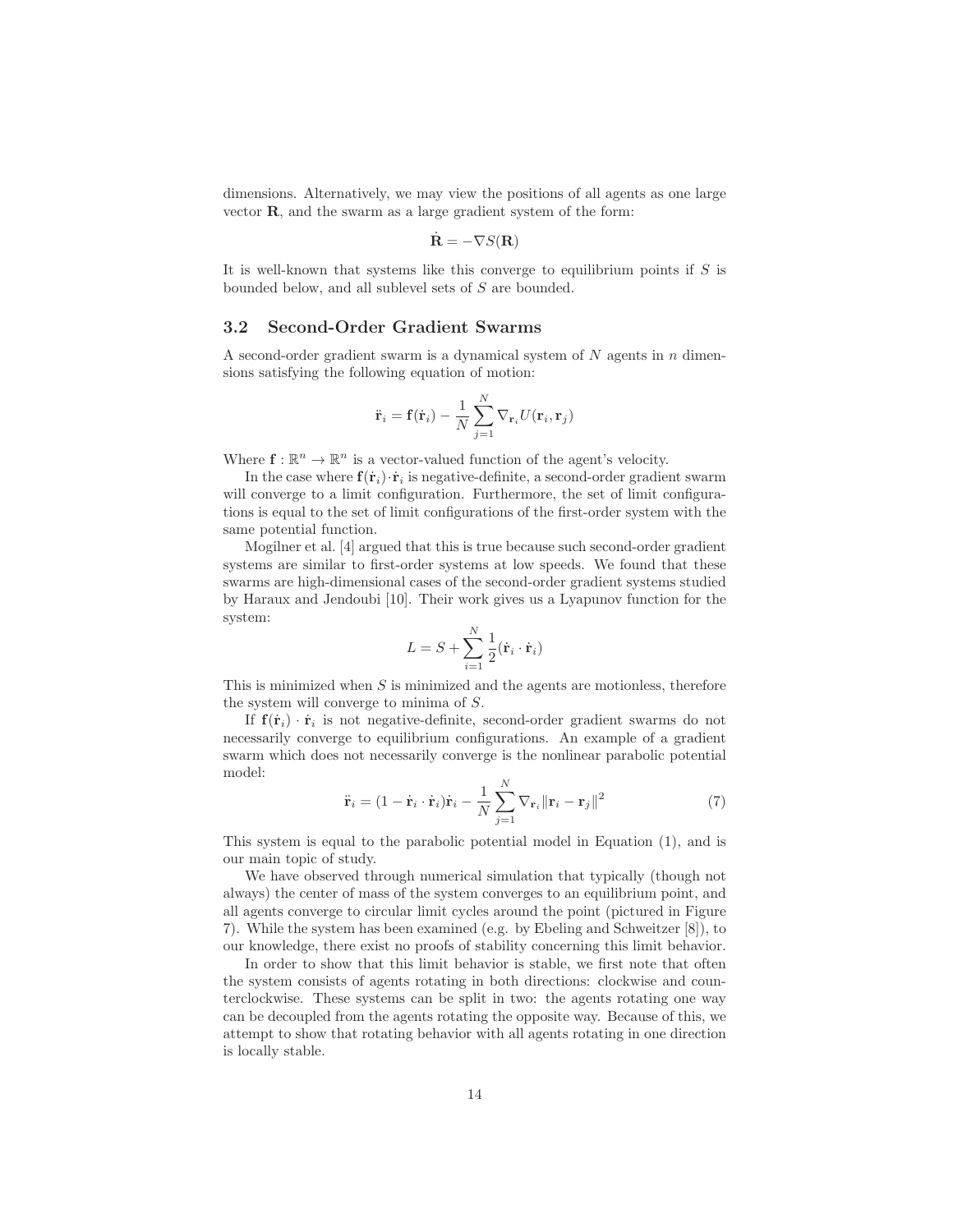

Figure 6: Limit behavior of the parabolic potential model. Agents rotate both ways, but we can decouple the system into all agents rotating in one direction, and all agents rotating in the opposite direction. Both groups should have a stationary center of mass.

#### **3.3 Simplified Parabolic Model**

Then (8) yields:

In order to understand the swarm, we construct a simplified model with one agent centered on the origin. The system's behavior is given by the following equation of motion:

$$
\ddot{\mathbf{r}} = (1 - \dot{\mathbf{r}} \cdot \dot{\mathbf{r}})\dot{\mathbf{r}} - \mathbf{r}
$$
 (8)

**Theorem 6** (Original). If **r** and **r**<sup>i</sup> are parallel at some instant, then they remain parallel and follow a unique limit cycle.

*Proof.* First, suppose that **r** and **r**<sup> $i$ </sup> are parallel, i.e. for some unit vector  $\hat{\mathbf{r}}$ , we have:

$$
\mathbf{r} = a\hat{\mathbf{r}}
$$

$$
\dot{\mathbf{r}} = b\hat{\mathbf{r}}
$$

$$
\ddot{\mathbf{r}} = (b - b^3 - a)\hat{\mathbf{r}}
$$

The acceleration is parallel to  $\hat{\mathbf{r}}$ , so the entire system is constrained to the line  $k\hat{\mathbf{r}}$ . We can rewrite differential equations for a and b:

$$
\begin{aligned}\n\dot{a} &= b \\
\dot{b} &= b - b^3 - a\n\end{aligned} \tag{9}
$$

Liénard theory has been used before to investigate coupled systems [20], so we were motivated to use it to understand this one. We may rewrite this system as a Liénard system, using the substitution:

$$
x = b
$$

$$
y = -a
$$

$$
f(x) = x3 - x
$$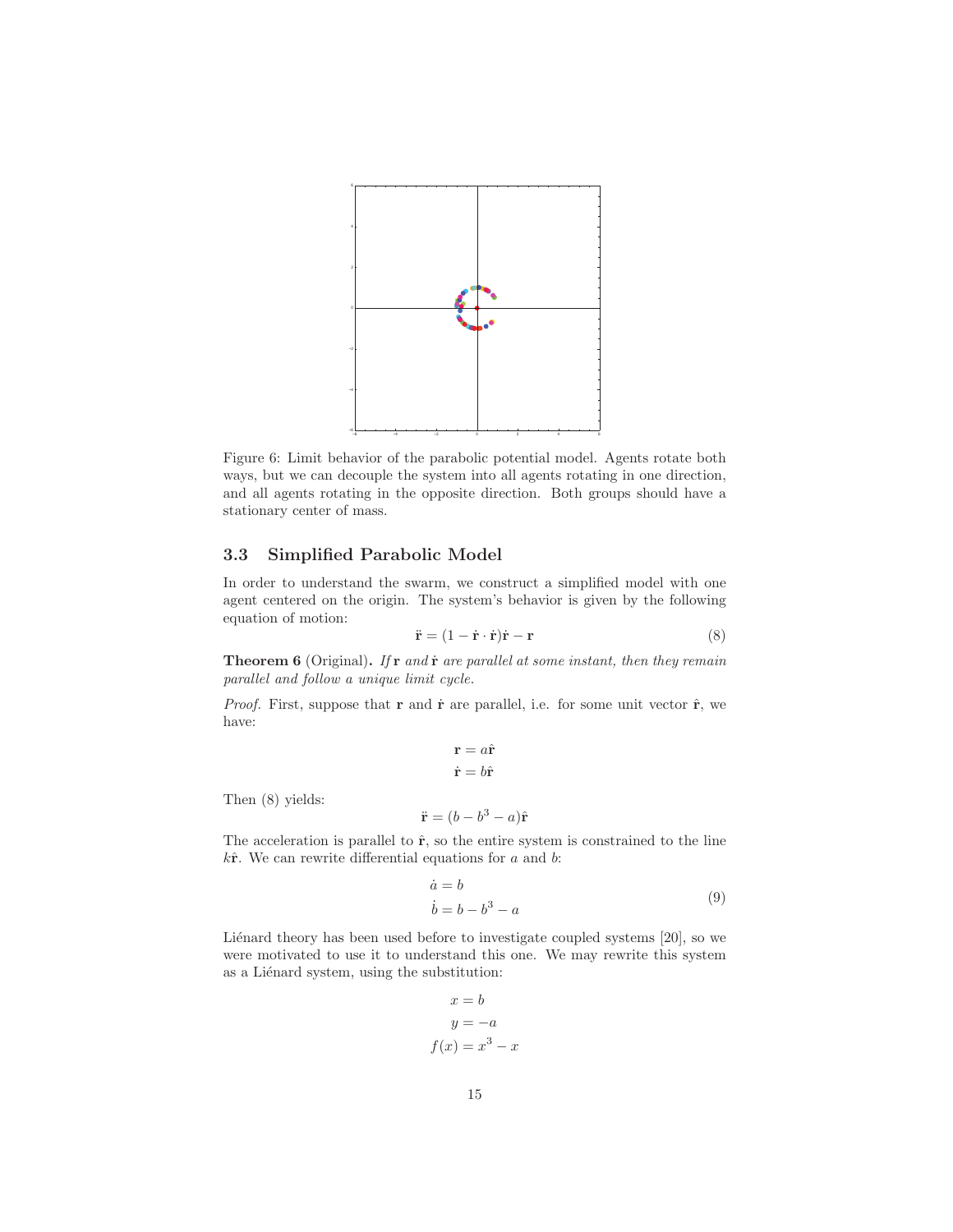Then (9) becomes:

$$
\begin{aligned}\n\dot{x} &= y - f(x) \\
\dot{y} &= -x\n\end{aligned} \tag{10}
$$

Liénard [21] investigated this type of system. This system is a special case studied by Lins, Melo, and Pugh [22]. It has a unique stable limit cycle if:

- 1.  $f$  is continuous,
- 2.  $f$  is odd,
- 3. f has a unique positive root at  $x = k$ , and
- 4. f is monotone increasing for  $x > k$ .

f satisfies all four properties with  $k = 1$ , so a unique stable limit cycle exists if **r** and **r**˙ are parallel.  $\Box$ 

**Theorem 7** (Original).  $a = 0$ ,  $b = 0$  is the unique equilibrium point of the system in Equation (refonedimension), and it is unstable.

*Proof.* Suppose  $\dot{a} = \dot{b} = 0$ . Then  $b = 0$ , and  $b - b^3 - a = -a = 0$ . So  $(0, 0)$  is the unique equilibrium point.

To see that it is unstable, use Lyapunov's indirect method [14]. The Jacobian of the system at  $(0, 0)$  is:

$$
\mathbf{J} = \begin{pmatrix} 0 & 1 \\ -1 & 1 \end{pmatrix}
$$

Which has eigenvalues  $\frac{1}{2} \pm \frac{\sqrt{3}}{2}i$ . Since the real parts of all eigenvalues are positive, the equilibrium point is unstable.

**Theorem 8** (Original)**.** Suppose that **r** and **r**˙ are not parallel. Then the system converges to a circular limit cycle of radius 1 with speed 1 centered on the origin.

*Proof.* We define scalars  $u, v$  and  $w$  using the following substitution:

$$
u = \mathbf{r} \cdot \mathbf{r}
$$
  
\n
$$
v = \dot{\mathbf{r}} \cdot \dot{\mathbf{r}}
$$
  
\n
$$
w = \dot{\mathbf{r}} \cdot \mathbf{r}
$$
  
\n(11)

Differentiating each scalar, we have:

$$
\dot{u} = 2\dot{\mathbf{r}} \cdot \mathbf{r} = 2w
$$
  
\n
$$
\dot{v} = 2\ddot{\mathbf{r}} \cdot \dot{\mathbf{r}} = 2(1 - \dot{\mathbf{r}} \cdot \dot{\mathbf{r}})\dot{\mathbf{r}} \cdot \dot{\mathbf{r}} - 2\mathbf{r} \cdot \dot{\mathbf{r}} = 2v(1 - v) - 2w
$$
 (12)  
\n
$$
\dot{w} = \ddot{\mathbf{r}} \cdot \mathbf{r} + \dot{\mathbf{r}} \cdot \dot{\mathbf{r}} = (1 - \dot{\mathbf{r}} \cdot \dot{\mathbf{r}})\dot{\mathbf{r}} \cdot \mathbf{r} - \mathbf{r} \cdot \mathbf{r} + \dot{\mathbf{r}} \cdot \dot{\mathbf{r}} = w(1 - v) - u + v
$$

This system is also subject to the following constraints:

 $u \geq 0$  because it is the squared norm of a vector.  $v \geq 0$  because it is the squared norm of a vector.  $w^2 \leq uv$  by the Cauchy-Schwarz Inequality. (13)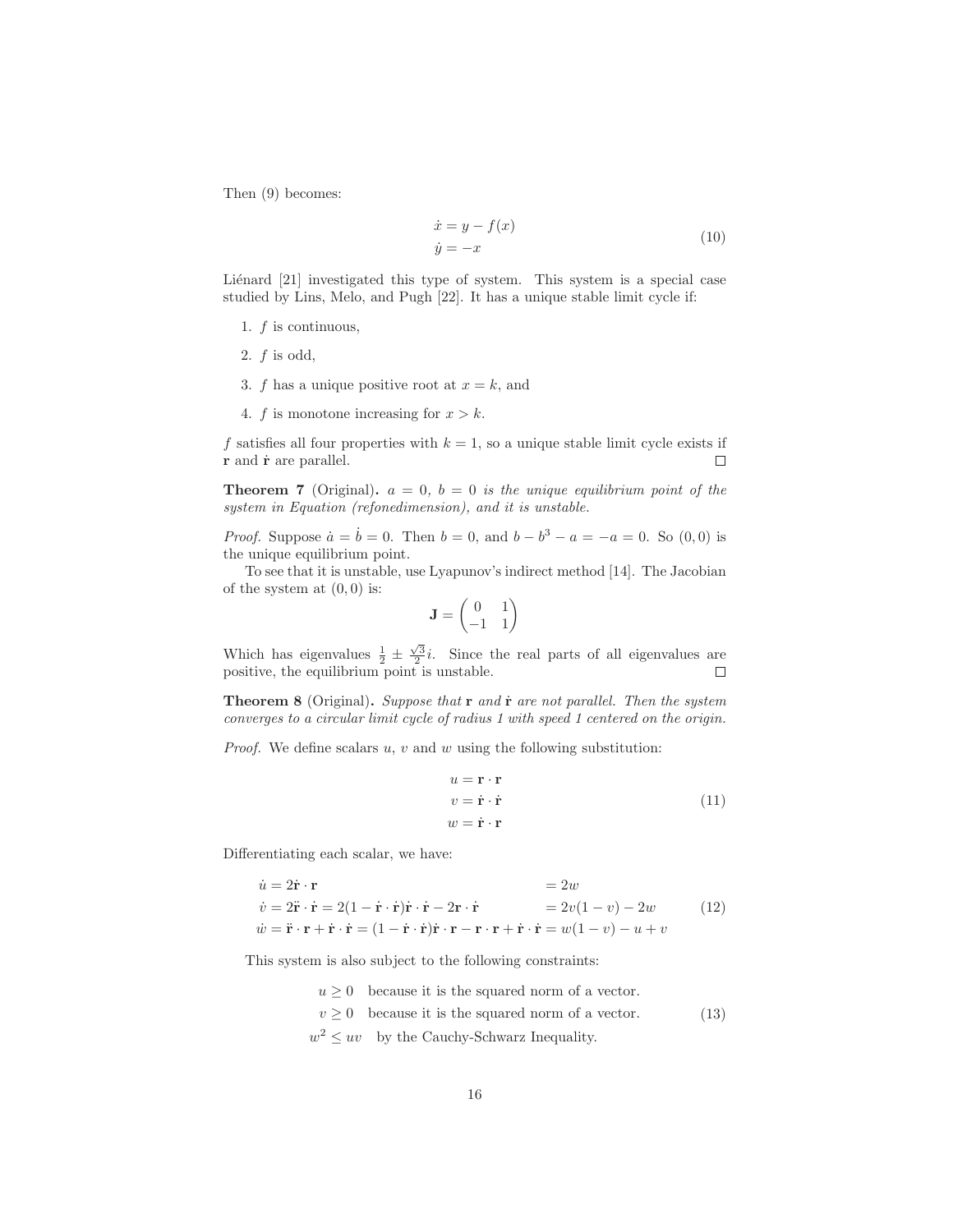In the case where  $w^2 = uv$ , we have  $(\dot{\mathbf{r}} \cdot \mathbf{r})^2 = (\mathbf{r} \cdot \mathbf{r})(\dot{\mathbf{r}} \cdot \dot{\mathbf{r}})$ , so the two vectors are parallel. In this case, the system reduces to the one-dimensional case. If  $u = 0$ or  $v = 0$ , it must be the case that  $w^2 = uv$ , so we also have the one-dimensional case. If we have  $u = v = 0$ , we have the unstable equilibrium point in the one-dimensional case. Therefore, we are only interested in the behavior within the following region, which we call  $\Omega$ :

$$
u > 0
$$
  
\n
$$
v > 0
$$
  
\n
$$
w^2 < uv
$$
\n(14)

Strogatz [15] remarks on the difficulty of finding Lyapunov functions:

Unfortunately, there is no systematic way to construct Liapunov functions. Divine inspiration is usually required, although sometimes one can work backwards.

Despite this, we were able to find a function which proves stability of the decoupled system. We define this function  $L : \Omega \to \mathbb{R}$  as:

$$
L = u + v - \log(uv - w^2)
$$

Since  $uv - w^2 > 0$  in  $\Omega$ , L is defined throughout  $\Omega$ . It is worth noting that L does not correspond to any actual physical quantity. It is merely a function that has the properties we require. We will show that  $L$  satisfies all requirements of Lasalle's Theorem (3).

L is radially unbounded, i.e.  $L \to \infty$  as  $|(u, v, w)| \to \infty$ . To see this, note that:

$$
L = u + v - \log(uv - w^{2}) \ge (u - \log(u)) + (v - \log(v))
$$

Since  $u - \log(u)$  and  $v - \log(v)$  are unbounded above, L is radially unbounded. Furthermore, L approaches infinity on the boundaries of  $\Omega$ . For some fixed values of u and v, as  $w^2 \to uv$  from below,  $\log(uv - w^2) \to -\infty$ , so  $L \to \infty$ . Together, this means that all sublevel sets of  ${\cal L}$  are bounded.

For some constant k, we denote the sublevel set  $\{(u, v, w) : L(u, v, w) \leq k\}$ by  $\Omega(k)$ . Since L is continuous, and all sets  $L \leq k$  are closed, all  $\Omega(k)$  are closed. Therefore, all  $\Omega(k)$  are compact.

L has one stationary point in  $\Omega$ , at  $(1, 1, 0)$ . To show this, take the gradient, and set it equal to zero:

$$
\nabla L = \begin{pmatrix} 1 - \frac{v}{uv - w^2} \\ 1 - \frac{uv}{uv - w^2} \\ \frac{2w}{uv - w^2} \end{pmatrix} = \begin{pmatrix} 0 \\ 0 \\ 0 \end{pmatrix}
$$

This yields:

$$
v = uv - w2
$$
  
\n
$$
u = uv - w2
$$
  
\n
$$
w = 0
$$
  
\n
$$
(1 - u)v = 0
$$
  
\n
$$
(1 - v)u = 0
$$
  
\n
$$
w = 0
$$
  
\n(15)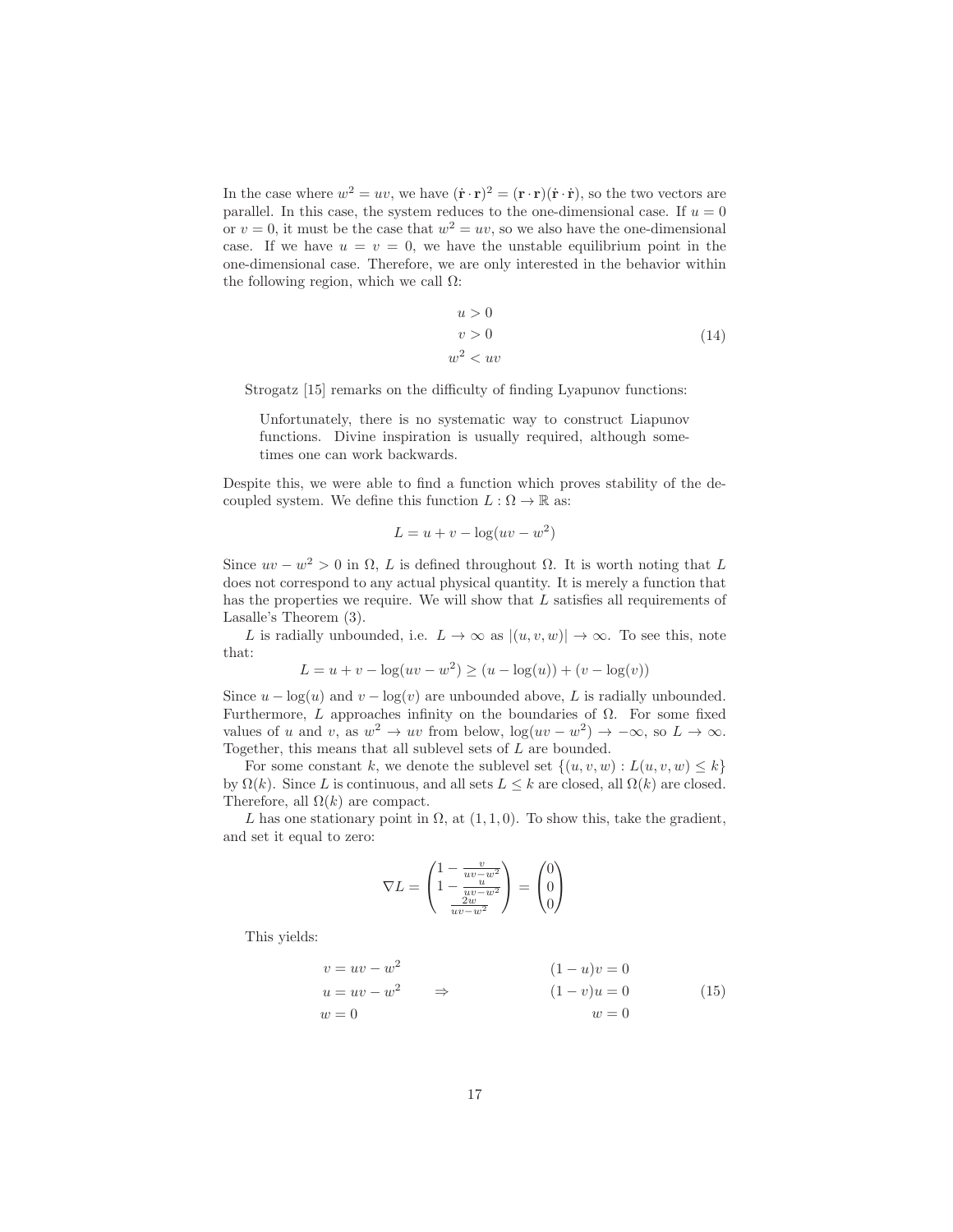Since u and v are positive in  $\Omega$ , the only solution is  $(u, v, w) = (1, 1, 0)$ . In addition,  $(1, 1, 0)$  is a minimum. To show this, we compute the Hessian of L:

$$
\mathbf{H} = \begin{pmatrix} \frac{v^2}{(uv - w^2)^2} & \frac{uv}{(uv - w^2)^2} - \frac{1}{uv - w^2} & -\frac{2vw}{(uv - w^2)^2} \\ \frac{uv}{(uv - w^2)^2} - \frac{1}{uv - w^2} & \frac{u^2}{(uv - w^2)^2} & -\frac{2uw}{(uv - w^2)^2} \\ -\frac{2vw}{(uv - w^2)^2} & -\frac{2uw}{(uv - w^2)^2} & \frac{4w^2}{(uv - w^2)^2} + \frac{2}{uv - w^2} \end{pmatrix}
$$

At the point  $(1, 1, 0)$ , this becomes:

$$
\mathbf{H} = \begin{pmatrix} 1 & 0 & 0 \\ 0 & 1 & 0 \\ 0 & 0 & 2 \end{pmatrix}
$$

Since this is positive-definite,  $(1,1,0)$  is a minimum. Since it is the only stationary point in  $\Omega$ , and  $L \to \infty$  on the boundary of  $\Omega$ , it is a global minimum. For all trajectories beginning in  $\Omega$ :

$$
\frac{dL}{dt} = \nabla L \cdot \begin{pmatrix} u'(t) \\ v'(t) \\ w'(t) \end{pmatrix}
$$
\n
$$
= \begin{pmatrix} 1 - \frac{v}{uv - w^2} \\ 1 - \frac{v}{uv - w^2} \\ \frac{2w}{uv - w^2} \end{pmatrix} \cdot \begin{pmatrix} 2w \\ 2v(1 - v) - 2w \\ w(1 - v) - u + v \end{pmatrix}
$$
\n
$$
= \left( 2w - \frac{2vw}{uv - w^2} \right) + \left( 2v(1 - v) - 2w - \frac{2uv(1 - v)}{uv - w^2} + \frac{2uw}{uv - w^2} \right) \quad (16)
$$
\n
$$
+ \left( \frac{2w^2(1 - v)}{uv - w^2} - \frac{2uw}{uv - w^2} + \frac{2vw}{uv - w^2} \right)
$$
\n
$$
= 2v(1 - v) - \frac{2(uv - w^2)(1 - v)}{uv - w^2}
$$
\n
$$
= -2(1 - v)^2
$$

So  $L$  is decreasing on any trajectory beginning in  $\Omega$ . Therefore,  $L$  is indeed a Lyapunov function, and all sublevel sets of L are invariant [14].

We have, for any  $\Omega(k)$ ,  $\Omega(k)$  is closed, bounded, and invariant. Given any trajectory  $(u(t), v(t), w(t))$ , we may apply Theorem 3 on  $\Omega(L(u(0), v(0), w(0)))$ . Theorem 3 guarantees that  $(u, v, w)$  approaches the largest invariant set inside which  $\dot{L}(u, v, w) = 0$ . All that remains is to show that this set is equal to the point (1, 1, 0).

Since  $(1, 1, 0)$  is a global minimum of  $L$ , it is in every nonempty sublevel set of L. Suppose that  $\dot{L} = 0$  for some trajectory  $(u(t), v(t), w(t))$ . Then:

$$
-2(1 - v(t))^2 = 0 \Rightarrow v(t) = 1 \text{ for all } t > 0
$$

So by equation (12):

$$
\dot{v}(t) = 0 \Rightarrow 2v(t)(1 - v(t)) - 2w(t) = 0 \Rightarrow w(t) = 0
$$
 for all  $t > 0$ 

So:

$$
\dot{w}(t) = 0 \Rightarrow w(t)(1 - v(t)) - u(t) + v(t) = 0 \Rightarrow u(t) = 1 \text{ for all } t > 0
$$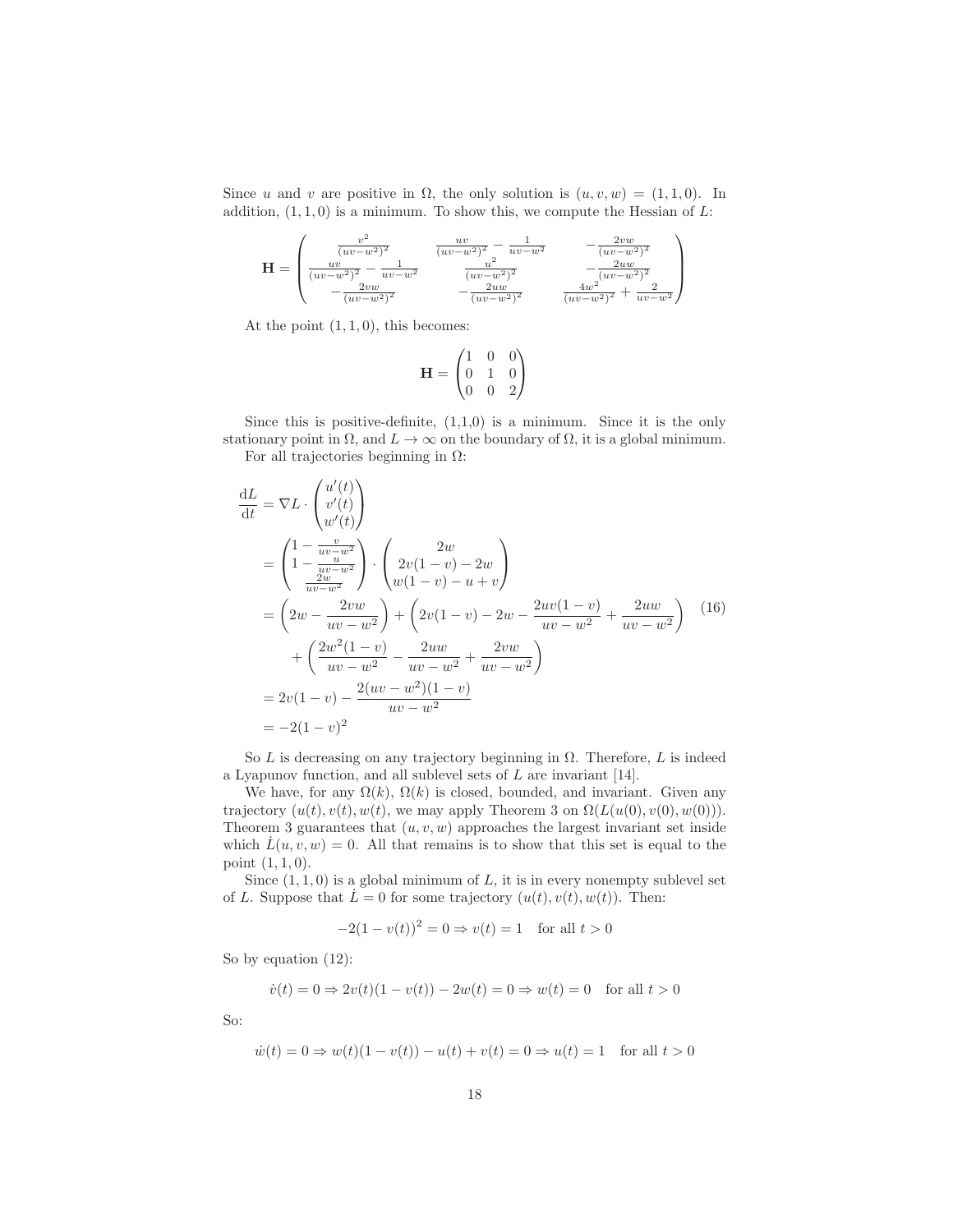So the only invariant set in any  $\Omega(k)$  with  $V(u(t), v(t), w(t)) = 0$  is the point  $(1, 1, 0).$ 

Therefore, by Theorem 3, every trajectory beginning in  $\Omega$  converges to the point (1, 1, 0).

So  $\mathbf{r} \cdot \mathbf{r} \to 1$ ,  $\dot{\mathbf{r}} \cdot \dot{\mathbf{r}} \to 1$ , and  $\dot{\mathbf{r}} \cdot \mathbf{r} \to 0$ .

So if  $r(0)$  and  $\dot{r}(0)$  are not parallel, the system converges to a circular limit cycle of radius 1 with speed 1 centered on the origin.  $\Box$ 

#### **3.4 Two-Agent Model**

We next examine the behavior of two coupled agents, with position vectors  $\mathbf{r}_1$ and **r**2. The agents have equations of motion:

$$
\ddot{\mathbf{r}}_1 = (1 - \dot{\mathbf{r}}_1 \cdot \dot{\mathbf{r}}_1)\dot{\mathbf{r}}_1 - \frac{1}{2}\mathbf{r}_1 + \frac{1}{2}\mathbf{r}_2
$$
  
\n
$$
\ddot{\mathbf{r}}_2 = (1 - \dot{\mathbf{r}}_2 \cdot \dot{\mathbf{r}}_2)\dot{\mathbf{r}}_2 - \frac{1}{2}\mathbf{r}_2 + \frac{1}{2}\mathbf{r}_1
$$
\n(17)

We have not characterized the behavior of the two-agent system globally. There exist at least three behaviors which we have seen in simulation: a one-dimensional oscillation, a rotating behavior, and a translating behavior, pictured in Figure 7.



Figure 7: Different behaviors of a swarm of two agents. Different initial conditions produce these behaviors. The plotted lines are the trajectories of two agents on the plane, with varying initial conditions.

We have shown that the rotating behavior is locally stable by rewriting the system and using Lyapunov's indirect (linearization) method.

**Theorem 9** (Original)**.** Rotating behavior is locally stable for a parabolic potential model of two agents.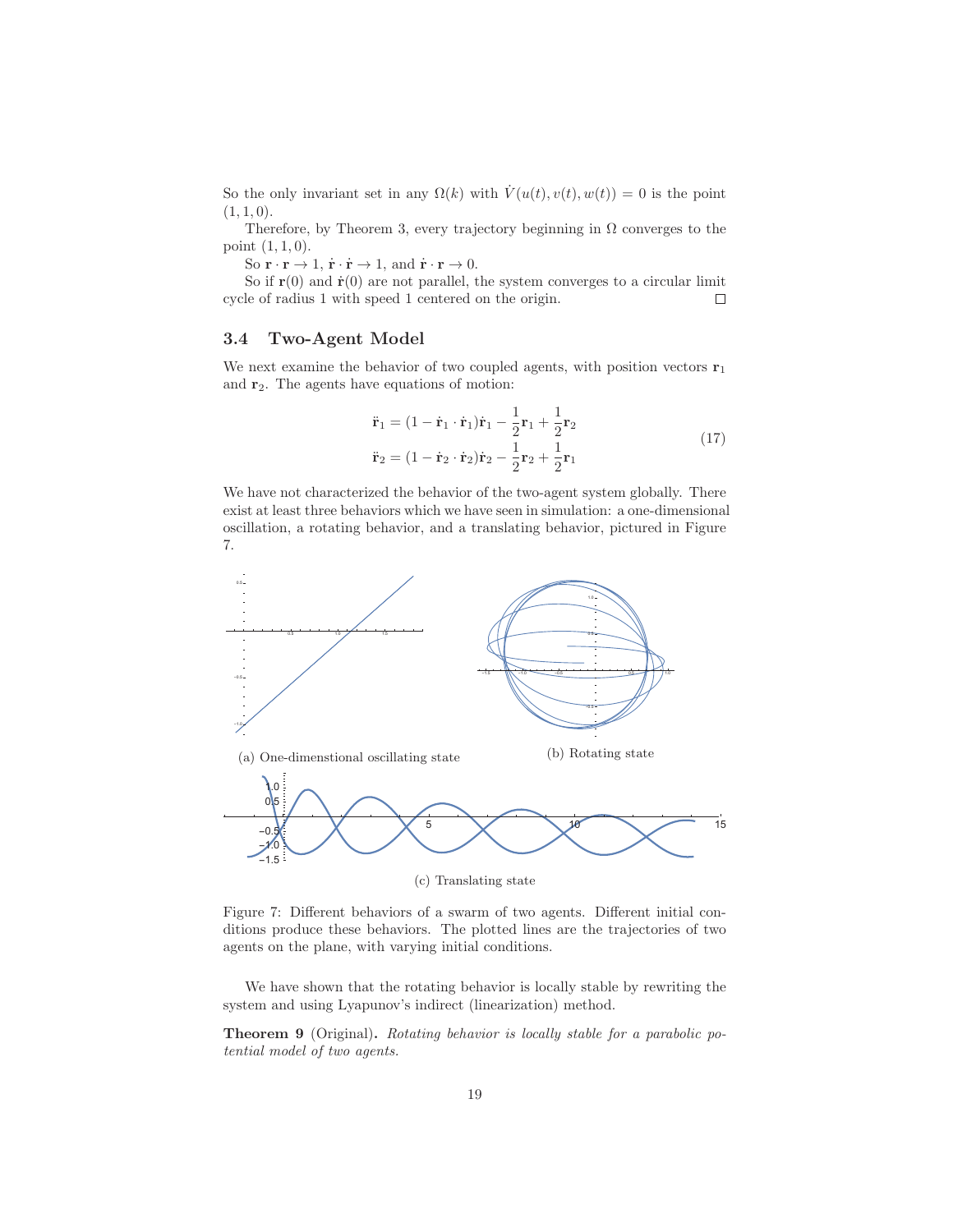Proof. We begin by reformulating the system using the following substitution:

$$
u = |\mathbf{r}_1 - \mathbf{r}_2|
$$
  
\n
$$
v_1 = |\dot{\mathbf{r}}_1|
$$
  
\n
$$
v_2 = |\dot{\mathbf{r}}_2|
$$
  
\n
$$
\theta_1 = \text{angle between } \dot{\mathbf{r}}_1 \text{ and } (\mathbf{r}_1 - \mathbf{r}_2)
$$
  
\n
$$
\theta_2 = \text{angle between } \dot{\mathbf{r}}_2 \text{ and } (\mathbf{r}_2 - \mathbf{r}_1)
$$
\n(18)

We now differentiate each term.

$$
\begin{aligned}\n\dot{u} &= \frac{1}{|\mathbf{r}_1 - \mathbf{r}_2|} (\dot{\mathbf{r}}_1 + \dot{\mathbf{r}}_2) \cdot (\mathbf{r}_2 - \mathbf{r}_1) \\
&= \frac{1}{u} (uv_1 \cos \theta_1 + uv_2 \cos \theta_2) \\
&= v_1 \cos \theta_1 + v_2 \cos \theta_2\n\end{aligned} \tag{19}
$$

$$
\dot{v}_1 = \frac{1}{|\dot{\mathbf{r}}_1|} (\ddot{\mathbf{r}}_1 \cdot \dot{\mathbf{r}}_1)
$$
  
\n
$$
= \frac{1}{v_1} ((1 - \dot{\mathbf{r}}_1 \cdot \dot{\mathbf{r}}_1) \dot{\mathbf{r}}_1 \cdot \dot{\mathbf{r}}_1 - \frac{1}{2} (\mathbf{r}_1 - \mathbf{r}_2) \cdot \dot{\mathbf{r}}_1)
$$
  
\n
$$
= \frac{1}{v_1} ((1 - v_1^2) v_1^2 - \frac{1}{2} u v_1 \cos \theta_1)
$$
  
\n
$$
= (1 - v_1^2) v_1 - \frac{1}{2} v_1 \cos \theta_1
$$
\n(20)

A similar argument can be used to show that:

$$
\dot{v}_2 = (1 - v_2^2)v_2 - \frac{1}{2}v_2\cos\theta_2\tag{21}
$$

The final two derivatives can be calculated implicitly. First, denote the angle between  $\dot{\mathbf{r}}_1$  and  $\dot{\mathbf{r}}_2$  as  $\phi$ . We can see from Figure 8 that  $\phi = \pi - \theta_1 - \theta_2$ . Then we have:

$$
\cos \phi = \cos(\pi - \theta_1 - \theta_2) = -\cos(\theta_1 + \theta_2) = \sin \theta_1 \sin \theta_2 - \cos \theta_1 \cos \theta_2 \quad (22)
$$

We can now calculate the final two derivatives implicitly. First, note that:

$$
uv_1 \cos \theta_1 = \dot{\mathbf{r}}_1 \cdot (\mathbf{r}_1 - \mathbf{r}_2) \tag{23}
$$

Differentiating the left hand side yields:

$$
\frac{d}{dt}(uv_1 \cos \theta_1) = (iv_1 + uv_1) \cos \theta_1 - uv_1 \dot{\theta}_1 \sin \theta_1 \n= v_1^2 \cos^2 \theta_1 + v_1 v_2 \cos \theta_1 \cos \theta_2 + uv_1 (1 - v_1^2) \cos \theta_1 - \frac{1}{2} u^2 \cos^2 \theta_1 - uv_1 \dot{\theta}_1 \sin \theta_1
$$
\n(24)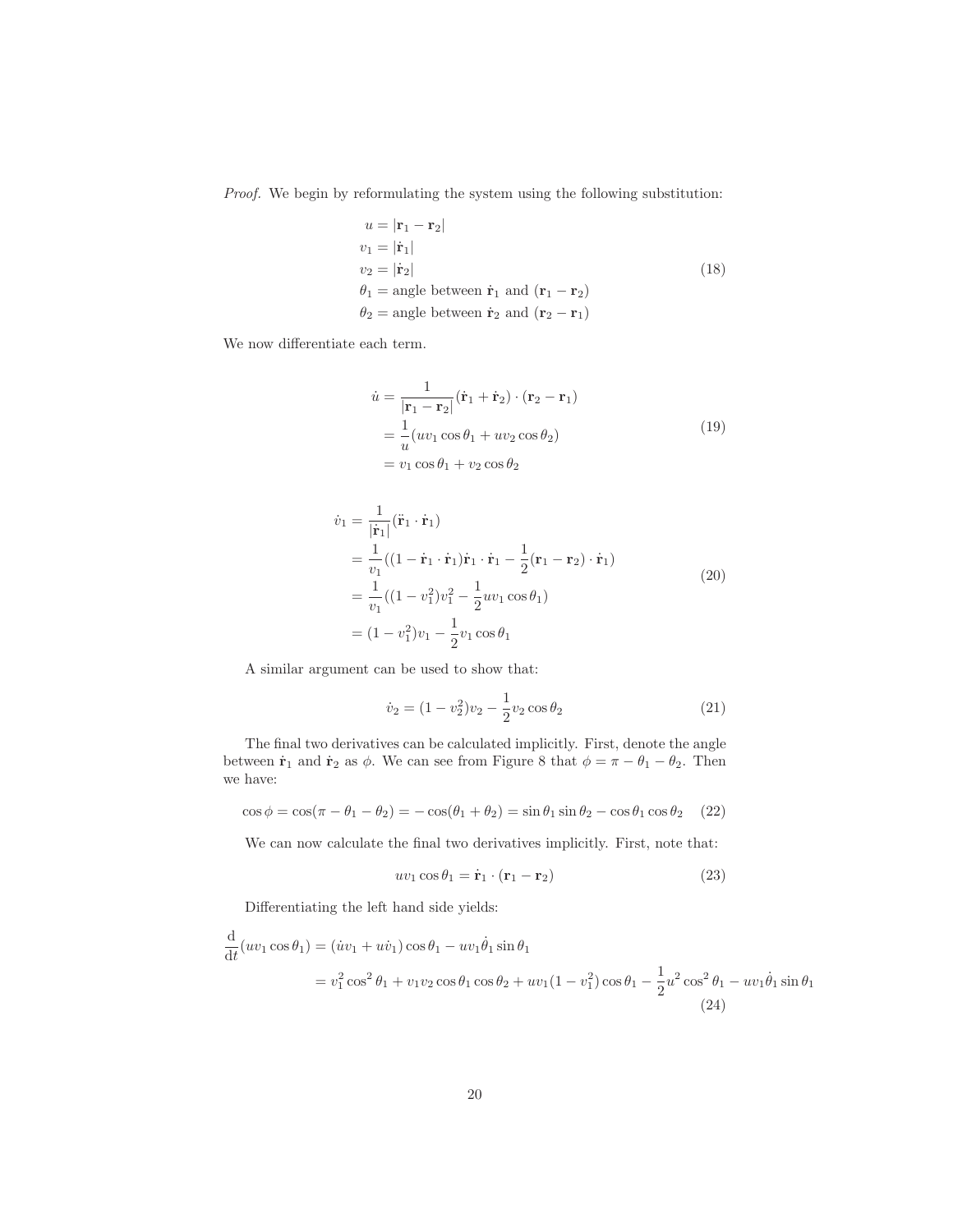

Figure 8: Calculating the angle between  $\dot{\mathbf{r}}_1$  and  $\dot{\mathbf{r}}_2.$ 

Differentiating the right hand side:

$$
\frac{\mathrm{d}}{\mathrm{d}t}(\dot{\mathbf{r}}_1 \cdot (\mathbf{r}_1 - \mathbf{r}_2)) = \ddot{\mathbf{r}}_1 \cdot (\mathbf{r}_1 - \mathbf{r}_2) + \mathbf{r}_1 \cdot \mathbf{r}_1 - \mathbf{r}_1 \cdot \mathbf{r}_2
$$
\n
$$
= (1 - \dot{\mathbf{r}}_1 \cdot \dot{\mathbf{r}}_1)\dot{\mathbf{r}}_1 \cdot (\mathbf{r}_1 - \mathbf{r}_2) - \frac{1}{2}(\mathbf{r}_1 - \mathbf{r}_2) \cdot (\mathbf{r}_1 - \mathbf{r}_2) + \mathbf{r}_1 \cdot \mathbf{r}_1 - \mathbf{r}_1 \cdot \mathbf{r}_2
$$
\n
$$
= (1 - v_1^2)uv_1 \cos \theta_1 - \frac{1}{2}u^2 + v_1^2 + v_1v_2 \cos \theta_1 \cos \theta_2 - v_1v_2 \sin \theta_1 \sin \theta_2
$$
\n(25)

Equating (24) and (25) and canceling:

$$
v_1^2 \cos^2 \theta_1 - \frac{1}{2} u^2 \cos^2 \theta_1 - uv_1 \dot{\theta}_1 \sin \theta_1 = -\frac{1}{2} u^2 + v_1^2 - v_1 v_2 \sin \theta_1 \sin \theta_2 \quad (26)
$$

Rearranging for  $\dot{\theta}_1$ :

$$
\dot{\theta}_{1} = \frac{\frac{1}{2}u^{2} - \frac{1}{2}u^{2}\cos^{2}\theta_{1} - v_{1}^{2} + v_{1}^{2}\cos^{2}\theta_{1} + v_{1}v_{2}\sin\theta_{1}\sin\theta_{2}}{uv_{1}\sin\theta_{1}}
$$
\n
$$
= \frac{\frac{1}{2}u^{2}\sin^{2}\theta_{1} - v_{1}^{2}\sin^{2}\theta_{1} + v_{1}v_{2}\sin\theta_{1}\sin\theta_{2}}{uv_{1}\sin\theta_{1}}
$$
\n
$$
= \left(\frac{u}{2v_{1}} - \frac{v_{1}}{u}\right)\sin\theta_{1} + \frac{v_{2}}{u}\sin\theta_{2}
$$
\n(27)

A similar argument shows that:

$$
\dot{\theta}_2 = \left(\frac{u}{2v_2} - \frac{v_2}{u}\right) \sin \theta_2 + \frac{v_1}{u} \sin \theta_1
$$
 (28)

Equations  $(19)$ ,  $(20)$ ,  $(21)$ ,  $(27)$ , and  $(28)$  give the following system of differ-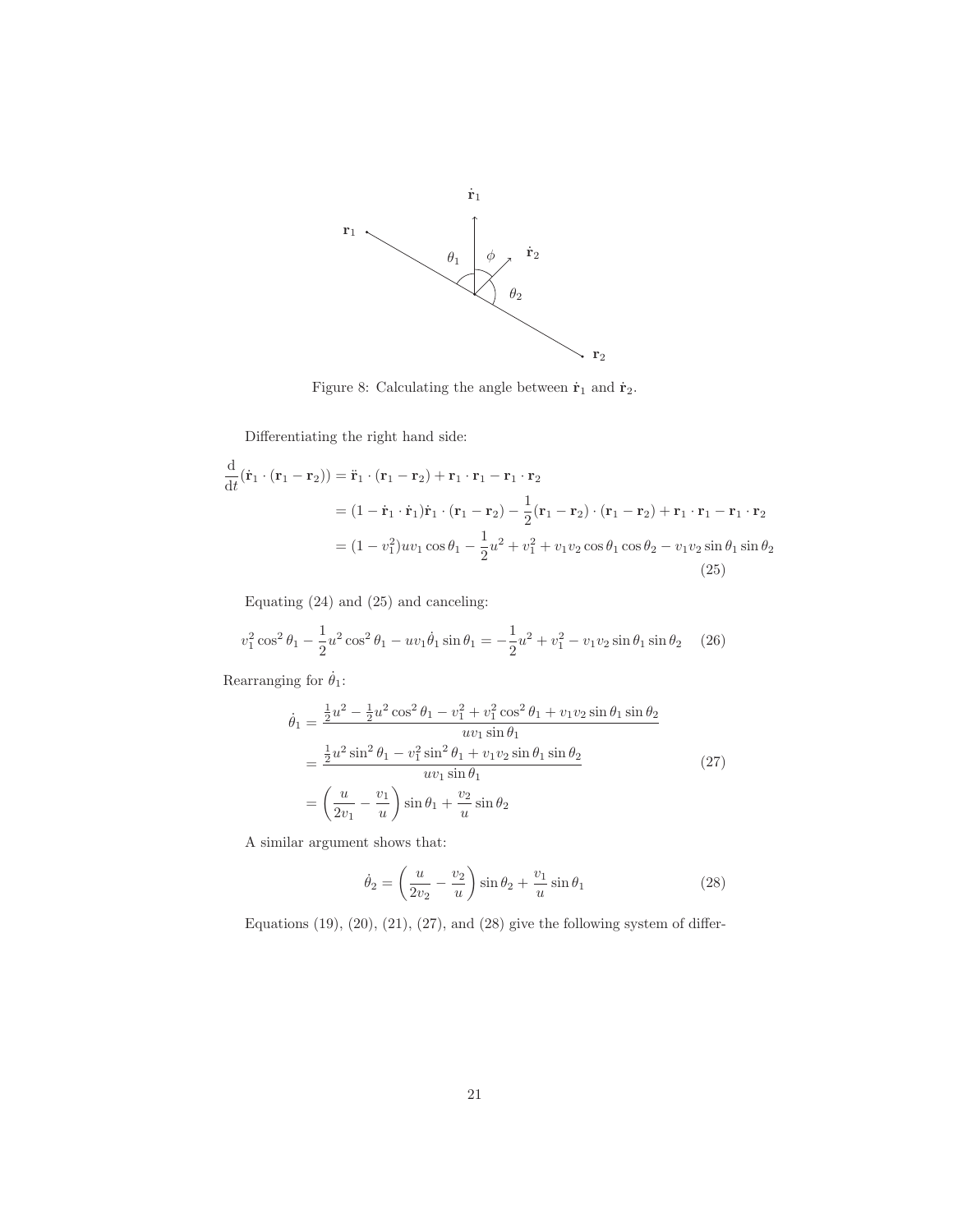ential equations:

$$
\dot{u} = v_1 \cos \theta_1 + v_2 \cos \theta_2 \n\dot{v}_1 = (1 - v_1^2)v_1 - \frac{1}{2}v_1 \cos \theta_1 \n\dot{v}_2 = (1 - v_2^2)v_2 - \frac{1}{2}v_2 \cos \theta_1 \n\dot{\theta}_1 = \left(\frac{u}{2v_1} - \frac{v_1}{u}\right) \sin \theta_1 + \frac{v_2}{u} \sin \theta_2 \n\dot{\theta}_2 = \left(\frac{u}{2v_2} - \frac{v_2}{u}\right) \sin \theta_2 + \frac{v_1}{u} \sin \theta_1
$$
\n(29)

The rotating behavior corresponds to the case when the distance between particles and the center of mass is 1, and therefore  $u = 2$ . The speed of both agents  $v_1$  and  $v_2$  will be 1. We also expect that the direction of rotation will be orthogonal to the vector between the two agents, and in opposite directions, giving us that  $\theta_1$  and  $\theta_2$  are both  $\frac{\pi}{2}$  or both  $-\frac{\pi}{2}$ . This gives us the following two points:  $(2, 1, 1, \pi/2, \pi/2)$ , and  $(2, 1, 1, -\pi/2, -\pi/2)$ . At these two points, we linearize the system by calculating the Jacobian matrices:

$$
\mathbf{J}(2,1,1,\pi/2,\pi/2) = \begin{pmatrix} 0 & 0 & 0 & -1 & -1 \\ 0 & -2 & 0 & 1 & 0 \\ 0 & 0 & -2 & 0 & 1 \\ \frac{1}{2} & -\frac{3}{2} & \frac{1}{2} & 0 & 0 \\ \frac{1}{2} & \frac{1}{2} & -\frac{3}{2} & 0 & 0 \end{pmatrix}
$$
(30)  

$$
\mathbf{J}(2,1,1,-\pi/2,-\pi/2) = \begin{pmatrix} 0 & 0 & 0 & 1 & 1 \\ 0 & -2 & 0 & -1 & 0 \\ 0 & 0 & -2 & 0 & -1 \\ -\frac{1}{2} & \frac{3}{2} & -\frac{1}{2} & 0 & 0 \\ -\frac{1}{2} & -\frac{1}{2} & \frac{3}{2} & 0 & 0 \end{pmatrix}
$$

We calculated the values of the eigenvalues of these matrices. For both matrices, the eigenvalues are  $(-1.544, -1 \pm i, -0.228 \pm 1.115i)$ . Since all these eigenvalues are in the negative complex half-plane, local stability follows from Lyapunov's indirect method [14].  $\Box$ 

#### **3.5 Systems with More Agents**

We are currently investigating stability of systems with more than two agents. For a system of N agents, we use the following change of coordinates to describe the position of the ith agent in system (1):

- $u_i =$  Distance between the *i*th agent and the center of mass
- $v_i =$  Speed of the *i*th agent (31)
- $\theta_i =$  Angle between the *i*th agent and the positive *x*-axis
- $\phi_i =$  Angle between the vector  $(\mathbf{r}_i R)$  and the vector  $\dot{r}_i$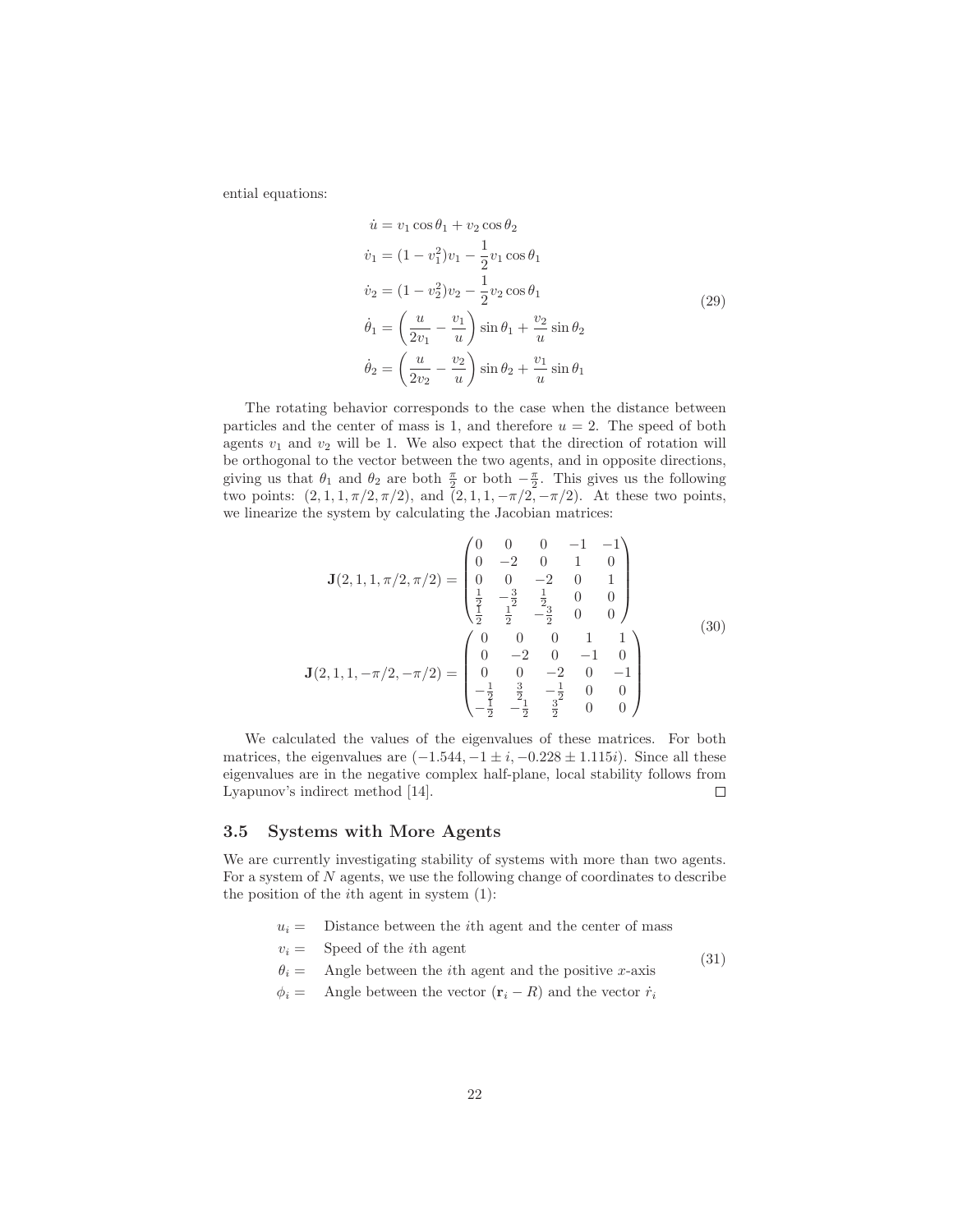Where  $\mathbf{r}_i$  is the position vector of the *i*th agent, and R is the center of mass of the system. This leads to the following system of differential equations:

$$
\dot{u}_i = v_i \cos \phi_i - \frac{1}{N} \sum_{j=1}^N v_j \cos(\phi_j + \theta_j - \theta_i)
$$
  
\n
$$
\dot{v}_i = (1 - v_i^2)v_i - u_i \cos \phi_i
$$
  
\n
$$
\dot{\theta}_i = \frac{v_i}{u_i} \sin \phi_i - \frac{1}{u_i N} \sum_{j=1}^N v_j \sin(\phi_j + \theta_j - \theta_i)
$$
  
\n
$$
\dot{\phi}_i = (\frac{u_i}{v_i} - \frac{v_i}{u_i}) \sin \phi_i + \frac{1}{u_i N} \sum_{j=1}^N v_j \sin(\phi_j + \theta_j - \theta_i)
$$
\n(32)

This system shifts the center of mass onto the origin. It is therefore necessary to include the constraint that  $\sum_{i=1}^{N} (u_i \cos \theta_i, u_i \sin \theta_i) = (0,0)$ . As might be expected, the manifold created by this constraint is invariant, so we may restrict ourselves to studying the behavior of the system on this manifold.

We believe that the following conjecture is true:

**Conjecture 1.** For any  $N > 0$ , circular limit cycles satisfying Equation (1) with stationary center of mass are locally stable up to translation.

We have shown this using a linearization for 3 agents, but with higher numbers of agents, the system has dimensions of neutral stability. For example, there are many possible configurations in a swarm of five agents: we may perturb all agents along the unit circle in a way which maintains the center of mass. This type of perturbation is pictured in Figure 9.



Figure 9: A perturbation which keeps the center of mass constant in a five-agent system.

MIDN Carl Kolon, Prof. Kostya Medynets, and Prof. Irina Popovici, all at USNA, are currently attempting to use center manifold analysis to prove that this conjecture is indeed true for any number of agents.

# **4 Swarm Collisions**

Robot swarms can be controlled with the same potential models analyzed in the literature [23, 24]. Typically, a translating or flocking state is desired, in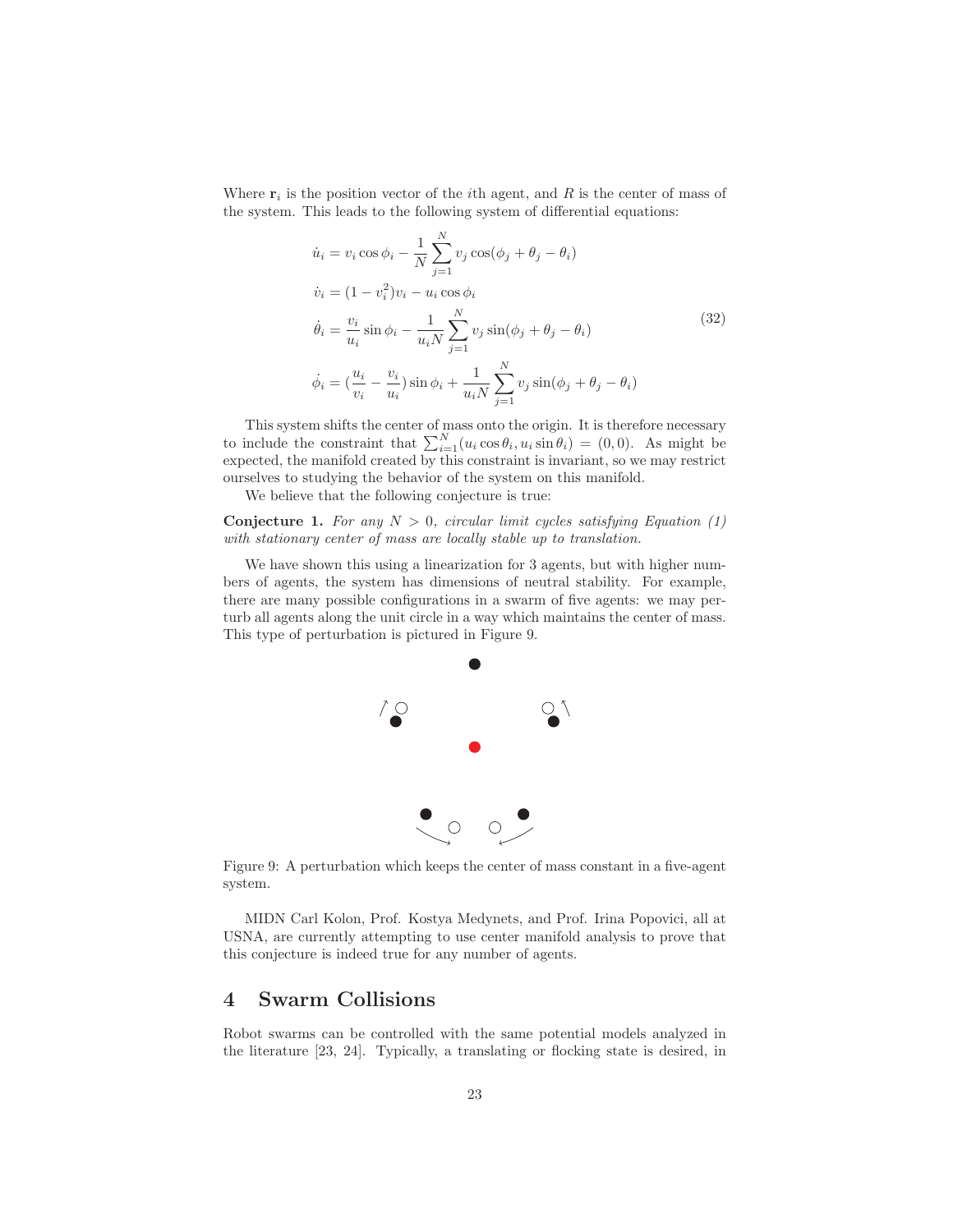which all agents have similar speed and are spaced fairly regularly. It is also often desirable for two flocks to merge and continue as a larger flock.

#### **4.1 Morse Swarms**

While the parabolic potential model admits more analytical study, other models have been studied which produce results that more closely mimic the behavior of real organisms. A commonly studied example is the attractive-repulsive model proposed by D'Orsogna et al. [7]. The model is a system of N agents in  $n$ dimensional space with position vectors  $x_i$ , acting under the following equation of motion:

$$
\ddot{x}_i = (\alpha - \beta |\dot{x}_i|^2) \dot{x}_i - \frac{\lambda}{N} \sum_{j=1, i \neq j}^N \nabla_{x_i} U(x_i, x_j)
$$
\n(33)

Where  $\alpha, \beta, \lambda$  are constants,  $U : \mathbb{R}^{2n} \to \mathbb{R}$  is a potential function of the two agents' position, and  $\nabla_{x_i}$  represents taking the gradient with respect to  $x_i$ . Many potential functions can be used, but a typical choice is the scaled Morse potential:

$$
U(x_i, x_j) = C \exp(-|x_i - x_j|/l) - \exp(-|x_i - x_j|)
$$
\n(34)

When the Morse potential is used, we call the resulting swarm a *Morse swarm*.

#### **4.2 Without Delay**

The Morse swarm's behavior is too complicated to characterize analytically, but we are still interested in its stability properties. In particular, we are interested in the stability of colliding swarms.

When  $\nabla_{x_i}U(x_i,x_j) = 0$  for all  $i, j \leq N$  with  $i \neq j$ , the configuration of agents is called a flock [18]. In a Morse swarm, a flock undergoes translating motion at a constant speed  $\sqrt{\alpha/\beta}$ , and can withstand sufficiently small perturbations [19]. We are interested in flock collisions. Two separate flocks are initialized and pointed towards each other with some incident angle, which we call  $\theta$ . We are interested in the behavior after collision, and how it varies for varying  $\lambda$ ,  $\theta$ , and  $\tau$ .



Figure 10: The incident angle of the collision,  $\theta$ , which we vary as a parameter.

Flocking is not the only behavior that Morse swarms display. They also can perform milling behavior, where the agents rotate around a stationary center of mass. To differentiate between the two behaviors, Armbruster, Martin, and Thatcher [17] calculated the polarization of the swarm: the directed sum of velocities. For a system of N agents with position vectors  $x_i$ , the polarization P of the flock is:

$$
P(x_1, x_2, \dots, x_N) = \left| \frac{\sum_{i=1}^{N} \dot{x}_i}{\sum_{i=1}^{N} |\dot{x}_i|} \right|
$$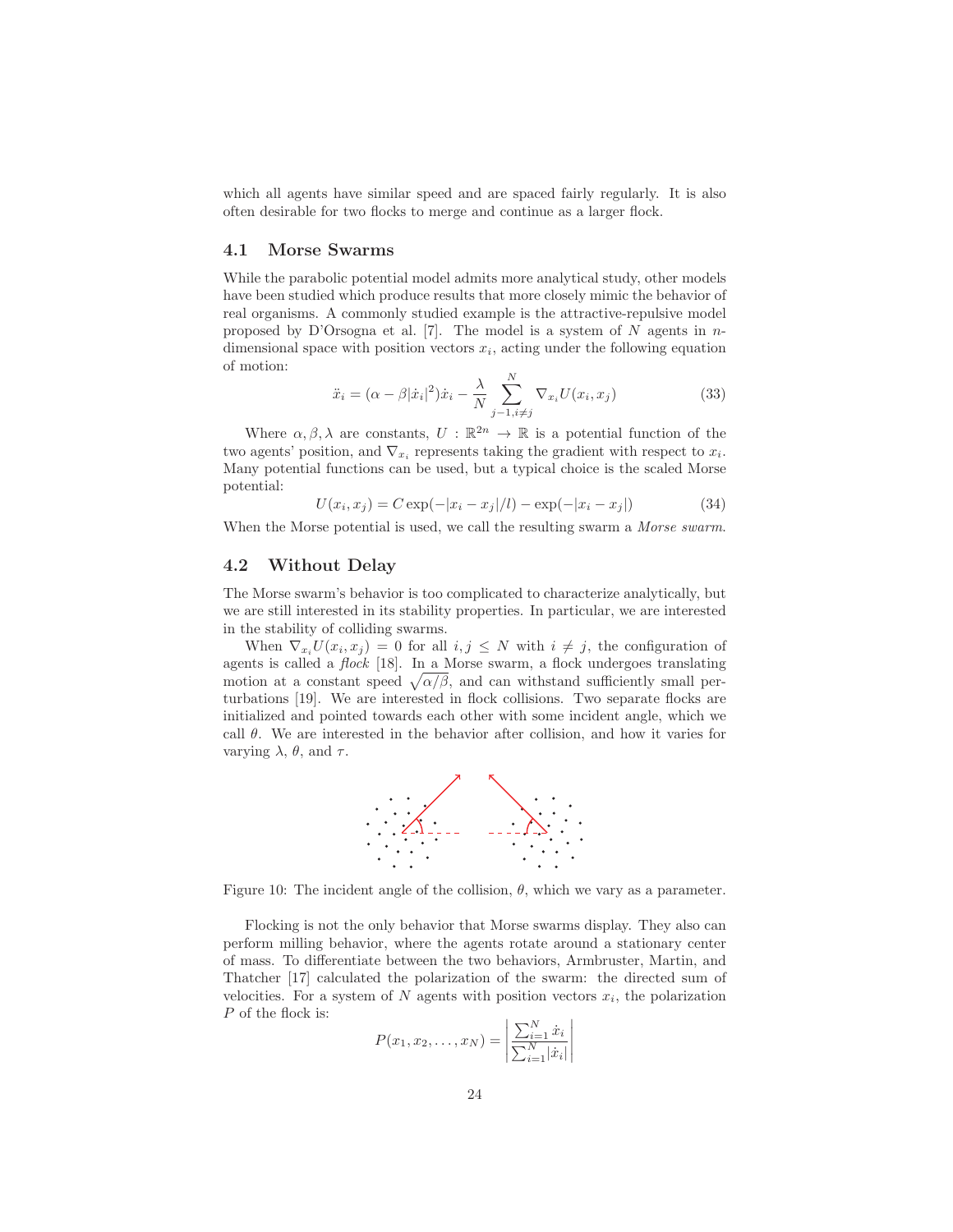If the velocities are coherent, we expect a value of  $P$  close to 1. If the velocities point in all directions, we expect a value close to 0. Therefore, polarization is a good measure of whether the system displays flocking  $(P \approx 1)$ , or milling  $(P \approx 0)$ . Additionally, two colliding swarms can scatter, in which they do not form a coherent group which either flocks or mills. In this case, we expect  $P$  to be neither close to 0 nor close to 1.



Figure 11: Flocking, milling, and scattering behavior in a Morse swarm.

Using Wolfram Mathematica 11.2, we simulated two flocks of 25 agents each colliding. We varied the values of  $\lambda$ , the coupling strength, and  $\theta$ , the incident angle of the collision.

We first reproduced the results of Armbruster, Martin, and Thatcher [17] by performing the experiment with  $\tau = 0$ , corresponding to a system with instantaneous interactions. We simulated 400 collisions and recorded the polarization after 100 time units. We generated the plot in figure 12.

This is similar to previous results. For low values of  $\lambda$ , scattering is likely unless the swarm motion is almost parallel to begin with. For intermediate values of  $\lambda$ , flocking is likely. For high values of  $\lambda$ , milling dominates. A region of metastability exists between the flocking and milling states.

#### **4.3 With Delay**

In any robotic swarm there must be some delay between sensing and actuation. We investigated the result of applying delay to the coupling terms of a swarm model. As a result, every agent behaves as though the other agents are at the positions they were at  $\tau$  time units before. We found that the flocking state is unlikely following collisions of delay-coupled swarms, even for fairly small values of  $\tau$ .

We modified the model to include the time delay  $\tau$ , creating the following delay differential equation from equation (33).

$$
\ddot{x}_i(t) = (\alpha - \beta |\dot{x}_i(t)|^2) \dot{x}_i(t) - \frac{\lambda}{N} \sum_{j=1, i \neq j}^{N} \nabla_{x_i} U(x_i(t), x_j(t-\tau)) \tag{35}
$$

With U defined in equation  $(34)$ . Since this is a delay differential equation, it requires a history function, for which we used translating motion of the two flocks along linear trajectories.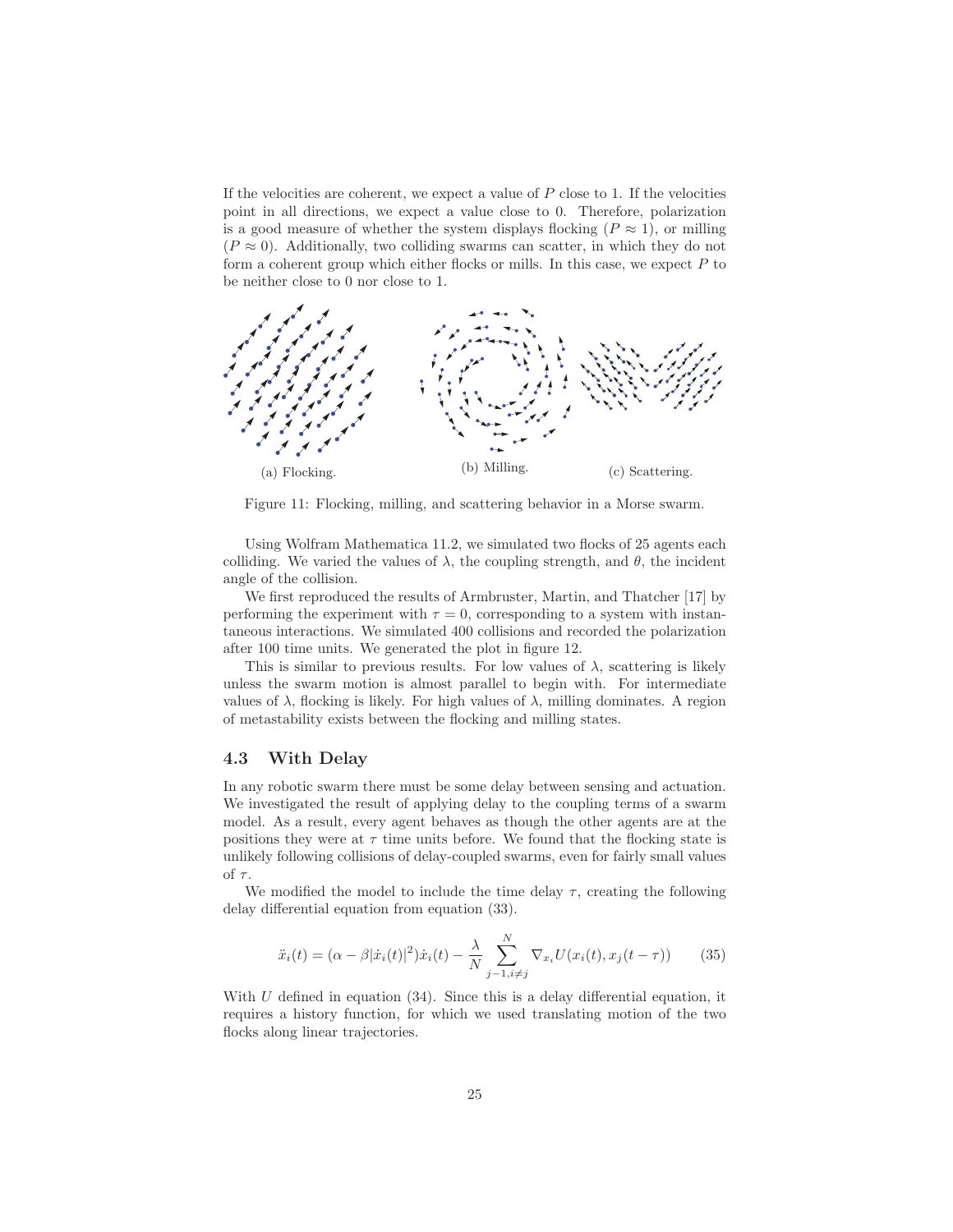

Figure 12: Polarization as a function of  $\lambda$  and  $\theta$  for an instantaneouslyinteracting swarm. Note the distinct regions of flocking, milling, scattering, and metastability.

Initially, we tried three distinct values of  $\tau$ : 0, 0.1, and 0.2. We generated the plots in figure 13.

We can note several things about the introduction of delay. Even at the fairly small  $\tau$  value of 0.2, flocking behavior nearly vanishes. Instead, scattering behavior becomes more likely for low  $\lambda$ , and milling behavior becomes more likely for high  $\lambda$ .

Next, we fixed  $\theta$  at  $\frac{\pi}{4}$  and varied  $\tau$  finely, to observe polarization as a function of  $\tau$  and  $\lambda$ . We generated the plot in figure 14. This confirms that as delay increases steadily, milling behavior largely replaces flocking behavior. A complete writeup of our results is available on the ArXiv [25].

## **5 Motion on Riemannian Manifolds**

We investigate the motion of swarms on curved surfaces, or Riemannian manifolds, in order to create a new class of swarms which can operate when constrained to surfaces. In this section, we generalize the concept of a gradient swarm to Riemannian manifolds. To our knowledge, this has never been done. So far, we have only observed the behavior of the system numerically, but the behavior of gradient swarms on manifolds appears to mimic their behavior in Euclidean space. As is common in differential geometry, we use Einstein summation notation for our equations.

A Riemannian manifold is a smooth manifold M equipped with an inner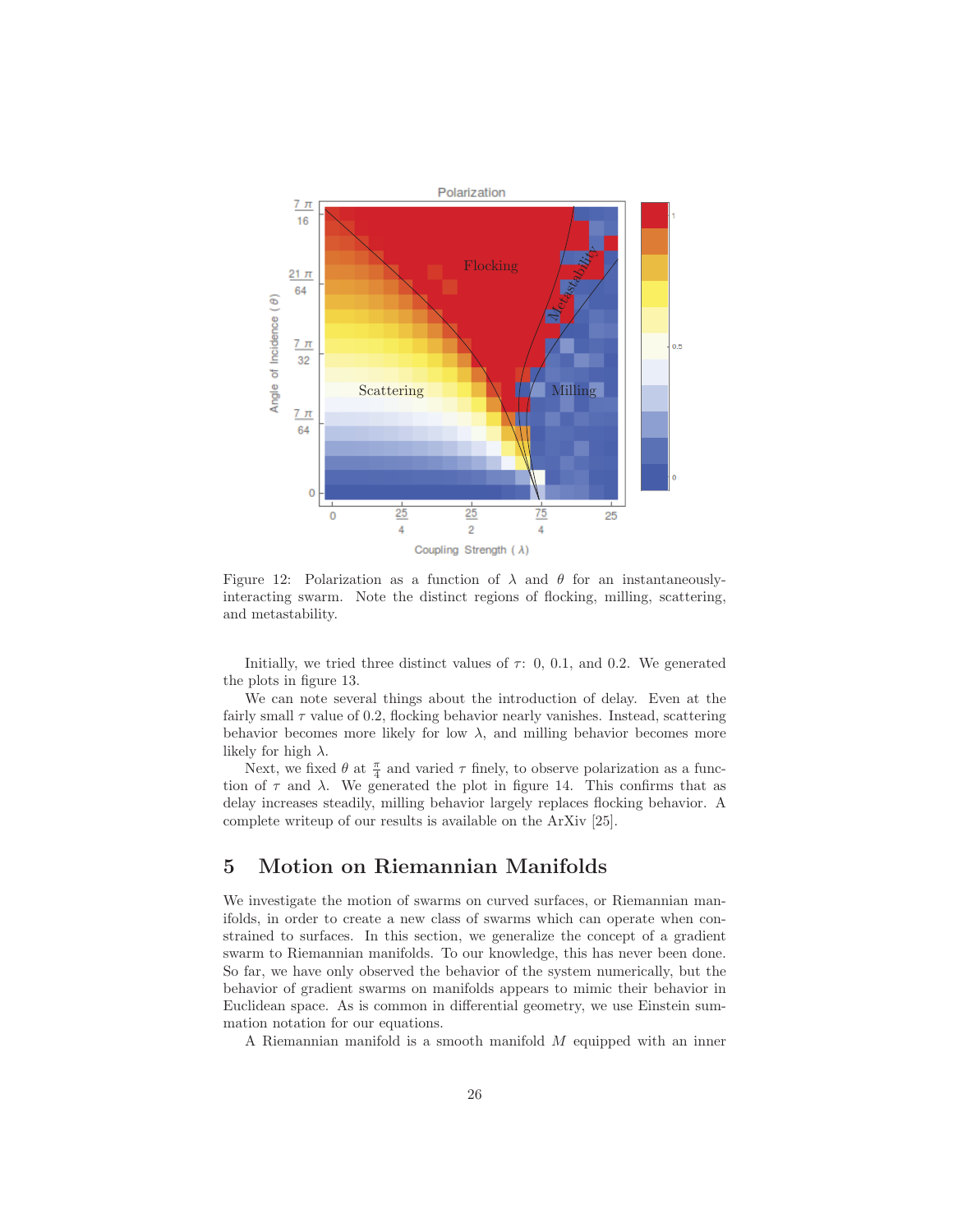

Figure 13: Polarization as a function of  $\lambda$  and  $\theta$  for 3 distinct values of  $\tau$ .

product  $\langle \cdot, \cdot \rangle_p$  (the metric tensor) on the tangent space  $T_pM$  at every point p. The inner product varies smoothly along any vector field on  $M$ . On a chart of a Riemannian manifold with coordinates  $x_i$ , the metric tensor is often represented as g, such that for two tangent vectors **u** and **v**,  $\langle \mathbf{u}, \mathbf{v} \rangle = g_{ij} u^i v^j$ .

A geodesic is a locally length-minimizing curve. A geodesic  $\gamma$  satisfies the geodesic equation [26]:

$$
\ddot{\gamma}^a + \Gamma^a_{ij} \dot{\gamma}^i \dot{\gamma}^j = 0
$$

in all coordinate directions  $a$ , where  $\Gamma$  is the Christoffel symbol of the second kind, defined as:

$$
\Gamma_{ij}^{a}=\frac{1}{2}g^{ak}(\frac{\partial g_{ik}}{\partial x^{j}}+\frac{\partial g_{jk}}{\partial x^{i}}-\frac{\partial g_{ij}}{\partial x^{k}})
$$

An agent on the manifold with position vector  $\mathbf{x} = (x^1, x^2, \dots, x^a)$  moving with no external acceleration will follow geodesic paths, so such an agent will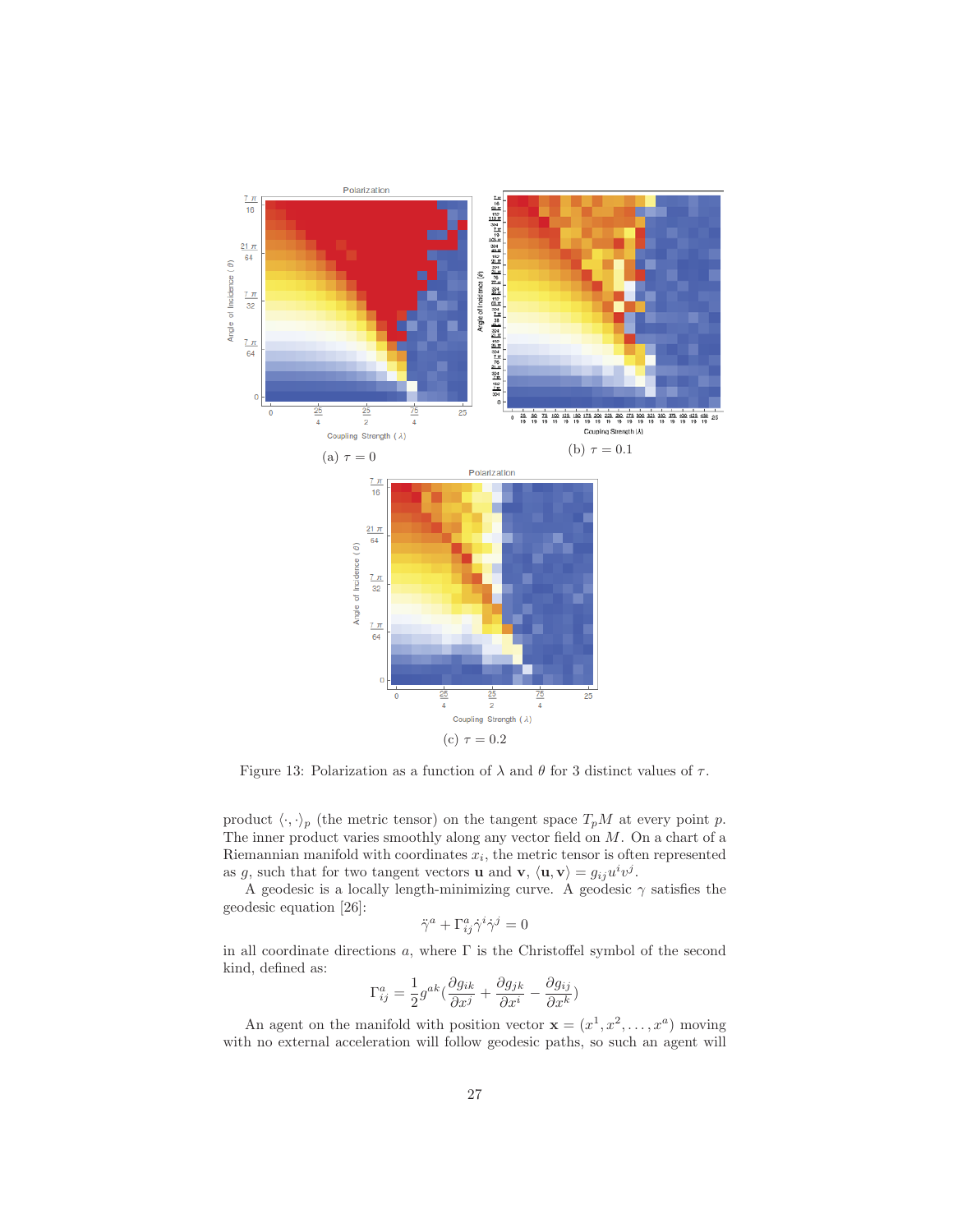

Figure 14: A plot of polarization as a function of  $\lambda$  and  $\tau$  for fixed  $\theta$ . Note that flocking behavior all but disappears above  $\tau \approx 0.1$ .

satisfy the following equation of motion:

$$
\ddot{x}^a + \Gamma^a_{ij}\dot{x}^i \dot{x}^j = 0
$$

The concept of the gradient is different on a Riemannian manifold as well. For a function  $f : M \to \mathbb{R}$ , and some vector field V on M, we desire that the gradient have the following property:

$$
(\nabla f)^T g V = df^T(V)
$$

Where  $df$  is the directional derivative of  $f$ , and  $T$  represents the transpose. Since this is an identity for any  $V$ :

$$
(\nabla f)^T g = df^T
$$

Which gives:

$$
g^T \nabla f = df
$$

And since inner products are symmetric:

$$
\nabla f = g^{-1} df
$$

This gives the following form for the gradient on a Riemannian manifold:

$$
\nabla f = \sum_{k} g^{ik} \frac{\partial f}{\partial x^{k}} \mathbf{e}_{i}
$$
 (36)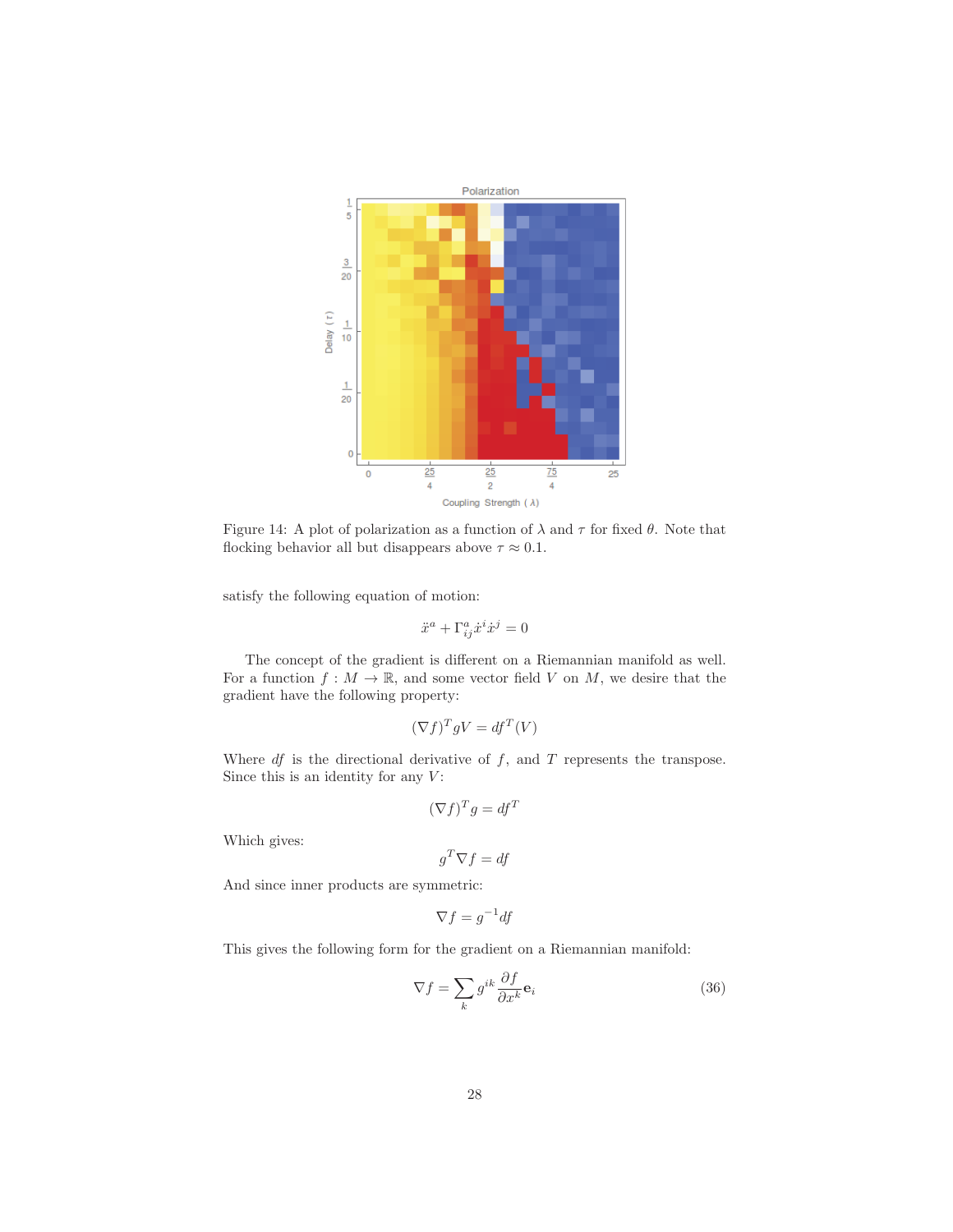#### **5.1 Swarming on Riemannian Manifolds**

The original swarm in Euclidean space has equation of motion:

$$
\ddot{\mathbf{r}}_i = \mathbf{f}(\dot{\mathbf{r}}) - \frac{1}{N} \sum_{j=1}^{N} \nabla_{\mathbf{r}_i} U(\mathbf{r}_i, \mathbf{r}_j)
$$
(37)

To make this swarm suitable for manifolds, we must do two things:

- 1. We must change the flat representation of the gradient to the Riemannian manifold representation.
- 2. We must ensure that, if **f** and U are everywhere zero, the agent moves along a geodesic.

To do this, we define a gradient swarm of N agents with positions  $\mathbf{r}_i =$  $(r_i^1, \ldots, r_i^n)$  (in curvilinear coordinates) by the following equation of motion:

$$
\ddot{r}_i^a = f^a(\dot{\mathbf{r}}_i) - \Gamma_{jk}^a \dot{r}_i^j \dot{r}_i^k - \frac{1}{N} \sum_{j=1}^N \sum_{k=1}^n g^{ak} \frac{\partial}{\partial r_i^k} U(\mathbf{r}_i, \mathbf{r}_j)
$$
(38)

Our numerical simulations of this system show that it inherits many familiar properties of gradient swarms. To replicate the parabolic potential model, we used the following values of **f** and U:

$$
f^{a}(\dot{\mathbf{r}}) = (1 - g_{ij}\dot{r}^{i}\dot{r}^{j})r^{a}
$$
  
 
$$
U(\mathbf{r}_{i}, \mathbf{r}_{j}) =
$$
 the squared length of the shortest path between  $\mathbf{r}_{i}$  and  $\mathbf{r}_{j}$  (39)

On some Riemannian manifolds (e.g. the sphere and hyperbolic half-plane), there are closed-form expressions for both **f** and U. We numerically simulated the parabolic potential model on these surfaces, and found that the swarms still formed circular limit cycles (see Figure 15). Our current methods for simulating the system when there are not closed-form expressions for **f** and U are too computationally intensive to use, but we are working on methods which use less computing power.

#### **5.2 Modifying Limit Cycles**

We used the concepts developed with the generalization of gradient swarms to modify the limit cycles of the nonlinear parabolic potential model. Other methods to achieve this were considered by Medynets and Schwartz [9]. By using a constant (flat) matrix as our metric tensor, we can skew the motion of the agents. In this case, there is also a closed form for the distance between agents. This allows us to numerically simulate the modified swarms, which have oval limit cycles rather than circles.

#### **5.3 Generalization of other Gradient Swarms**

We have used Equation (38) to generalize other types of gradient swarms to Riemannian manifolds. For example, we used the new potential function:

$$
U(\mathbf{r}_i, \mathbf{r}_j) = C \exp(-d(x_i, x_j)/l) - \exp(-d(x_i, x_j))
$$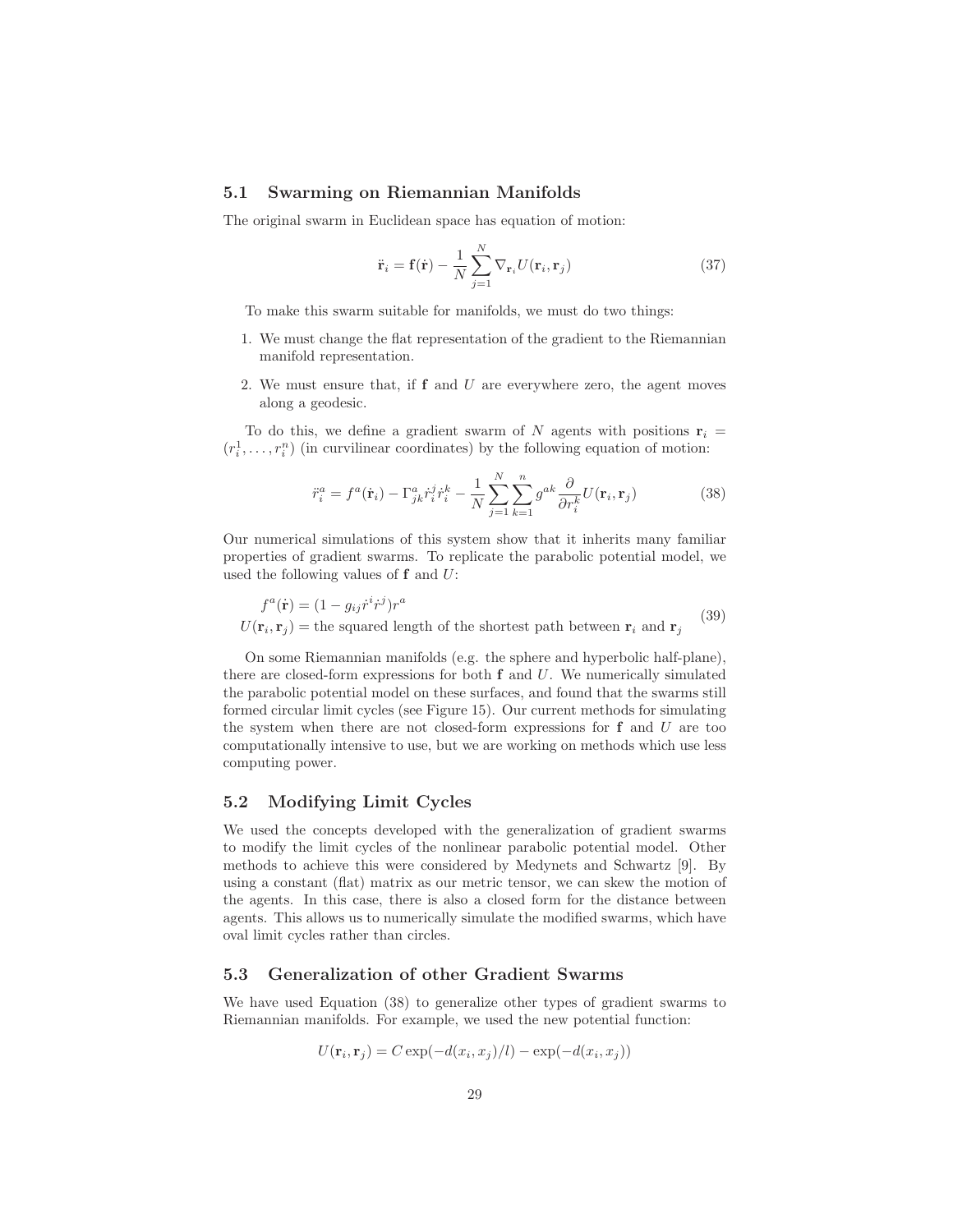

Figure 15: Generalized parabolic potential swarms simulated on two different manifolds.



Figure 16: Modifying the parabolic potential model to produce a swarm with oval limit cycles.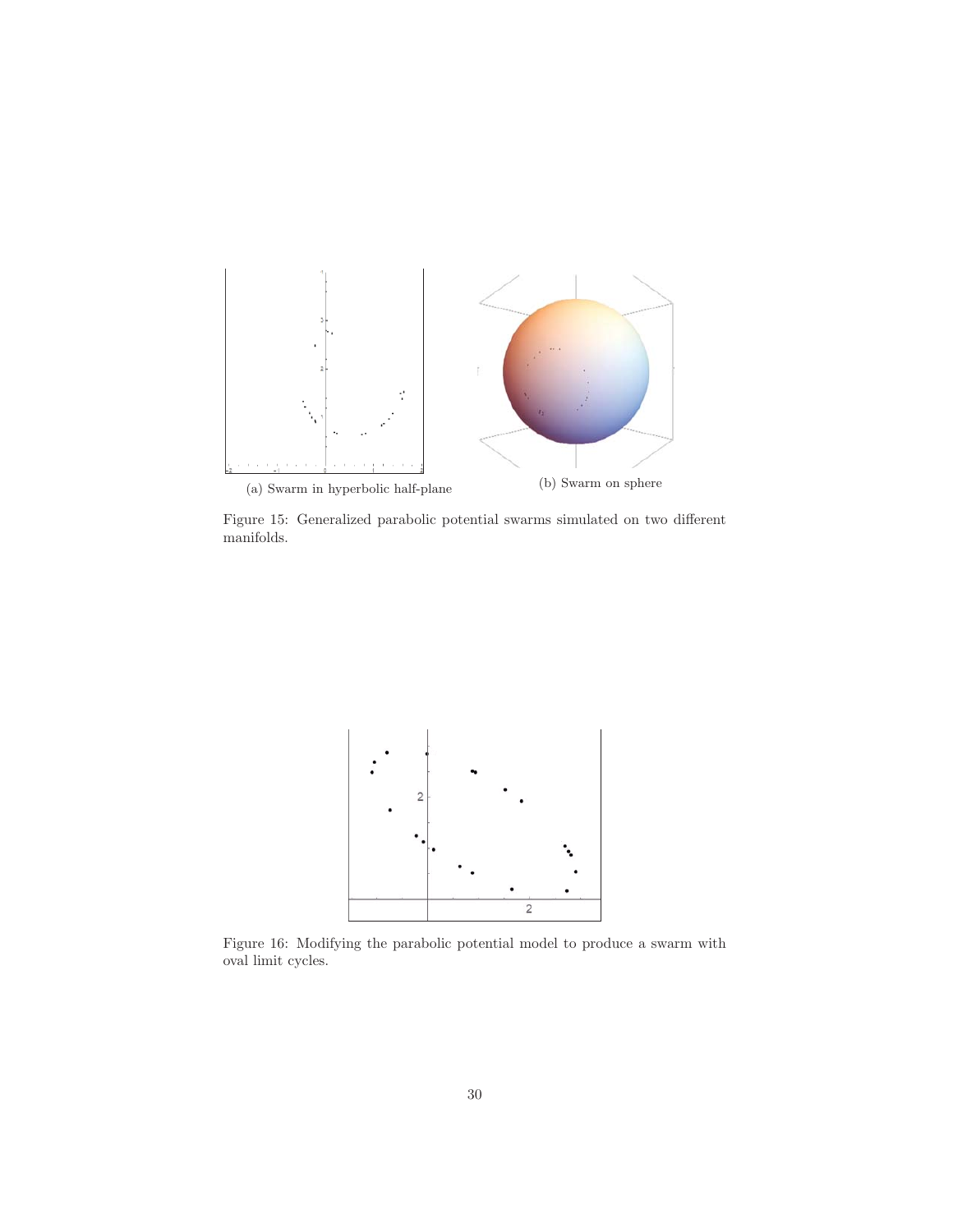

Figure 17: A Morse swarm on a sphere

To generalize the Morse potential. Our results on a sphere are pictured in Figure 17. We observed behavior similar to the Morse swarm in flat space. Our results can be repeated by modifying the potential function in the Mathematica code in Appendix A.

## **6 Technical Implementation**

We are interested in the applications of this research to the motion of swarms of unmanned vehicles. We have implemented swarm models like the nonlinear parabolic potential model in Wolfram Mathematica (see Appendix A). We then designed a package in ROS, the Robot Operating System, to communicate the desired velocity (generated by numerically solving the differential equation in Mathematica) to UAV models in Gazebo, a high-fidelity physics simulator. Our control structure is pictured in Figure 18.

ROS and Mathematica communicated through CSV files. Our work was based on the work of Gilner [27], who controlled a Parrot ArDrone 2.0 using Mathematica and ROS.

Our method follows:

#### **6.1 ROS and Gazebo Setup**

We used ROS Kinetic on a machine running Ubuntu 16.04.

1. To install ROS on Ubuntu, follow the instructions at http://wiki.ros.org/kinetic/Installation/Ub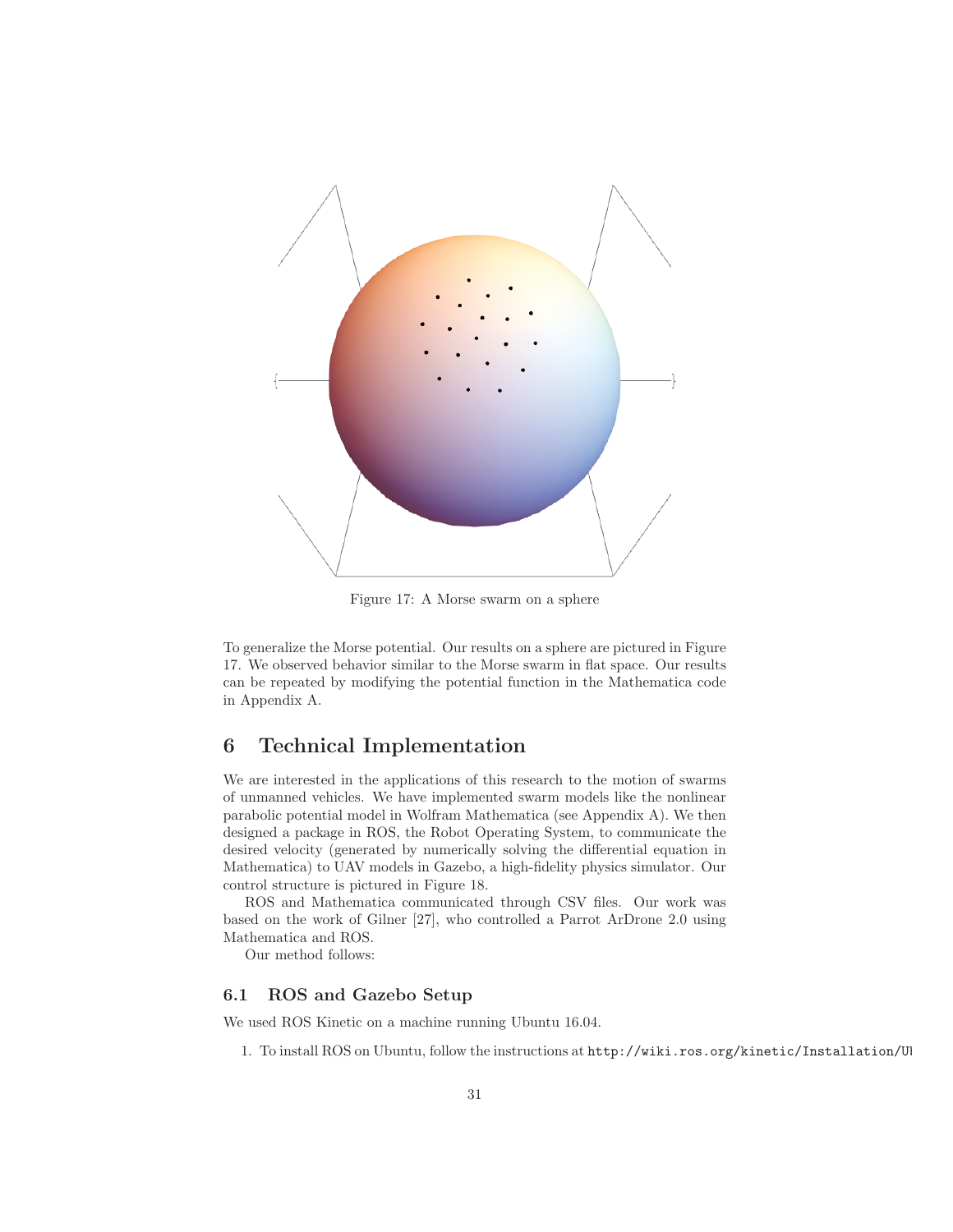

Figure 18: A diagram of the control structure. Differential equations are solved in Wolfram Mathematica using Euler's method. ROS receives desired data using Python and transmits it to simulated robots in Gazebo. Feedback is relayed back to Mathematica through ROS using Python.

2. We must create a workspace to hold our packages. To create a workspace, run the following terminal commands:

```
$ mkdir -p ~/my_ros_pkgs/src
$ cd ~/my_ros_pkgs
$ catkin_make
$ echo "source ~/my_ros_pkgs/devel/setup.bash" >> ~/.bashrc
```
The final command allows the terminal to directly run ROS programs.

#### **6.2 Installing the Hector Quadrotor Software**

- 1. Hector seems to be the most documented and supported quadrotor simulation software for ROS/Gazebo. Unfortunately, the packages aren't all available in the linux installation database for ROS Kinetic. We used an online script to make it run anyway.
- 2. Download the file installhectorquadrotor.bash, and save it.
- 3. Move the file into the src directory of your catkin workspace (e.g., if your workspace is ~/my\_ros\_pkgs, then copy the file into ~/my\_ros\_pkgs/src)
- 4. From the src directory, run the following commands in the terminal:
	- \$ chmod +x hectorquadrotorinstallation.bash
	- \$ ./hectorquadrotorinstallation.bash
- 5. Enter your password and/or type Y when prompted.
- 6. Once the process is finished, run the following:

```
$ cd ..
$ catkin_make
$ source devel/setup.bash
$ sudo apt-get install ros-kinetic-teleop-twist-keyboard
$ roslaunch hector_quadrotor_gazebo quadrotor_empty_world.launch
```
A quadrotor in an empty world should spawn.

7. Now in a new terminal:

```
$ source devel/setup.bash
$ rosservice call \enable_motors true
```
- \$ rosrun teleop\_twist\_keyboard teleop\_twist\_keyboard.py
- 8. Use the keyboard to fly the drone around!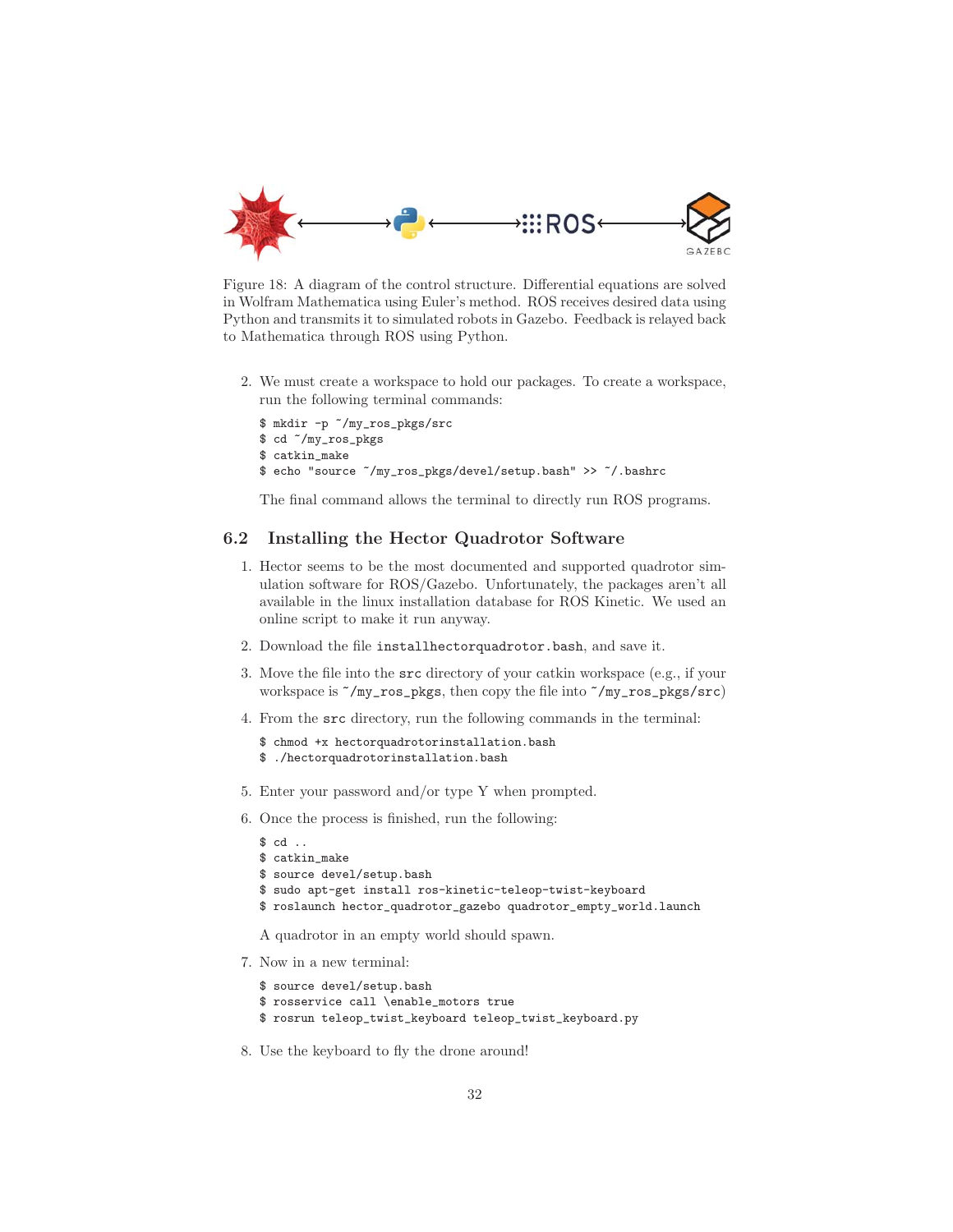#### **6.3 Running Multiple Hector Quadrotors**

- 1. Create a new package in your catkin workspace (I called it multi\_hector).
- 2. Copy the launch folder and the urdf folder from hector\_quadrotor/hector\_quadrotor\_gazebo into the multi\_hector folder.
- 3. Download createhectorlaunchfile.py (Appendix B) and put it in the multi\_hector/launch folder.
- 4. Download multihectorListener.py and multihectorPublisher.py (Appendix B) and put them in the multi\_hector/src folder.
- 5. Download enablemotors.bash (Appendix B) and put it in your main catkin workspace folder.
- 6. Go to a terminal and run the following:

```
$ cd ~/my_ros_pkgs
$ catkin_make
$ source devel/setup.bash
$ rosrun multi_hector createhectorlaunchfile.py 10 (for 10 robots,
    adjust as necessary)
$ roslaunch multi_hector multi_quadrotor_world10.launch
```
7. Now in a new terminal:

```
$ cd ~/my_ros_pkgs
$ source devel/setup.bash
$ ./enablemotors.bash
... wait while motors are enabled ...
$ rosrun multi_hector multihectorListener.py 10 (for 10 robots,
    adjust as necessary)
```
- 8. And in another new terminal:
	- \$ cd ~/my\_ros\_pkgs
	- \$ source devel/setup.bash
	- \$ rosrun multi\_hector multihectorPublisher.py 10 (for 10 robots, adjust as necessary)
- 9. Now the robots are listening for commands, which you can issue by running the Mathematica file multi\_hector\_control.nb, printed in Appendix A.

Figure 19 shows the simulated robotic swarm in action.

# **References**

- [1] M. Ciszak et al. "Swarming Behavior in Plant Roots". In: PLoS ONE 7 (2012), p. 1. DOI: 10.1371/journal.pone.0029759.
- [2] D. Kearns. "A field guide to bacterial swarming motility". In: Nature Reviews Microbiology 8 (2010), pp. 634–644.
- [3] C. Reynolds. "Flocks, herds and schools: A distributed behavioral model." In: Computer Graphics 21.(4) (1987), pp. 25–34.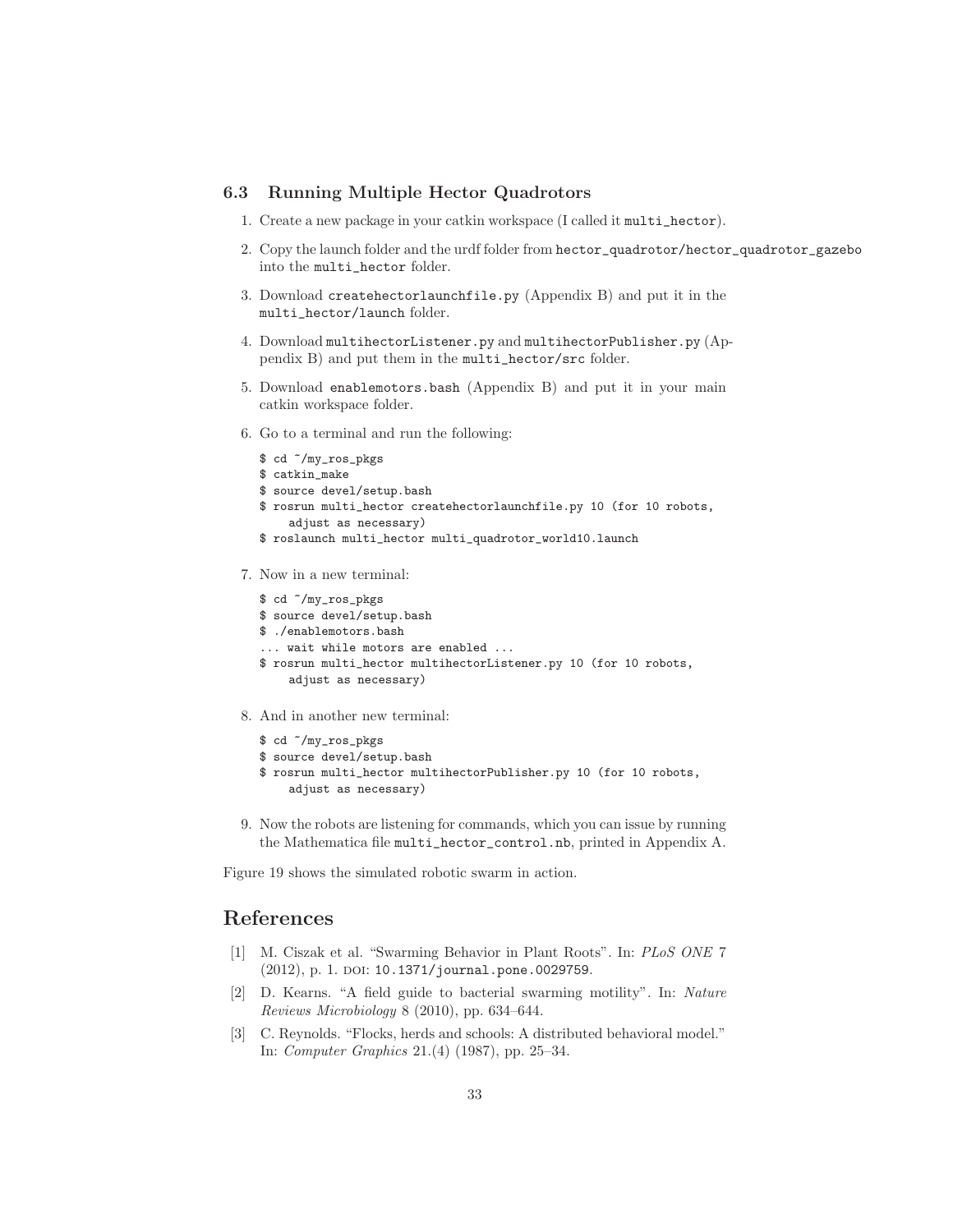

Figure 19: Quadrotors following the limit cycle of the nonlinear parabolic potential swarm in Gazebo. The agents are controlled by ROS, which is feeds velocity and position data between Gazebo and Mathematica. Note the similarity to the limit behavior pictured in Figure 6.

- [4] A. Mogilner et al. "Mutual interactions, potentials, and individual distance in a social aggregation". In: Journal of Mathematical Biology 47 (2003), pp. 353–389.
- [5] Office of Naval Research.  $LOCUST$ , a Low Cost UAV Swarm. 2015.
- [6] Unmanned Systems Integrated Roadmap. Department of Defense. 2013.
- [7] M. R. D'Orsogna et al. "Self-Propelled Particles with Soft-Core Interactions: Patterns, Stability, and Collapse". In: Phys. Rev. Lett. 96 (10 Mar. 2006), p. 104302. DOI: 10.1103/PhysRevLett.96.104302.
- [8] W. Ebeling and F. Schweitzer. "Swarms of Particle Agents with Harmonic Interactions". In: Theory in Biosciences 120/3-4 (2001), pp. 207–224.
- [9] K. Medynets and I. Schwartz. "Modelling Swarm Convergence with Arbitrarily Shaped Limit Cycles". In preparation. 2016.
- [10] A. Haraux and M. A. Jendoubi. "Convergence of Solutions of Second-Order Gradient-Like Systems with Analytic Nonlinearities". In: Journal of Differential Equations 144.DE973393 (1998), pp. 313–320.
- [11] Klementyna Szwaykowska et al. "Collective motion patterns of swarms with delay coupling: Theory and experiment". In: Physical Review E 93.3 (Mar. 2016). DOI: 10.1103/physreve.93.032307.
- [12] J. T. Beatty et al. "An obligately photosynthetic bacterial anaerobe from a deep-sea hydrothermal vent". In: Proceedings of the National Academy of Sciences 102.26 (June 2005), pp. 9306–9310. doi: 10 . 1073 / pnas . 0503674102.
- [13] Louise Knapp. "Look, Up in the Sky: Robofly". In: Wired (2000).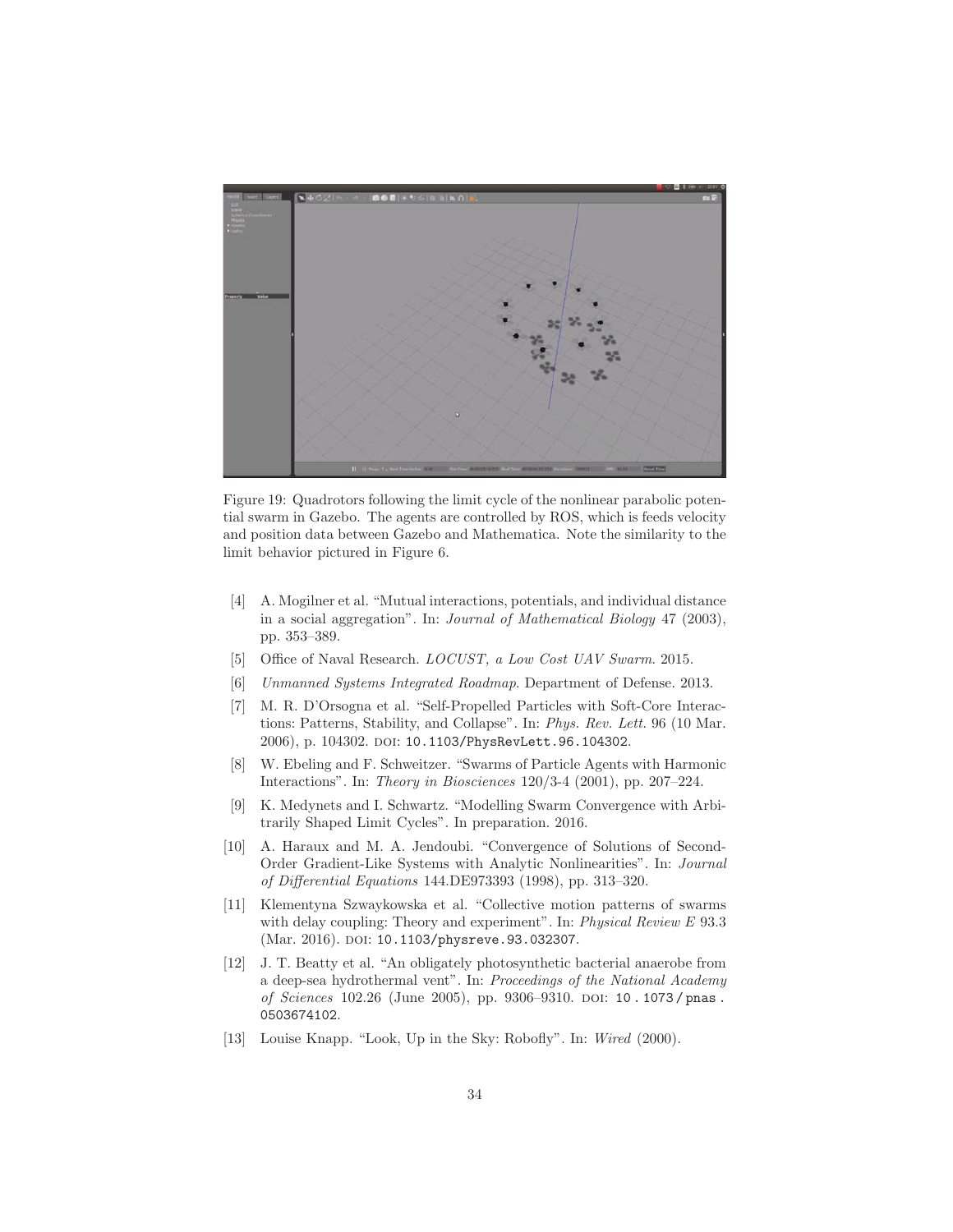- [14] A. M. Lyapunov. "The general problem of the stability of motion (originally published in Russian in 1893)". In: International Journal of Control 55.3 (Mar. 1992), pp. 531-534. DOI: 10.1080/00207179208934253.
- [15] Steven H. Strogatz. Nonlinear Dynamics And Chaos: With Applications To Physics, Biology, Chemistry, And Engineering (Studies in Nonlinearity). CRC Press, 2000. ISBN: 0738204536.
- [16] H.K. Khalil. Nonlinear Systems. Pearson Education. Prentice Hall, 2002. isbn: 9780130673893.
- [17] D. Armbruster, S. Martin, and A. Thatcher. "Elastic and inelastic collisions of swarms". In: Physica D: Nonlinear Phenomena 344.Supplement C (2017), pp. 45–57. issn: 0167-2789. doi: https://doi.org/10.1016/ j.physd.2016.11.008.
- [18] Herbert Levine, Wouter-Jan Rappel, and Inon Cohen. "Self-organization in systems of self-propelled particles". In: Physical Review E 63.1 (Dec. 2000). doi: 10.1103/physreve.63.017101.
- [19] J.A. Carrillo, Y. Huang, and S. Martin. "Nonlinear stability of flock solutions in second-order swarming models". In: Nonlinear Analysis: Real World Applications 17 (June 2014), pp. 332-343. DOI:  $10.1016/j$ .nonrwa. 2013.12.008.
- [20] R. Skoog and J. Aggarwal. "Some observations concerning the boundedness of solutions of coupled Lienard's equations". In: IEEE Transactions on Circuit Theory 19.6 (Nov. 1972), pp. 625–626. ISSN: 0018-9324. DOI: 10.1109/TCT.1972.1083562.
- [21] A. Liénard. Etude des oscillations entretenues. Revue générale de l'électricité, 1928.
- [22] A. Lins, W. de Melo, and C. C. Pugh. "On Liénard's equation". In: Lecture Notes in Mathematics. Springer Berlin Heidelberg, 1977, pp. 335–357. DOI: 10.1007/bfb0085364.
- [23] John H Reif and Hongyan Wang. "Social potential fields: A distributed behavioral control for autonomous robots". In: Robotics and Autonomous Systems 27.3 (1999), pp. 171–194.
- [24] Dong Hun Kim, Hua Wang, and Seiichi Shin. "Decentralized control of autonomous swarm systems using artificial potential functions: Analytical design guidelines". In: Journal of Intelligent and Robotic Systems 45.4 (2006), pp. 369–394.
- [25] C. Kolon and I. B. Schwartz. "The Dynamics of Interacting Swarms". In: ArXiv e-prints (Mar. 2018).
- [26] S. Kobayashi and K. Nomizu. Foundations of Differential Geometry. A Wiley Publication in Applied Statistics v. 1. Wiley, 1996. isbn: 9780471157335.
- [27] Loris Gilner. Connecting ROS to the Wolfram Language. Tech. rep. http://community.wolfram.com/grou  $/m/t/615905$ : Wolfram Community, 2016.

# **Appendix A Mathematica Code**

We have made extensive use of Wolfram Mathematica to visualize our results. Attached are several pieces of code which we used to simulate swarms in flat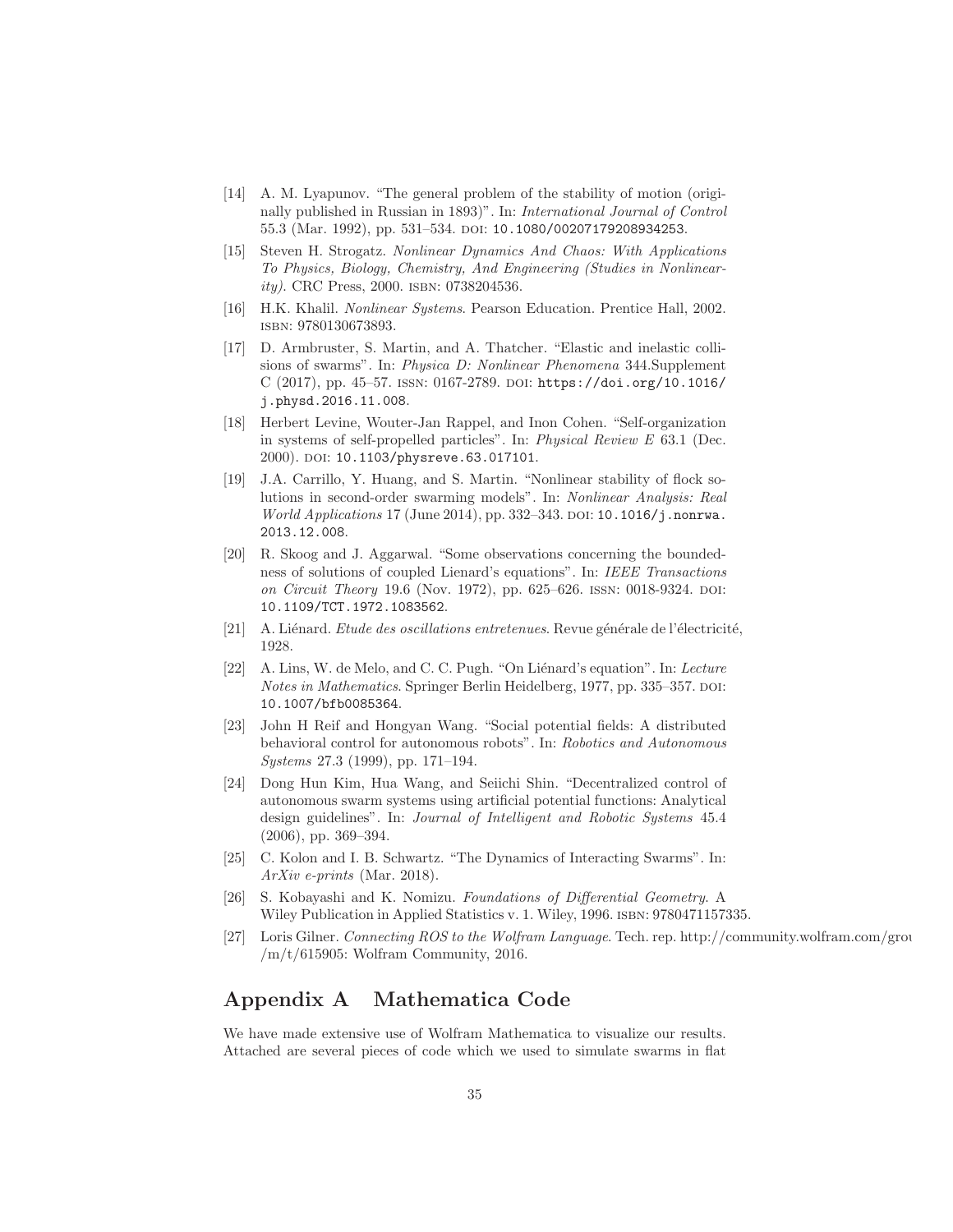space and curved space.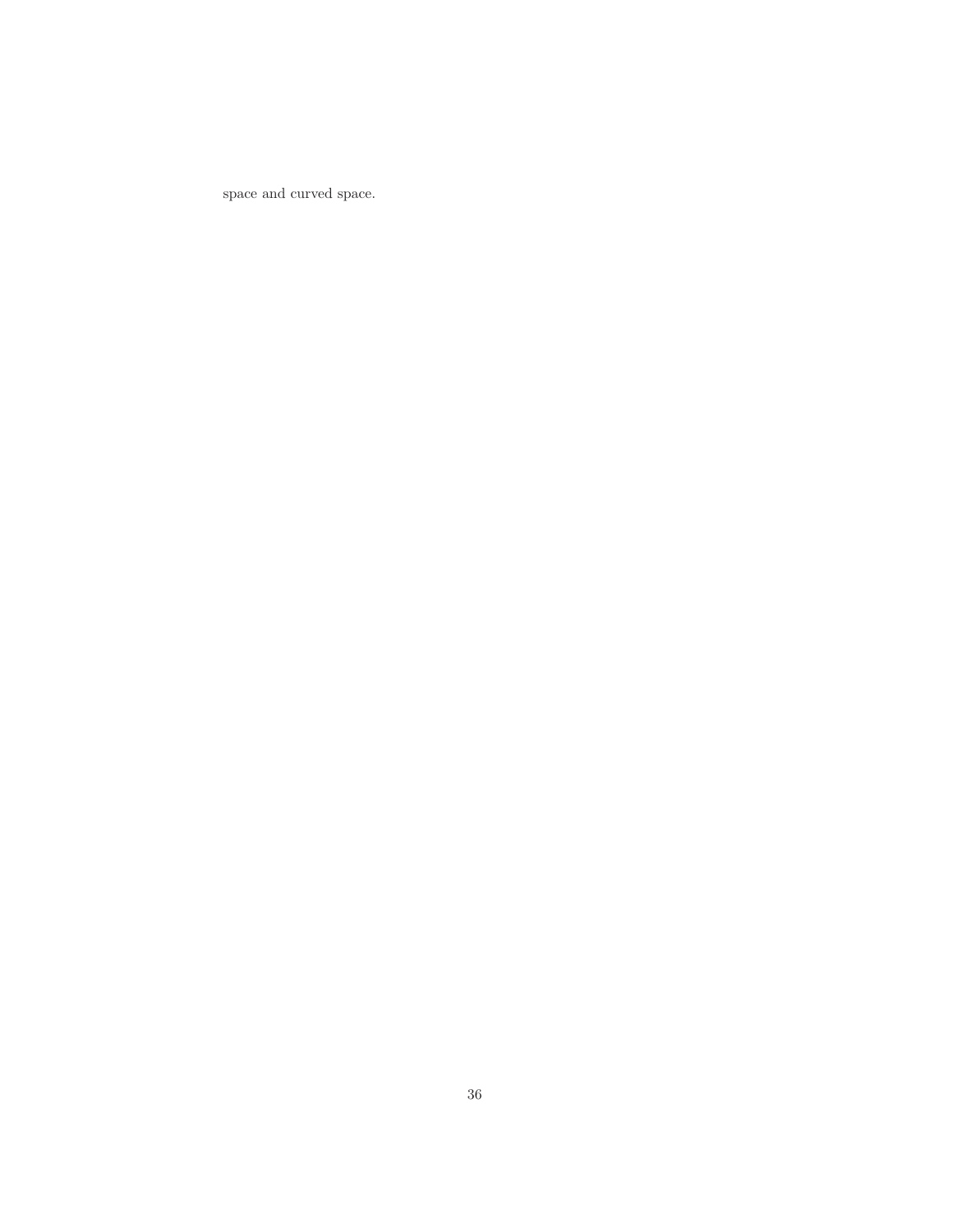# Spherical Swarming

This code generates a parabolic potential swarm on a sphere, using the methods described in the paper.

First, we initialize all necessary parameters.

```
In[1]:= ClearAll["Global`*"] (* Clear all variables and definitions *)
    numofbots = 20; (* Number of agents *)
    dim = 2; (* Dimension *)
    totaltime = 100; (* Total time to simulate for *)
    initpos = RandomReal[{1, 1.5}, {numofbots, dim}];
    (* Initial positions, generated randomly *)
    initvel = RandomReal[{-.1, 0.1}, {numofbots, dim}];
    (* Initial velocities, generated randomly *)
    sphereRadius = 3;
    (* Distance function - depends on the metric tensor,
    and difficult to calculate in general*)
    dist[pos1_, pos2_] := sphereRadius * ArcCos[Sin[pos1[[2]]] * Sin[pos2[[2]]] +
         Cos[pos1[[2]]] * Cos[pos2[[2]]] * Cos[pos1[[1]] - pos2[[1]]]]
    u[pos1_, pos2_] := dist[pos1, pos2]^2; (* Potential function,
    based on distance function*)
    g = {{sphereRadius^2 * Cos[x[2]]^2, 0}, {0, sphereRadius^2}};
    (* Metric tensor for spherical surface *)
    ginv = Inverse[g]; (* Inverse of the metric tensor *)
    christoffel[a_, i_, j_] := 1  2 * Sum-
Inverse[g][[a]][[k]] *
          (D[g[[i, k]], x[j]] + D[g[[j, k]], x[i]] - D[g[[i, j]], x[k]]), {k, 2}],(* Christoffel symbols for the space *)
```
Next, we use these parameters to generate the equations of motion.

```
\mathsf{L}_{\mathsf{I} \cap \{13\}^{m}} eqns = Table [\mathsf{With} \,|\, \{\, \texttt{i} = \texttt{i} \,\},\, \{\, \texttt{Table} \, [\, \texttt{r} \, [\, \texttt{i} \,]\, [\, \texttt{j} \,]\, \, [\, \texttt{t} \,]\, \; \texttt{iv} \, \} , \{\, \texttt{j} \, ,\, \, \texttt{dim} \,\} ,
             Table[v[i][j] '[t] == (1 – Sum[v[i][k][t] * v[i][l][t] * (g[[k, l]] /. Table[
                             x[i] \rightarrow r[i][ii][t], {ii, dim}], {k, dim}, {l, dim} \rangle * v[i][j][t] -
                 1/numofbots∗Sum[Sum[(ginv[[j, jj]] /. Table[x[ii] → r[i][ii][t], {ii, dim}]) *
                       D[u[Table[r[i][k][t], {k, dim}], Table[r[ii][k][t], {k, dim}]],
                        r[i][jj][t]], {jj, dim}, {ii, numofbots} -
                 Sum[(christoffel[j, k, l] /. Table[x[jj] -> r[i][jj][t], {jj, dim}]) *
                    v[i][k][t] * v[i][l][t], {k, dim}, {l, dim},
              \{j, dim\}, Table[r[i][j][0] == initpos[[i]][[j]], \{j, dim\}],
             Table[v[i][j][0]  initvel[[i]][[j]], {j, dim}]
           	, {i, numofbots}; (* Equations for the model *)
      unknownFun = Table[r[i][j], {i, numofbots}, {j, dim}];
      (* unknowns for the model: positions of each agent *)
```
We solve the resulting second-order differential equation.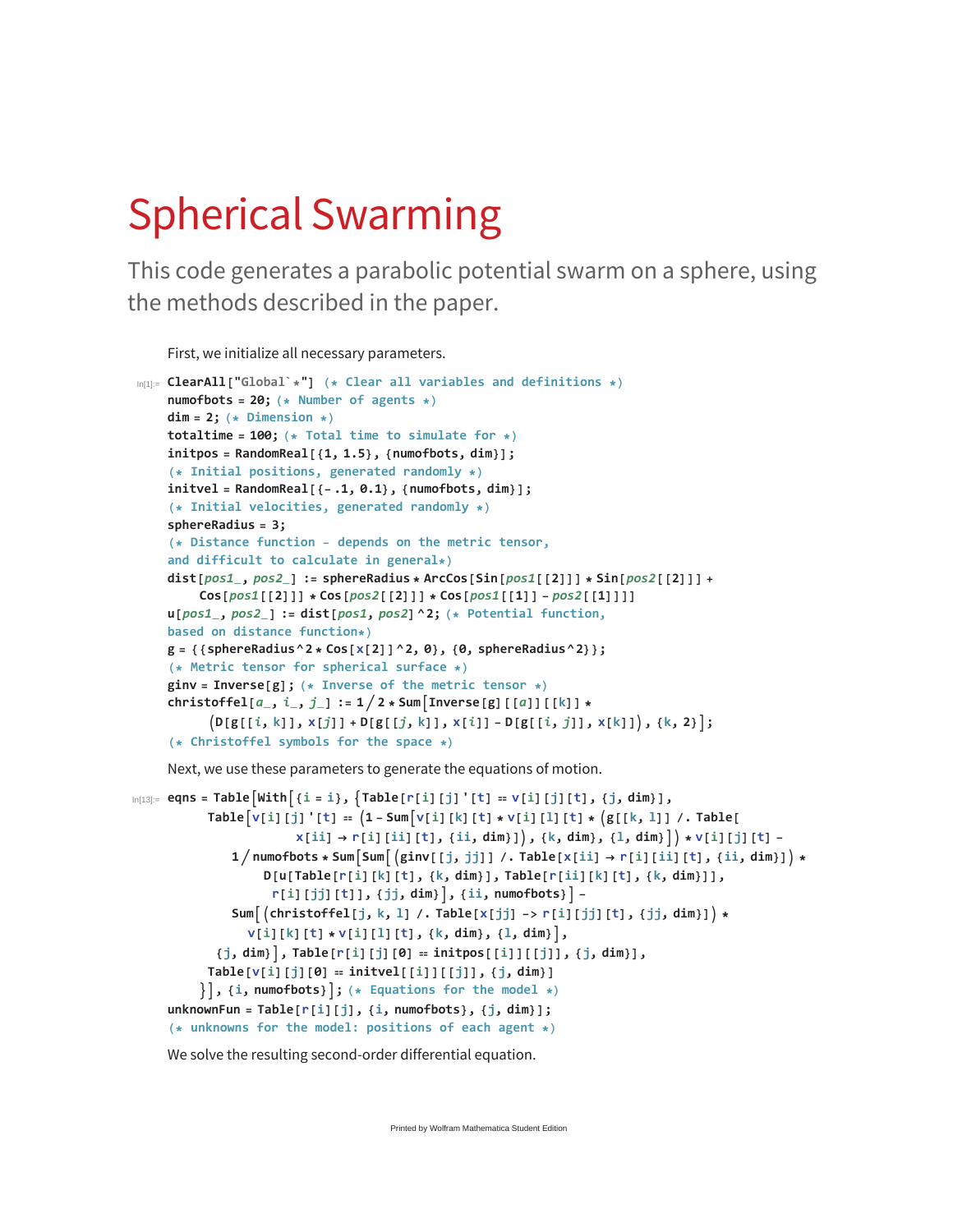```
In[15]:= sol = First@NDSolve[eqns, unknownFun, {t, 0, totaltime},
         "Method"  {"EquationSimplification"  {Automatic, "TimeConstraint"  10}}];
     (* Solve the diff eq *)
     swarmpos = unknownFun /. sol; (* calculate the unknowns given the solution *)
```
We create parameters for our animation.

```
In[17]:= project[vec_] :=
       {Cos[vec[[2]]] * Cos[vec[[1]]]}, Cos[vec[[2]]], Cos[vec[[2]]] * Sin[vec[[1]]], Sin[vec[[2]]]};(* Define projection onto spherical surface *)
     funddom[t_] :=
       Show [{Graphics [Table [Point [Table [swarmpos [[i]][[j]][t], {j, dim}]], {i, numofbots}],
           PlotRange  {{-
, 
}, {-
, 
}}, Axes  True]}];
     (* Define animation on fundamental domain *)
     manif[t_] := Show[{Graphics3D[{Sphere[],
          Table[Point[project[Table[swarmpos[[i]][[j]][t], {j, dim}]]], {i, numofbots}]},
         PlotRange  {{-1, 1}, {-1, 1}, {-1, 1}}, ViewPoint  {1, 1, 1}, ImageSize  Large]}]
      (* Define animation on spherical surface *)
```
Finally, we display our animation.

In[20]:= **Animate[GraphicsGrid[{{funddom[t], manif[t]}}], {t, 0, totaltime}] (\* Display both animations side-by-side \*)**

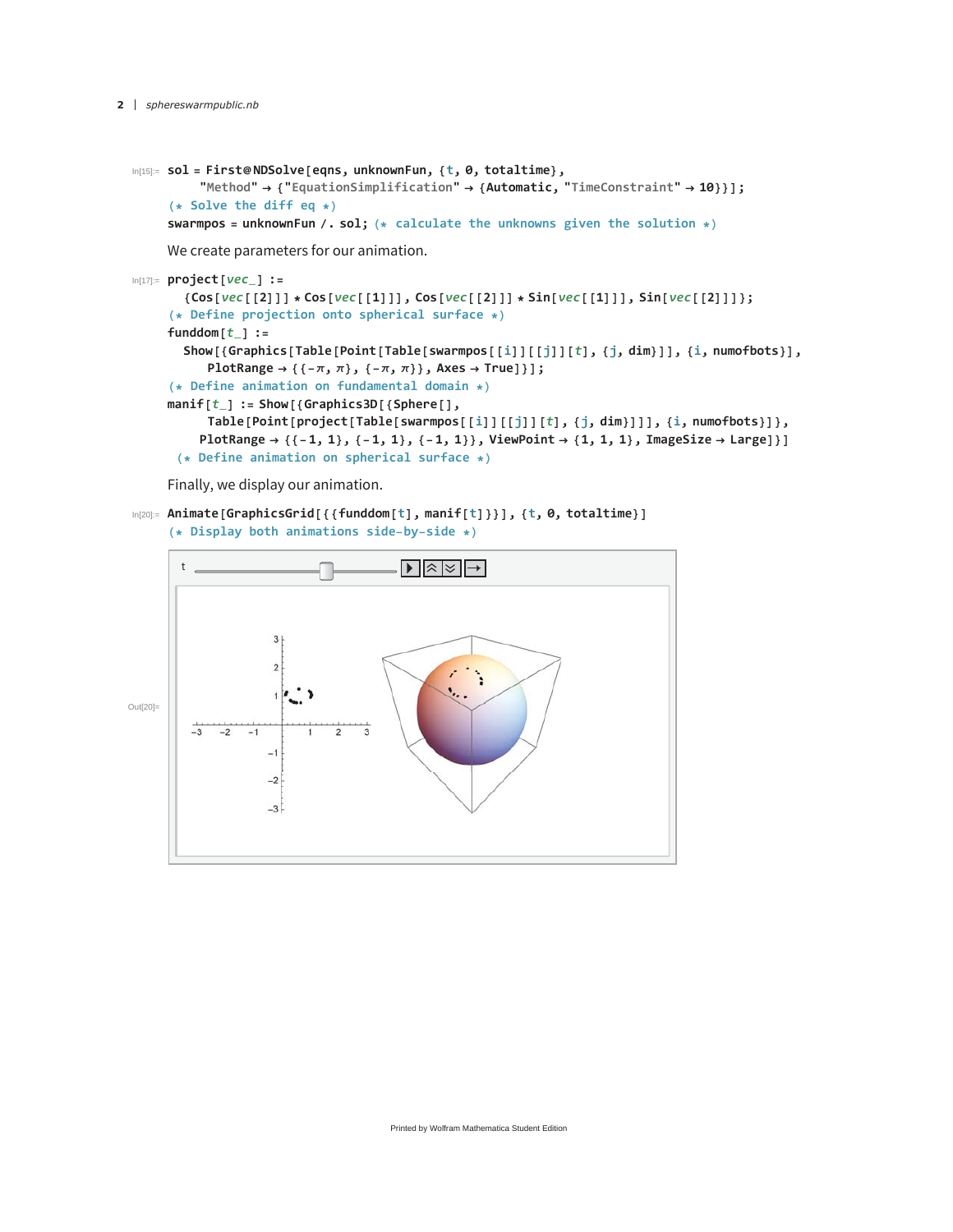# Hyperbolic Swarming

This code generates a parabolic potential swarm on the hyperbolic plane, using the methods described in the paper.

First, we initialize all necessary parameters.

```
In[39]:= ClearAll["Global`*"] (* Clear all variables and definitions *)
     numofbots = 20; (* Number of agents *)
     dim = 2; (* Dimension *)
     totaltime = 30; (* Total time to simulate for *)
     initpos = RandomReal[{0.2, 1}, {numofbots, dim}] - Table[{.4, 0}, {i, numofbots}];
     (* Initial positions *)
     initvel = RandomReal[{0, 0}, {numofbots, dim}]; (* Initial velocities *)
     (* Distance function - depends on the metric tensor,
     and difficult to calculate in general*)
     dist[pos1_, pos2_] :=
        2 * Log [ (Sqrt [ (pos2 [ [1] ] - pos1 [ [1] ] ) ^2 + (pos2 [ [2] ] - pos1 [ [2] ] ) ^2 ] + Sqrt [
                \left(\text{pos2}[\text{[1]}] - \text{pos1}[\text{[1]}]\right) ^2 + \left(\text{pos2}[\text{[2]}] + \text{pos1}[\text{[2]}]\right) ^2]) /
            -
2 * Sqrt[pos1[[2]] * pos2[[2]]];
     u[pos1_, pos2_] := -
dist[pos1, pos2]^2; (* Potential function,
     based on distance function*)
     g = \{ \{1/x[2]\land 2, 0\}, \{0, 1/x[2]\land 2\} \}; (* Metric tensor for hyperbolic space *)
     ginv = Inverse[g]; (* Inverse of the metric tensor *)
     christoffel[a_, i_, j_] := 1  2 * SumInverse[g][[a]][[k]] *
            (D[g[[i, k]], x[j]] + D[g[[j, k]], x[i]] - D[g[[i, j]], x[k]]), {k, 2}];(* Christoffel symbols for the space *)
```
Next, we use these parameters to generate the equations of motion.

```
\ln[50]:= eqns = Table [With [i = i], [Table[r[i][j] ' [t] == V[i][j][t], \{j, dim\}],Table[v[i][j] '[t] == (1 – Sum[v[i][k][t] * v[i][l][t] * (g[[k, l]] /. Table[
                       x[i] \rightarrow r[i][ii][t], {ii, dim}, {k, dim}, {l, dim}, \} x[i][j][t]1/numofbots∗Sum[Sum[(ginv[[j, jj]] /. Table[x[ii] → r[i][ii][t], {ii, dim}]) *
                   D[u[Table[r[i][k][t], {k, dim}], Table[r[ii][k][t], {k, dim}]],
                    r[i][jj][t]], {jj, dim}, {ii, numofbots} -
              Sum[(christoffel[j, k, l] /. Table[x[jj] -> r[i][jj][t], {jj, dim}]) *
                v[i][k][t] * v[i][l][t], {k, dim}, {l, dim},
            \{j, dim\}, Table[r[i][j][0] == initpos[[i]][[j]], \{j, dim\}],
          Table[v[i][j][0]  initvel[[i]][[j]], {j, dim}]
         , {i, numofbots}; (* Equations for the model *)
     unknownFun = Table[r[i][j], {i, numofbots}, {j, dim}];
     (* unknowns for the model: positions of each agent *)
```
We solve the resulting second-order differential equation.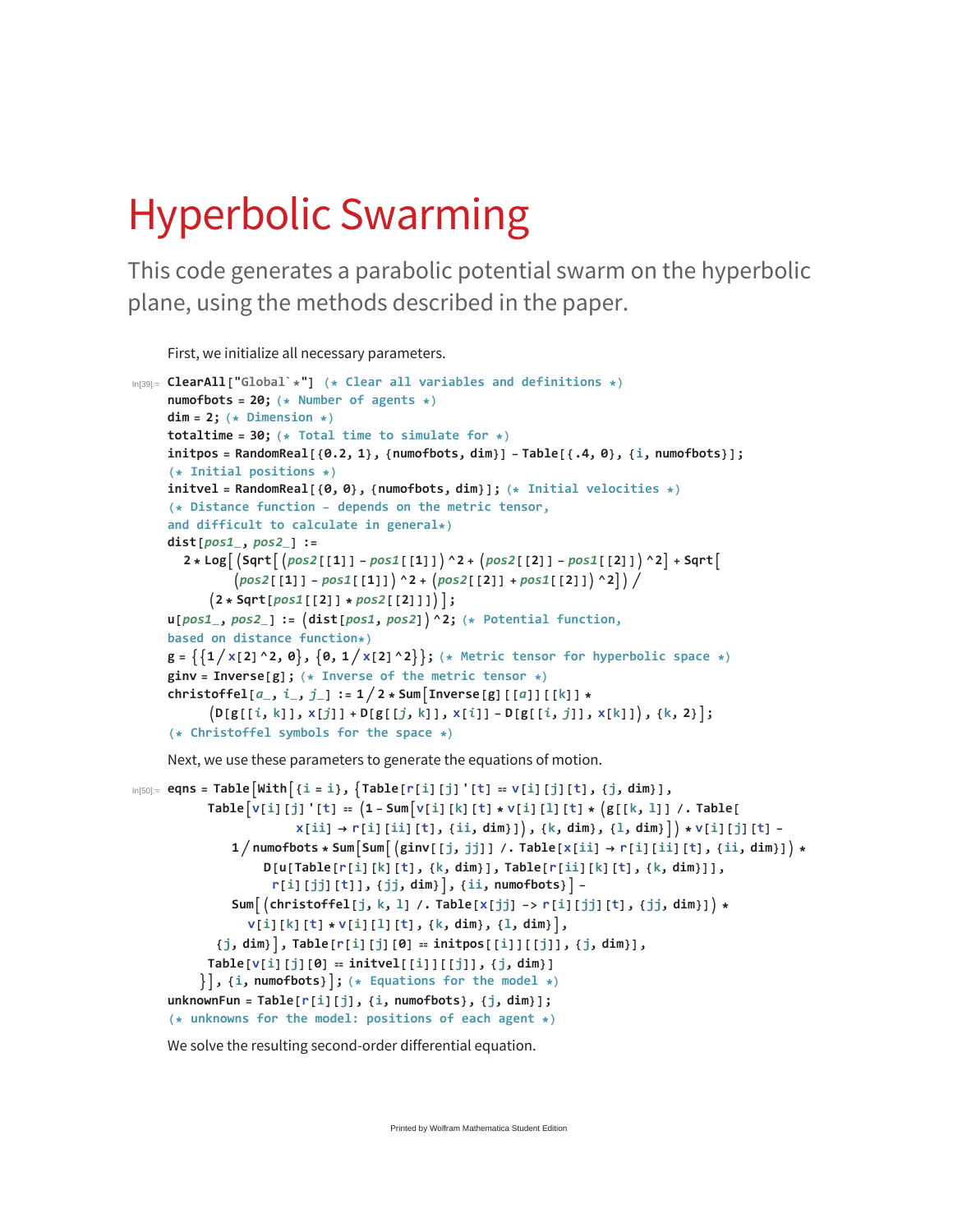```
In[52]:= sol = First@NDSolve[eqns, unknownFun, {t, 0, totaltime},
         "Method" 	 {"EquationSimplification" 	 {Automatic, "TimeConstraint" 	 10}}];
     (* Solve the diff eq *)
```
**swarmpos = unknownFun /. sol; (\* Calculate the unknowns given the solution \*)**

We animate the results on the hyperbolic half-plane.

In[54]:= **(\*Animation on fundamental domain\*)**

#### **Animate[**

Show[{Graphics[Table[Point[Table[swarmpos[[i]][[j]][t], {j, dim}]], {i, numofbots}], PlotRange  $\rightarrow$  {{-1, 1}, {0, 1}}, Axes  $\rightarrow$  True]}], {t, totaltime}, AnimationRate  $\rightarrow$  .5]

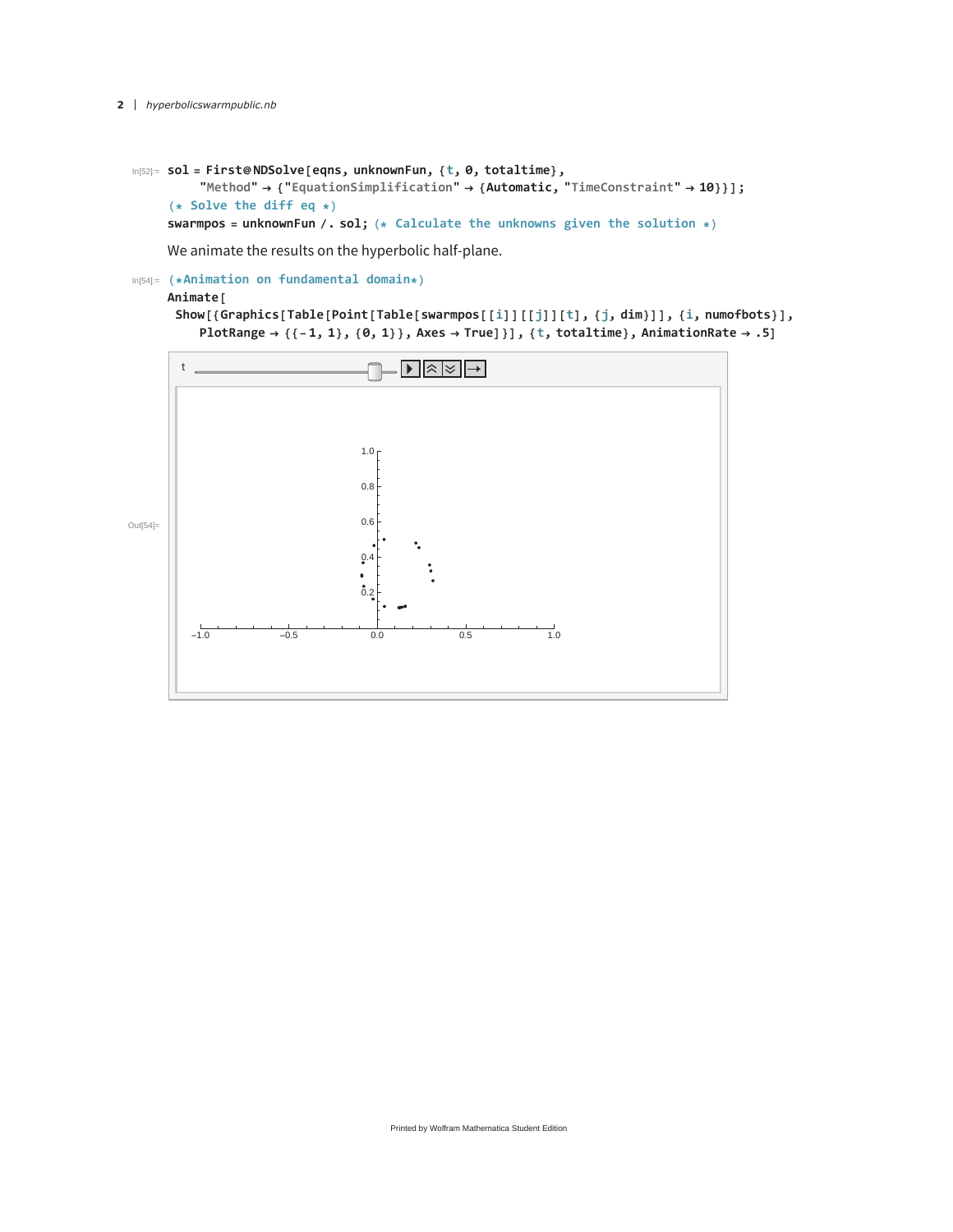# Oval Swarming on Flat Metric

This code generates a parabolic potential swarm with oval-shaped limit cycles, using the methods described in the paper.

First, we initialize all necessary parameters.

```
In[56]:= ClearAll["Global`*"] (* Clear all variables and definitions *)
    numofbots = 20; (* Number of agents *)
    dim = 2; (* Dimension *)
    totaltime = 30; (* Total time to simulate for *)
    initpos = RandomReal[{1, 2}, {numofbots, dim}]; (* Initial positions *)
    initvel = RandomReal[{-2, 2}, {numofbots, dim}]; (* Initial velocities *)
     (* Distance function - depends on the metric tensor,
    and difficult to calculate in general*)
     g = {{1, 2}, {0, 2}}; (* Metric tensor for hyperbolic space *)
     dist[pos1, pos2] := [pos1 - pos2].g.[pos1 - pos2] (* Distance function *)u[pos1_, pos2_] := dist[pos1, pos2]-
;
     (* Potential function, based on distance function*)
     ginv = Inverse[g]; (* Inverse of the metric tensor *)
     christoffel[a_, i_, j_] := 1  2 * SumInverse[g][[a]][[k]] *
           [D[g[[i, k]], x[j]] + D[g[[j, k]], x[i]] - D[g[[i, j]], x[k]](, {k, 2}/j])(* Christoffel symbols for the space *)
```
Next, we use these parameters to generate the equations of motion.

```
In [67] = eqns = Table \text{With} \{i = i\}, \{Table [r[i][j]'[t]\} \lor [i][j][t], \{j, dim\}],Table v[i][j][t] [1 - Sum]v[i][k][t] * v[i][l][t] * [g[[k, 1]] /. Table [
                        x[ii] == r[i][ii][t], {ii, dim}] (, {k, dim}, {l, dim}/( * v[i][j][t] -
              1) numofbots * Sum|Sum|[ginv[[j, jj]] /. Table[x[ii] == r[i][ii][t], {ii, dim}]( *
                   D[u[Table[r[i][k][t], {k, dim}], Table[r[ii][k][t], {k, dim}]]r[i][jj][t]], {jj, dim}, {ii, numofbots} -
              Sum||christoffel[j, k, l] /. Table[x[jj] -> r[i][jj][t], {jj, dim}](*
                v[i][k][t] * v[i][l][t], {k, dim}, {l, dim},
            \{j, dim\}/, Table[r[i][j][0] \} initpos[[i]][[j]], \{j, dim\}],
           Table[v[i][j][0]  initvel[[i]][[j]], {j, dim}]
          \rightarrow f f i, numofbots} /; (* Equations for the model *)
     unknownFun = Table[r[i][j], {i, numofbots}, {j, dim}];
     (* unknowns for the model: positions of each agent *)
```
We solve the resulting second-order differential equation.

```
In[71]:= sol = First@NDSolve[eqns, unknownFun, {t, 0, totaltime},
         "Method"  {"EquationSimplification"  {Automatic, "TimeConstraint"  10}}];
     (* Solve the diff eq *)
     swarmpos = unknownFun /. sol; (* calculate the unknowns given the solution *)
```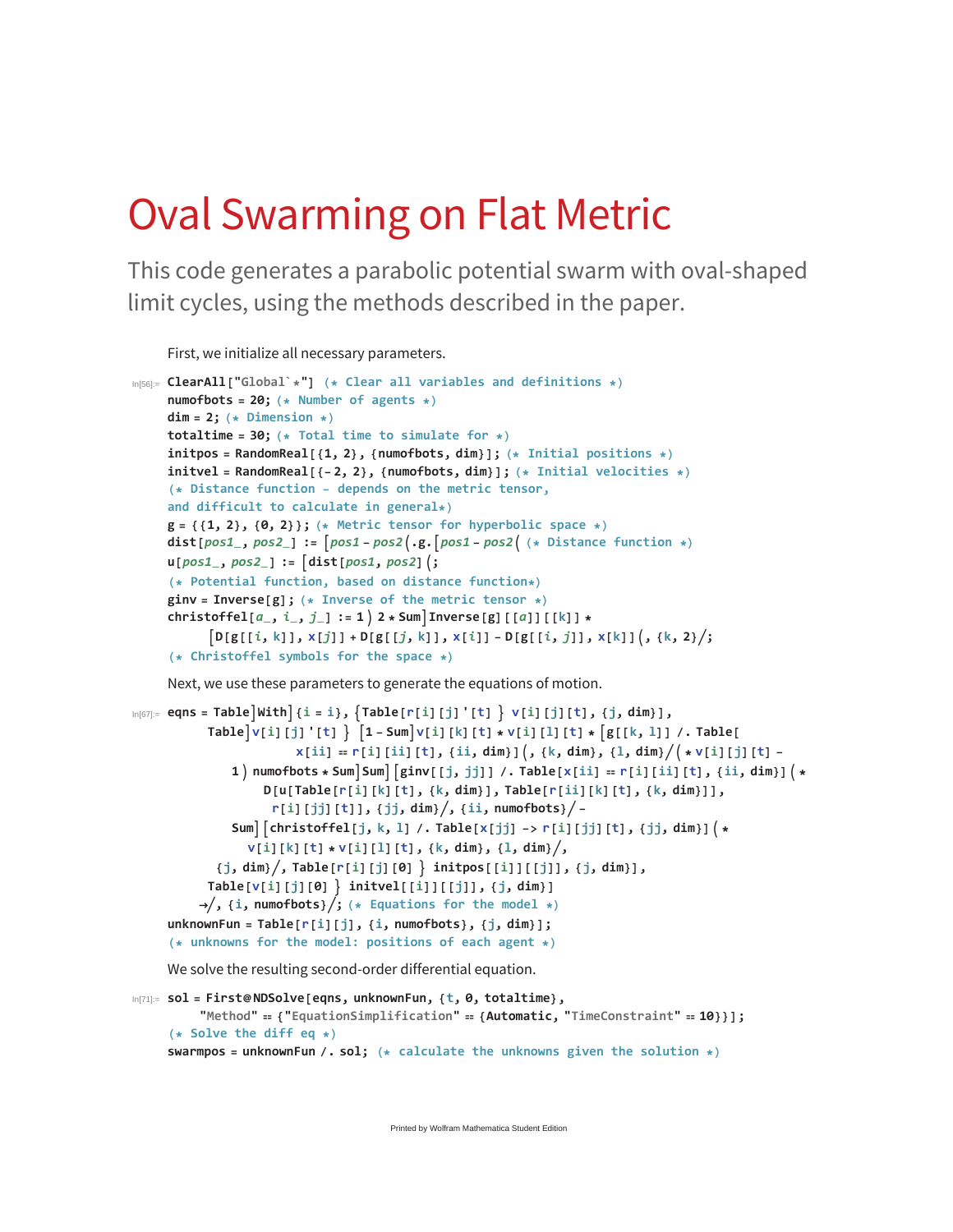Finally, we display our animation.

```
In[73]:= (* Animation on "stretched" space with flat metric *)
```
**Animate[**

Show [{Graphics [Table [Point [Table [Re [swarmpos [[i]] [[j]] [t]], {j, dim}]], {i, numofbots}], **PlotRange {{-4, 4}, {-4, 4}}, Axes True]}], {t, totaltime}, AnimationRate .5]**

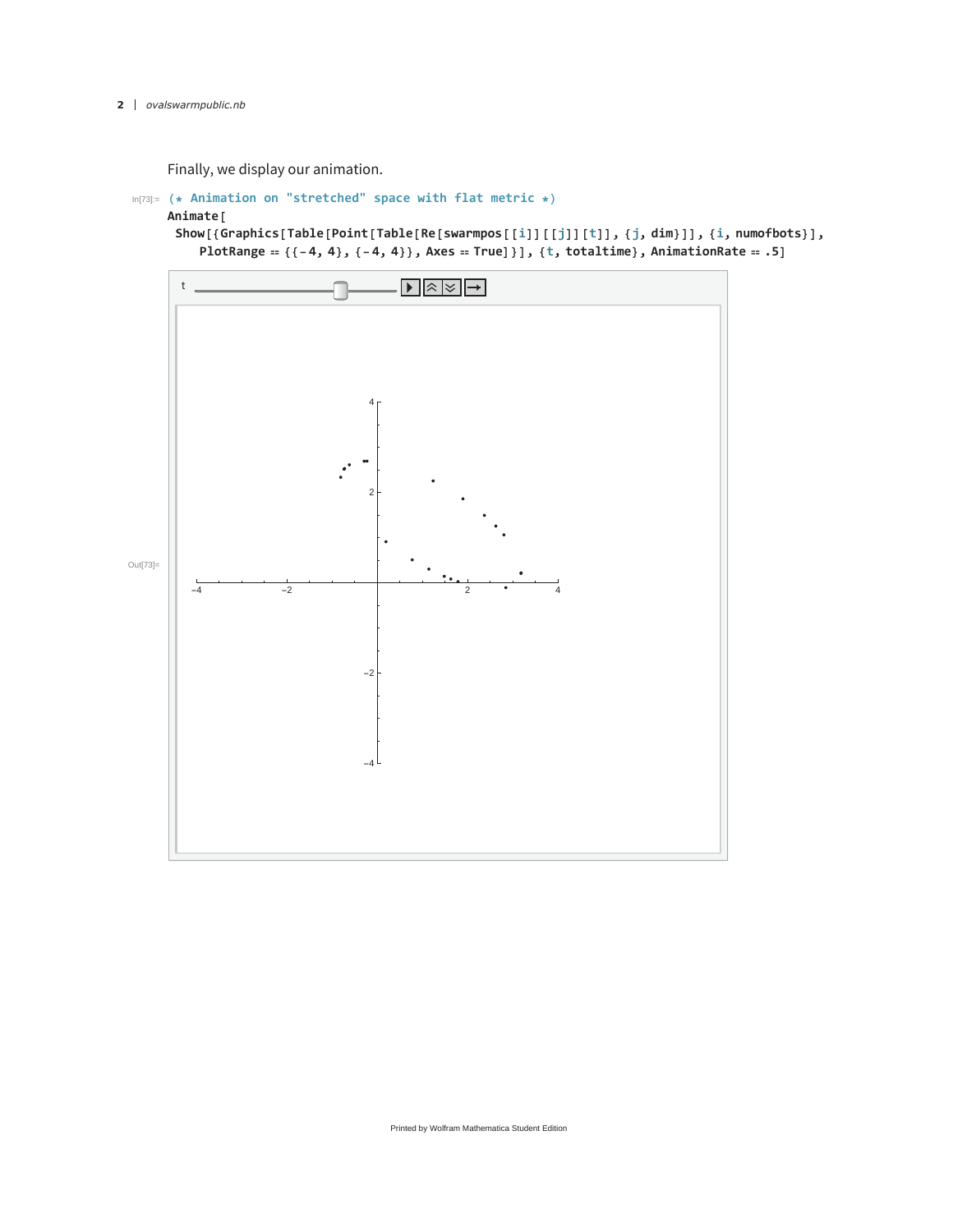# Multi-Hector Control

Run this document in your ROS workspace to control agents spawned with the multihector package.

```
ClearAll["Global`*"]
homepath = "~/my_ros_pkgs"; (* Directory to saveread files to and from *)
saveToFile[M_] := Export[FileNameJoin[{homepath, "dataExchangeMath2ROS.csv"}], M, "CSV"];
(*Format: [velX,velY,velZ,angVelX,angVelY,angVelZ]*)
loadFromFile := Import[FileNameJoin[{homepath, "dataExchangeROS2Math.csv"}]];
(*Format: [posX,posY,posZ,linVelX,linVelY,linVelZ,angVelX,angVelY,angVelZ,yaw]*)
numofbots := Length[dataoutput]; (* Number of agents *)
dim = 2; (* Dimension of the simulation *)
(* Parameters for the model *)
\alpha = 1;
\beta = 5;\lambda = 10;c = 10/9;1 = 3 / 4;h = 4; (* Step size *)
rtf = .18; (* Approximate real time factor of the system. Displayed in Gazebo *)
u[pos_]: = c * e^(-sqrt[5]{-Sqrt[Sum[pos[[i]]^2 + .01, {i, 2}]]/1) -^-Sqrt[Sum[pos[[i]]^2 + .01, {i, 2}]]; (* Swarm potential function *)
(* Gradient of potential function: *)
gradu[pos_] :=
  Grad[u[Table[x[i], {i, 3}]], Table[x[i], {i, 3}]] /. Table[x[i] \rightarrow pos[[i]], {i, 3}];
(* Measure the velocity from Gazebo. Note that Gazebo gives the
 velocity in terms of global, not local coordinates. *)
velocityMeasured[data_] :=
Table[{data[[i]][[4]], data[[i]][[5]], data[[i]][[6]]}, {i, numofbots}]
(* Measure position *)
position[data_] :=
  Table[{data[[i]][[1]], data[[i]][[2]], data[[i]][[3]]}, {i, Length[data]}];
(* Equation for the model *)
rhs[data_] :=
 Table[(\alpha - \beta * Sum[data[[i]] [[j]]^2, \{j, 4, 6\}]) * Table[data[[i]] [[j]], \{j, 4, 6\}](\lambda / numofbots) * Sum[gradu [Table [data [[i]] [[k]] - data [[j]] [[k]], {k, 3}]],
      {j, numofbots}] + {0, 0, 5 - data[[i]][[3]] - data[[i]][[6]]}, {i, numofbots}
```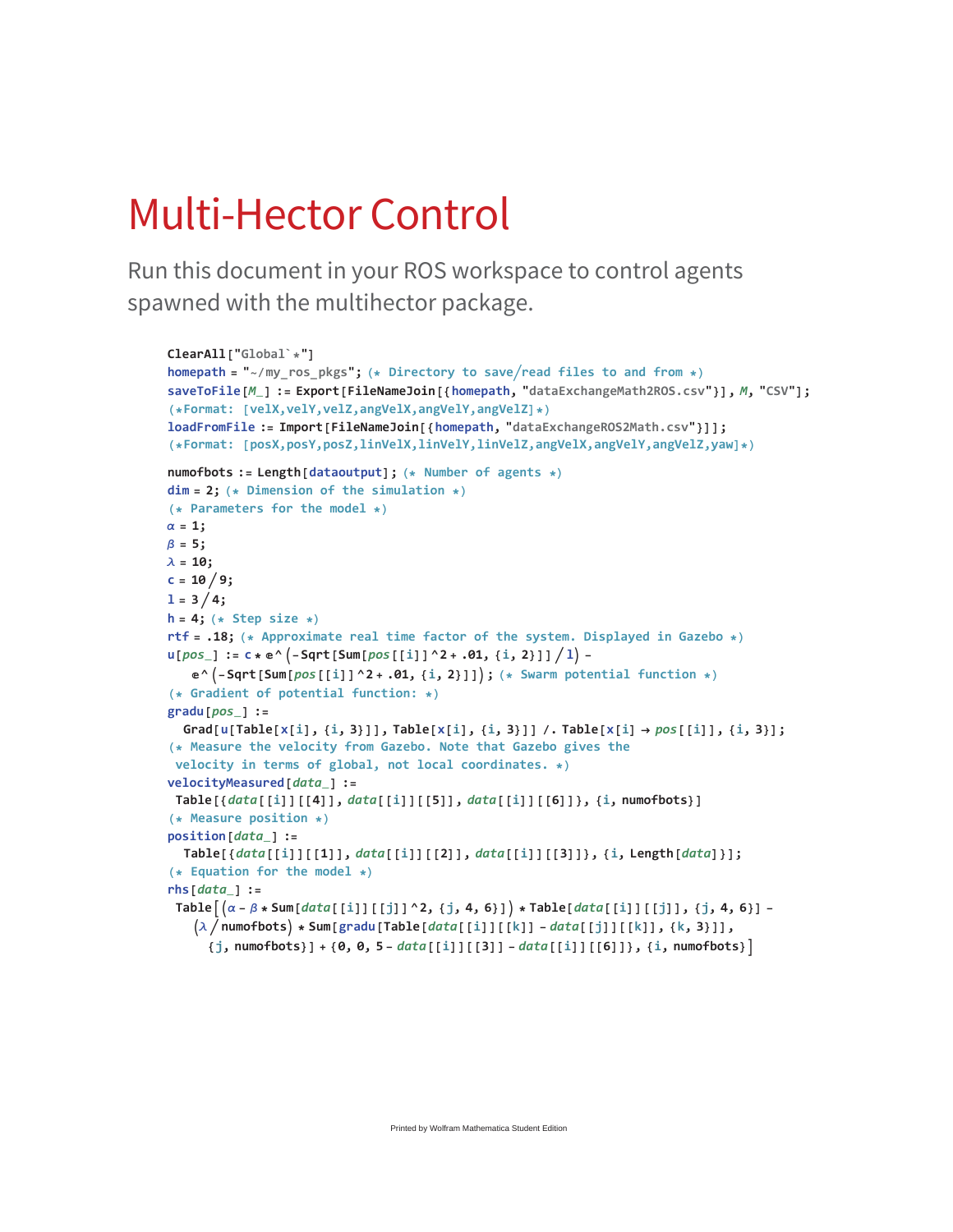```
(* Find desired velocity, rotate it, and then format it to export *)
vDesired[data_] := velocityMeasured[data] + h * rtf * rhs[data];
vRotated[data_] := ParallelTable[
   RotationMatrix[-data[[i]][[10]], {0, 0, 1}].vDesired[data][[i]], {i, Length[data]}];
commandMatrix[vec_] := Table[{vec[[i]][[1]], vec[[i]][[2]], vec[[i]][[3]], 0, 0, 0},
  {i, Length[vec]}]
(* Run this to create the scheduled task *)
(* REMEMBER TO ENABLE THE MOTORS *)
RunScheduledTask[dataoutput = loadFromFile;
  vmatrix = vRotated[dataoutput];
  saveToFile[commandMatrix[vmatrix]];, h];
(* Run this to remove all scheduled tasks and stop the robots *)
RemoveScheduledTask[ScheduledTasks[]]
saveToFile[commandMatrix[Table[{0, 0, 0}, {i, numofbots}]]];
{}
(* Run this to time how long the process takes. Use a step size a little bigger than
the output. Make sure all the Gazebo processes are running when you do this,
or else this will underestimate the computation time.*)
AbsoluteTiming[dataoutput = loadFromFile;
  vmatrix = vRotated[dataoutput];
  saveToFile[commandMatrix[vmatrix]];][[1]]
3.38634
```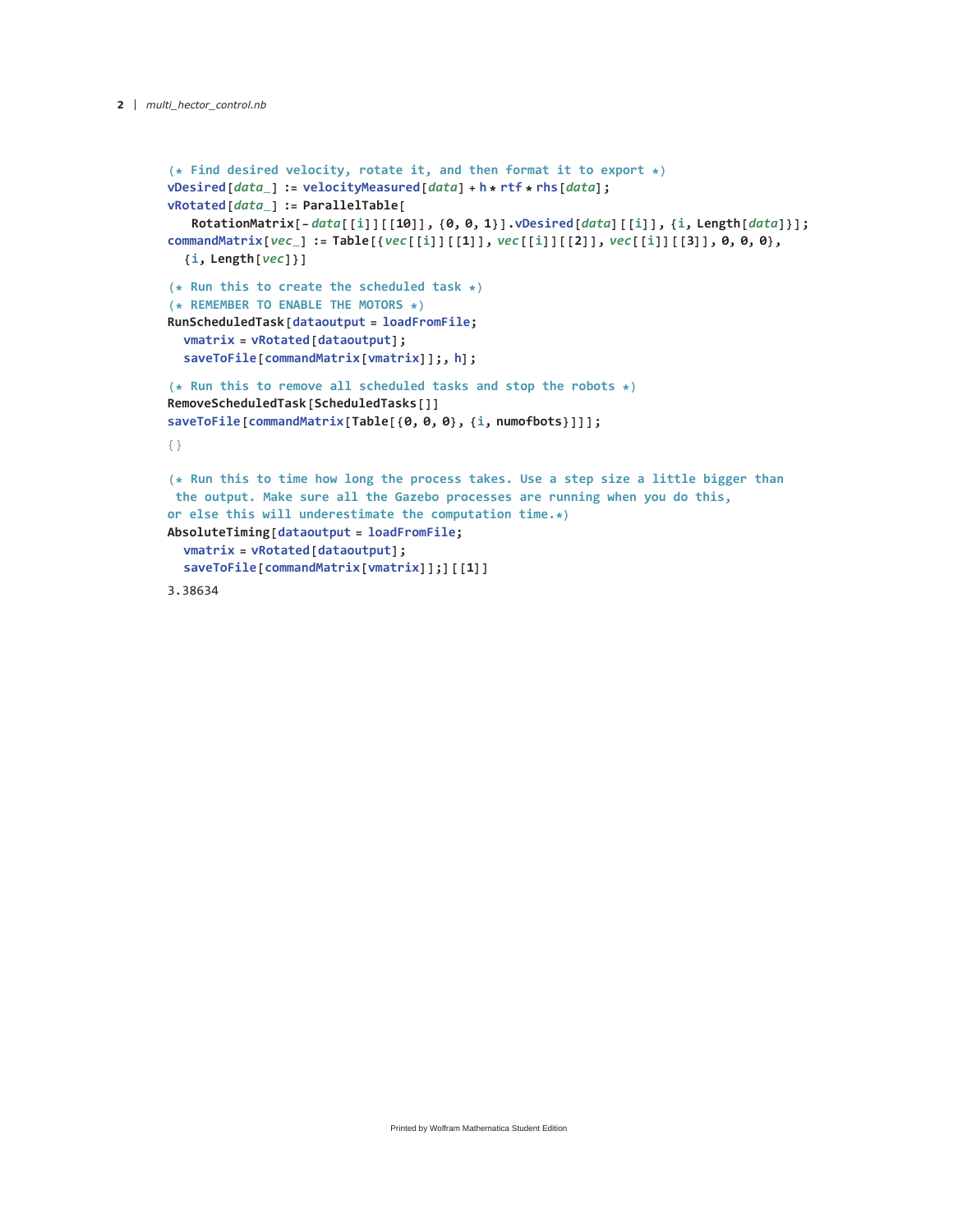# **Appendix B Python Code**

#### **installhectorquadrotor.bash**

```
#!/bin/bash
```

```
#before running, move this file into your catkin workspace/src folder.
#after installation, cd into your catkin workspace main folder, then run
       source devel/setup.bash
sudo apt-get install ros-kinetic-ros-control
sudo apt-get install ros-kinetic-gazebo-ros-control
sudo apt-get install ros-kinetic-unique-identifier
sudo apt-get install ros-kinetic-geographic-info
sudo apt-get install ros-kinetic-laser-geometry
sudo apt-get install ros-kinetic-tf-conversions
sudo apt-get install ros-kinetic-tf2-geometry-msgs
sudo apt-get install ros-kinetic-joy
git clone -b kinetic-devel https://github.com/tu-darmstadt-ros-pkg/
    hector_quadrotor
git clone -b catkin https://github.com/tu-darmstadt-ros-pkg/
    hector_localization
git clone -b kinetic-devel https://github.com/tu-darmstadt-ros-pkg/
    hector_gazebo
git clone -b kinetic-devel https://github.com/tu-darmstadt-ros-pkg/
    hector_models
git clone -b catkin https://github.com/tu-darmstadt-ros-pkg/hector_slam
sed -i -e 's/option(USE_PROPULSION_PLUGIN "Use a model of the quadrotor
    propulsion system"ON)/option(USE_PROPULSION_PLUGIN "Use a model of
    the quadrotor propulsion system" OFF)/g' hector_quadrotor/
    hector_quadrotor/hector_quadrotor_gazebo/urdf/CMakeLists.txt
sed -i -e 's/option(USE_AERODYNAMICS_PLUGIN "Use a model of the quadrotor
     aerodynamics" ON)/option(USE_AERODYNAMICS_PLUGIN "Use a model of
    the quadrotor aerodynamics" OFF)/g' hector_quadrotor/
    hector_quadrotor/hector_quadrotor_gazebo/urdf/CMakeLists.txt
# this is to deactivate warnings
sed -i -e 's/add_dependencies(landing_action
    hector_uav_msgs_generate_message_cpp)//g' hector_quadrotor/
    hector_quadrotor/hector_quadrotor_actions/CMakeLists.txt
sed -i -e 's/add_dependencies(pose_action
    hector_uav_msgs_generate_message_cpp)//g' hector_quadrotor/
    hector_quadrotor/hector_quadrotor_actions/CMakeLists.txt
sed -i -e 's/add_dependencies(takeoff_action
    hector_uav_msgs_generate_message_cpp)//g' hector_quadrotor/
    hector_quadrotor/hector_quadrotor_actions/CMakeLists.txt
sed -i -e 's/add_dependencies(hector_quadrotor_controllers
```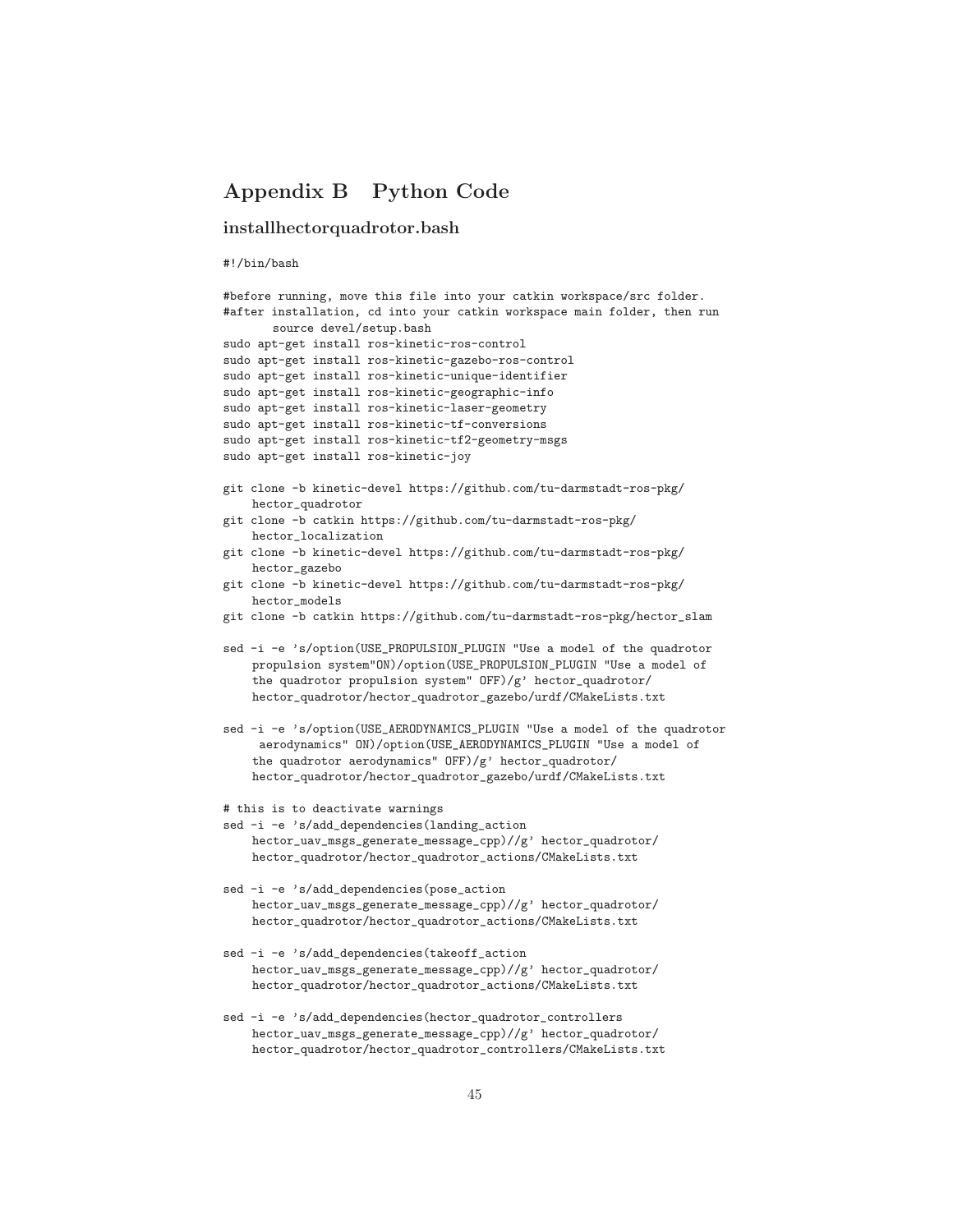$\ensuremath{\text{cd}}\xspace$  . <br> . catkin\_make source devel/setup.bash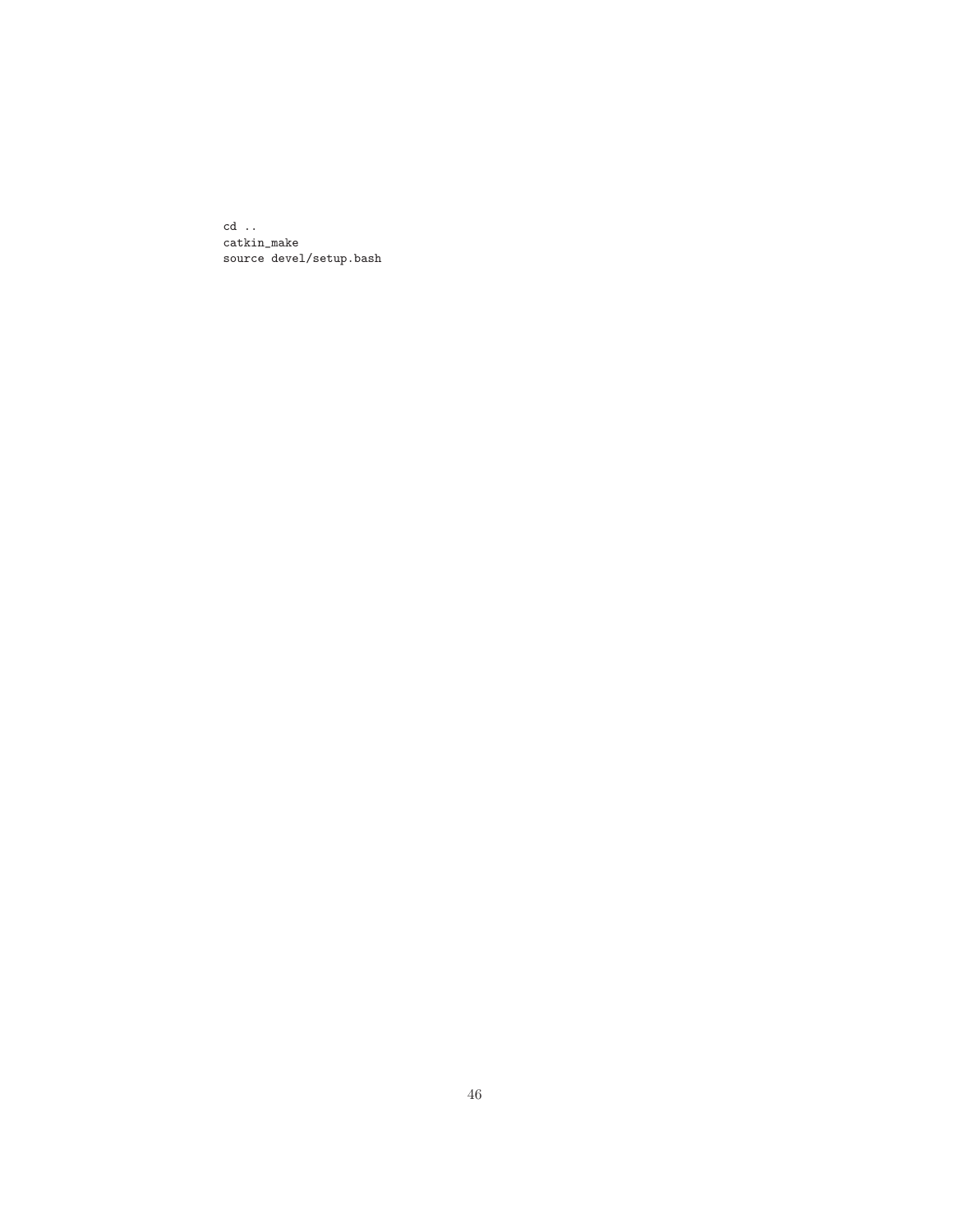#### **createhectorlaunchfile.py**

```
#!/usr/bin/env python
"""
Args: nBots
Returns: a launch file with nBots hector quadrotors
"multi_quadrotor_world_nBots.launch"
"" "" ""
import sys
import math
def createLaunchFile():
   sideLength = int(math.sqrt(nBots)/2)+1
   botPoses = [(i, j) for i in range(-sideLength, sideLength) for j in
        range(-sideLength,sideLength)]
   fileContent = '''<?xml version="1.0"?>
<launch>
 <arg name="paused" default="false"/>
 <arg name="use_sim_time" default="true"/>
 <arg name="gui" default="true"/>
 <arg name="headless" default="false"/>
  <arg name="debug" default="false"/>
  <arg name="model" default="$(find hector_quadrotor_description)/urdf/
      quadrotor.gazebo.xacro" />
 <include file="$(find gazebo_ros)/launch/empty_world.launch">
   <arg name="paused" value="$(arg paused)"/>
   <arg name="use_sim_time" value="$(arg use_sim_time)"/>
   <arg name="gui" value="$(arg gui)"/>
   <arg name="headless" value="$(arg headless)"/>
   <arg name="debug" value="$(arg debug)"/>
 </include>
   \verb|\n|'''
   for i in range(1,nBots+1):
       robot = '''<!-- BEGIN ROBOT {0}-><group ns="robot{0}">
         <include file="$(find hector_quadrotor_gazebo)/launch/
             spawn_quadrotor.launch">
         <arg name="name" value="Robot{0}" />
         <arg name="tf_prefix" value="robot{0}" />
         <arg name="model" value="$(arg model)" />
         <arg name="x" value="{1}"/>
         \langle \arg \text{ name} = "y" \text{ value} = "{2} " \rangle</include>
       </group>
       \n'''.format(str(i),str(botPoses[i][0]),str(botPoses[i][1]))
       fileContent = fileContent + robot
   fileContent = fileContent+'''</launch>'''
   launchFile = open('multi_quadrotor_world{}.launch'.format(str(nBots))
        ,'w')
```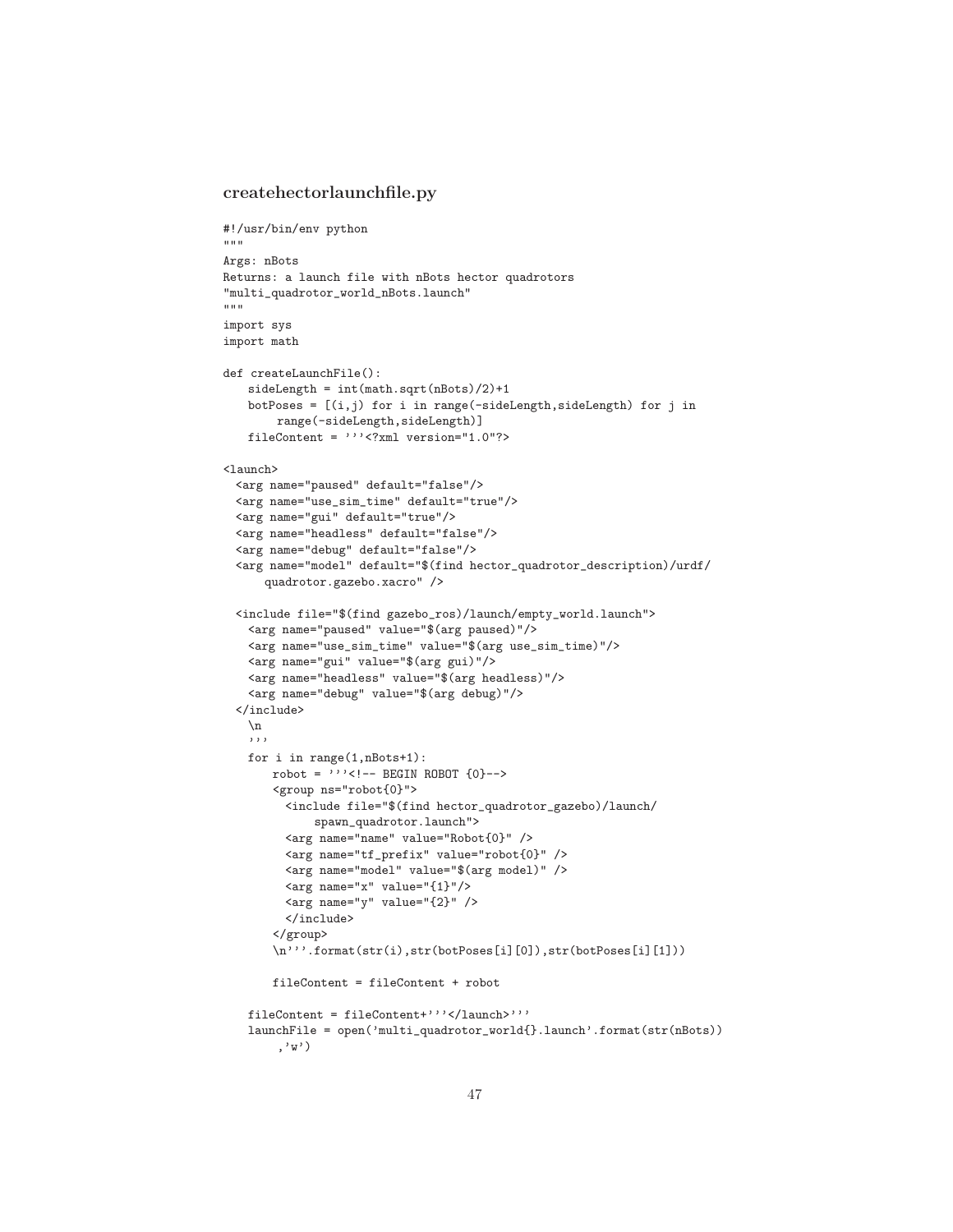```
launchFile.write(fileContent)
   launchFile.close()
if __name__ == '__main__':
   try:
      nBots = int(sys.argv[1])
   except ValueError:
       print "The 'nBots' parameteter is required. \n Try '***.py nBots
           \rightarrow 11
       sys.exit()
   createLaunchFile()
```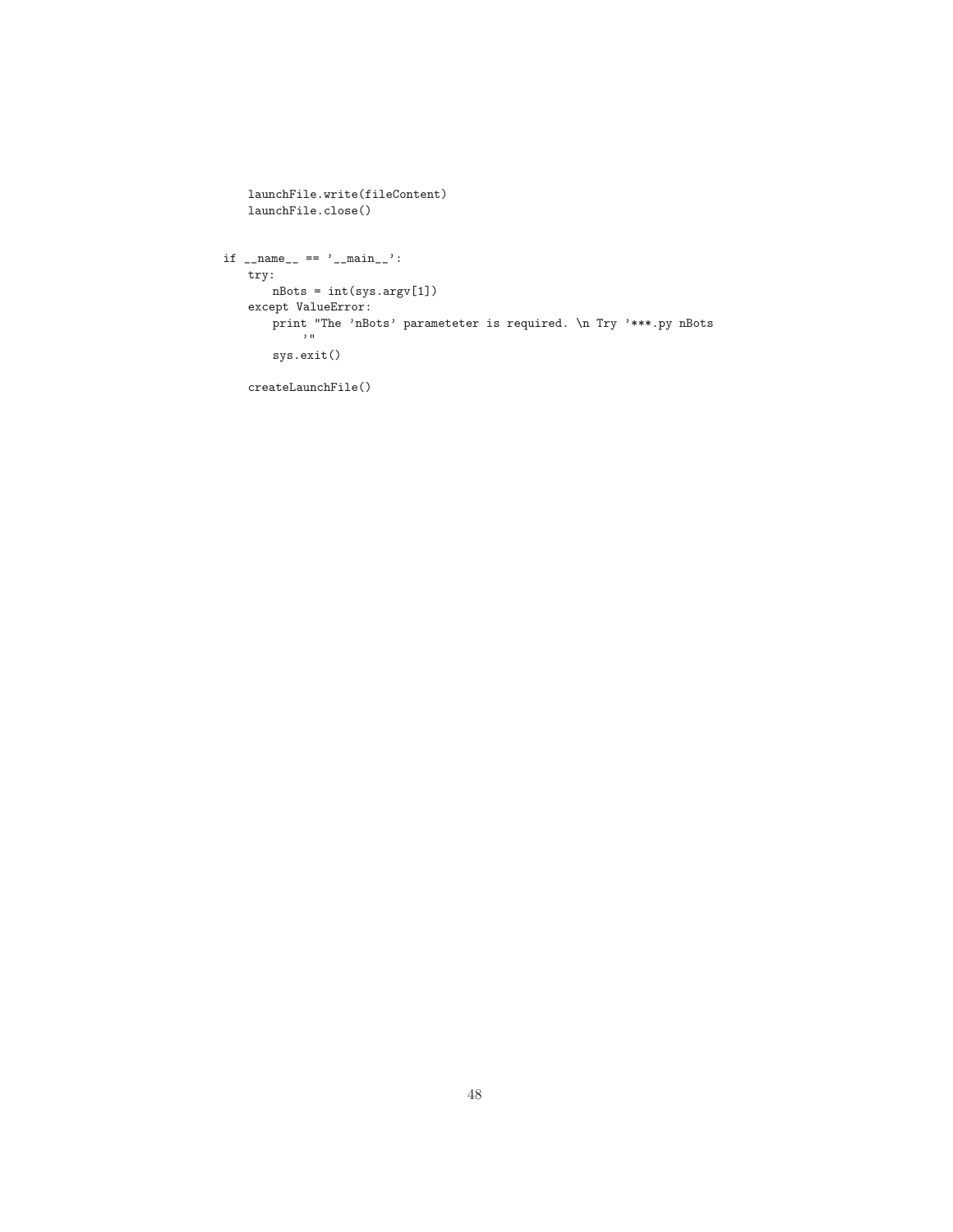#### **multihectorListener.py**

```
#!/usr/bin/env python
"""
ABOUT:
This python script listens to the gazeboModelStates topic
to get actual positions and velocities of the bots in Gazebosim.
The velocities and positions are saved to a csv file.
Args:
nBots read from the command line
Returns:
We save the following info about each bot to the csv file
[posX,posY,posZ,velLin.x,velLin.y,velLin.z,velAngular.x,velAngular.y,
    velAngular.z,yaw]
Each row contains the info about one bot.
Thus, if we are monitoring 5 bots, the csv will contain 5 rows.
How to execute this script:
1. Place this file in the folder with "filename.csv"
2. In the command line run
python fultibotListener.py nBots
"""
import os
import sys
import tempfile
import csv
import tf
import rospy
# Messages
from std_msgs.msg import String
from gazebo_msgs.msg import ModelStates
from nav_msgs.msg import Odometry
from geometry_msgs.msg import Point, Quaternion
filename = 'dataExchangeROS2Math.csv'
def callback(data):
   #rospy.loginfo(rospy.get_caller_id() + '%s', data)
   names = data.name
   poseDictBots = {data.name[i] : data.pose[i] for i in range(nBots+1)}
   twistDictBots = {data.name[i] : data.twist[i] for i in range(nBots+1)
        }
   #rospy.loginfo('%s', data.pose.pose.position.x)
   with tempfile.NamedTemporaryFile('w', dir=os.path.dirname(filename),
       delete=False) as fake_file:
       with fake_file as fake_csv:
           writer = csv.writer(fake_csv, delimiter=',')
```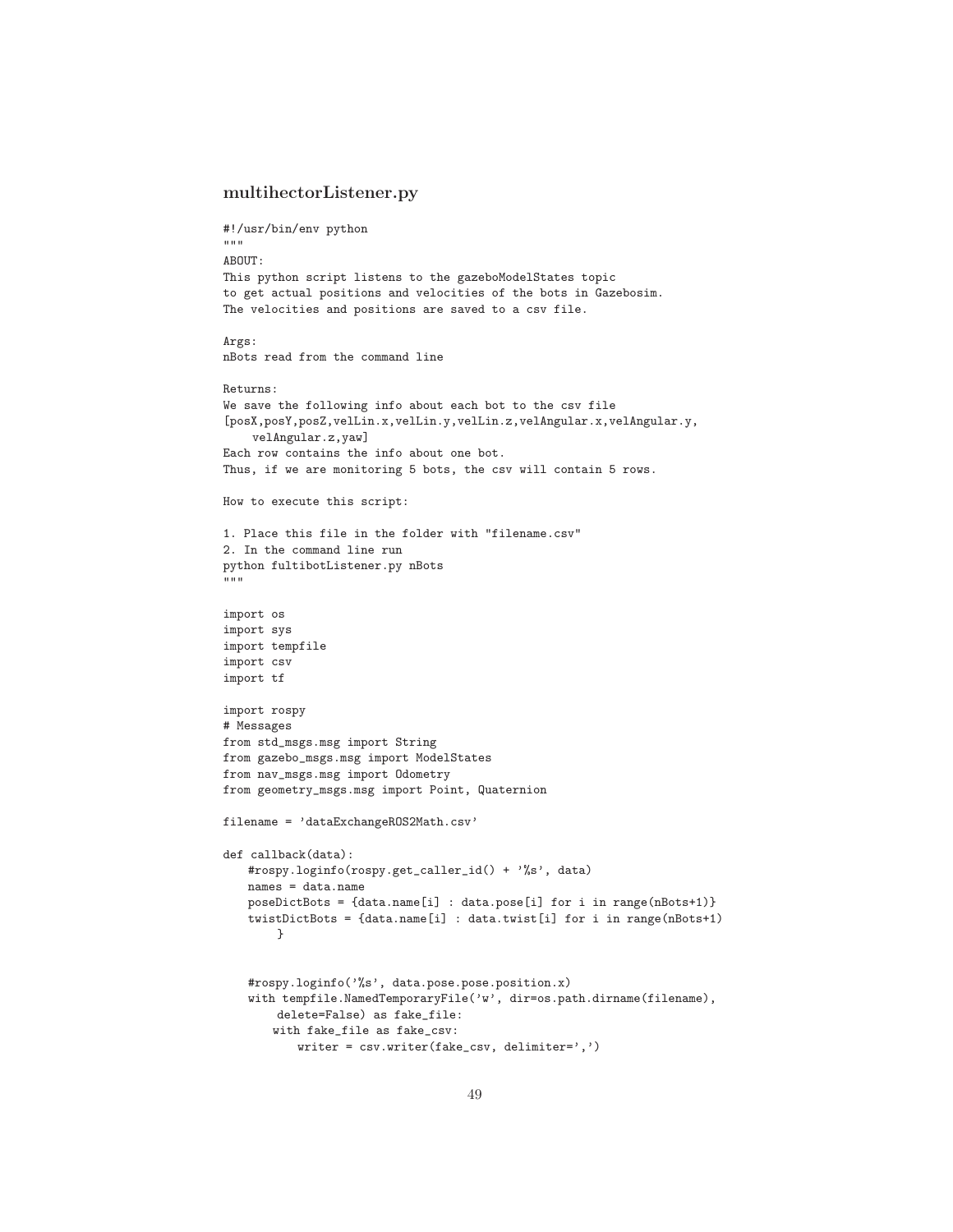```
for i in range(1,nBots+1):
          orienX = poseDictBots["Robot"+str(i)].orientation.x
          orienY = poseDictBots["Robot"+str(i)].orientation.y
          orienZ = poseDictBots["Robot"+str(i)].orientation.z
          orienW = poseDictBots["Robot"+str(i)].orientation.w
           (roll, pitch, yaw) = tf.transformations.
               euler_from_quaternion([orienX, orienY, orienZ, orienW])
          velLin = twistDictBots["Robot"+str(i)].linear
          velAngular = twistDictBots["Robot"+str(i)].angular
          posX = poseDictBots["Robot"+str(i)].position.x
          posY = poseDictBots["Robot"+str(i)].position.y
          posZ = poseDictBots["Robot"+str(i)].position.z
          odometryTuple = [posX,posY,posZ,velLin.x,velLin.y,velLin.z
               ,velAngular.x,velAngular.y,velAngular.z,yaw]
          writer.writerow(odometryTuple)
   tempFileName = fake_file.name
os.rename(tempFileName, filename)
```

```
def listener():
```

```
# In ROS, nodes are uniquely named. If two nodes with the same
   # name are launched, the previous one is kicked off. The
   # anonymous=True flag means that rospy will choose a unique
   # name for our 'listener' node so that multiple listeners can
   # run simultaneously.
   rospy.init_node('listener', anonymous=True)
   #Reading the position directly from Gazebo
   rospy.Subscriber('/gazebo/model_states', ModelStates, callback)
   # Use the following piece to get the position from Odometry. Note
       that it is not very accurate.
   #rospy.Subscriber('/odom', Odometry, callbackOdometry)
   rospy.spin()
if __name__ == '__main__':
   try:
      nBots = int(sys.argv[1])
   except ValueError:
       print "The 'nBots' parameteter is required. \n Try '***.py nBots
           ^{\prime}"
       sys.exit()
   listener()
```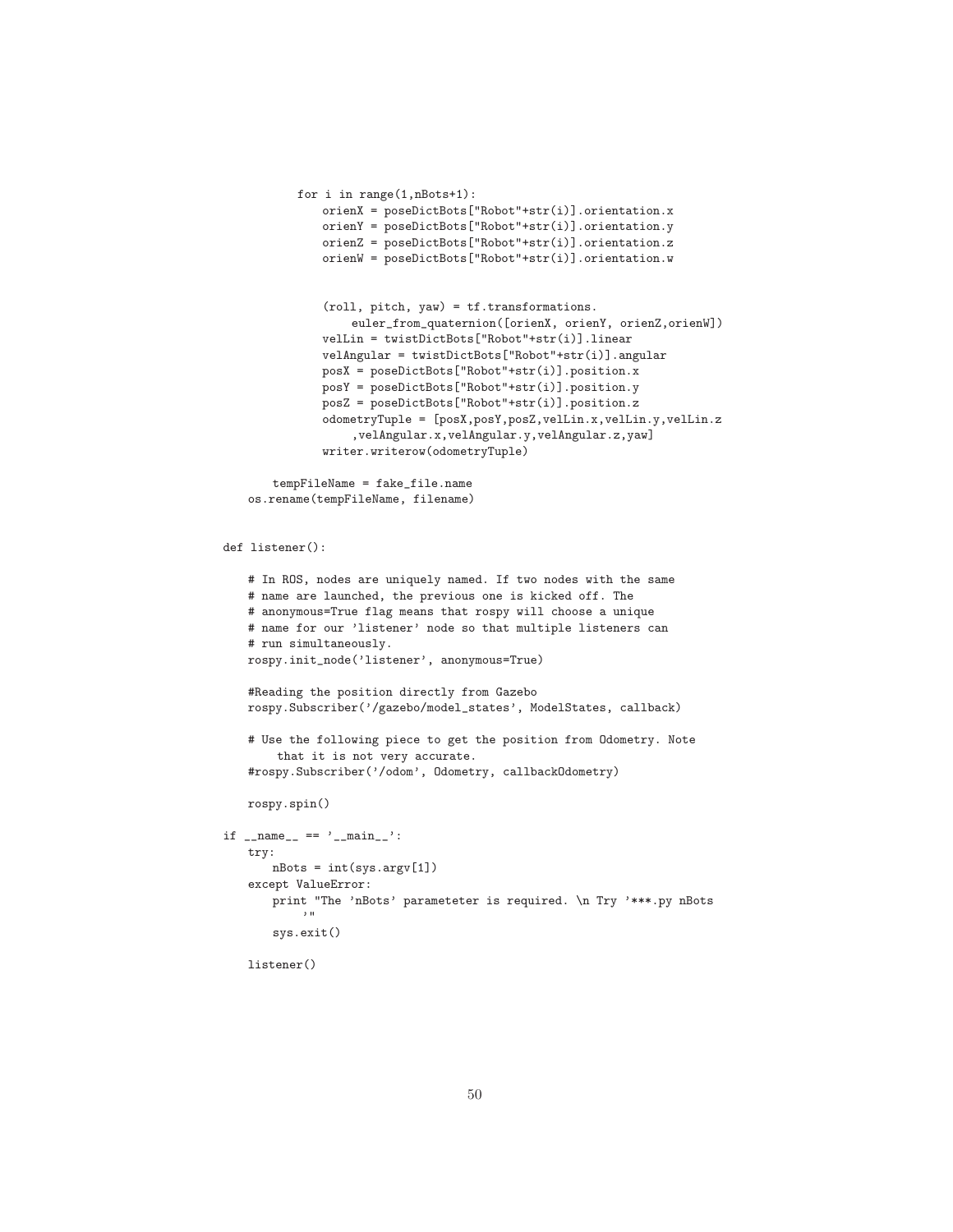#### **multihectorPublisher.py**

```
#!/usr/bin/env python
"""
Args: in the command line run
python multibotPublisher.py nBots
```

```
Returns:
```

```
This python scripts loops indefinitely and reads from the csv file "
    pubRate" times
per second and publishes the velocity commands to ROS /mobile_base/
    commands/velocity for each bot.
The input file must use the csv format with each row representing the
    velocities
for one bot. Each row should follow the format
[velX,velY,velZ,angVelX,angVelY,angVelZ]
" "" "
import time
import sys
import csv
# ROS Interface
import rospy
from geometry_msgs.msg import Twist
from geometry_msgs.msg import Vector3
fwdVel = 0.0angVel = 0.0pubRate = 30
def talker():
       pub = [None]*nBots
       for i in range(nBots):
          topicName = 'robot'+str(i+1)+'/cmd_vel'
          pub[i] = rospy.Publisher(topicName,Twist,queue_size=10)
       rospy.init_node('act', anonymous=True)
       rate = rospy.Rate(pubRate) #hz
       while not rospy.is_shutdown():
          with open('dataExchangeMath2ROS.csv', 'r') as f:
              try:
                  reader = csv.reader(f)velList = list(reader) # list of the form [velX,velY,
                      velZ,angVelX,angVelY,angVelZ]
                  print "New cmnd", velList
                  print "nBots:", nBots
                  for i in range(0,nBots):
                     linX = float(velList[i][0])
                     linY = float(velList[i][1])
```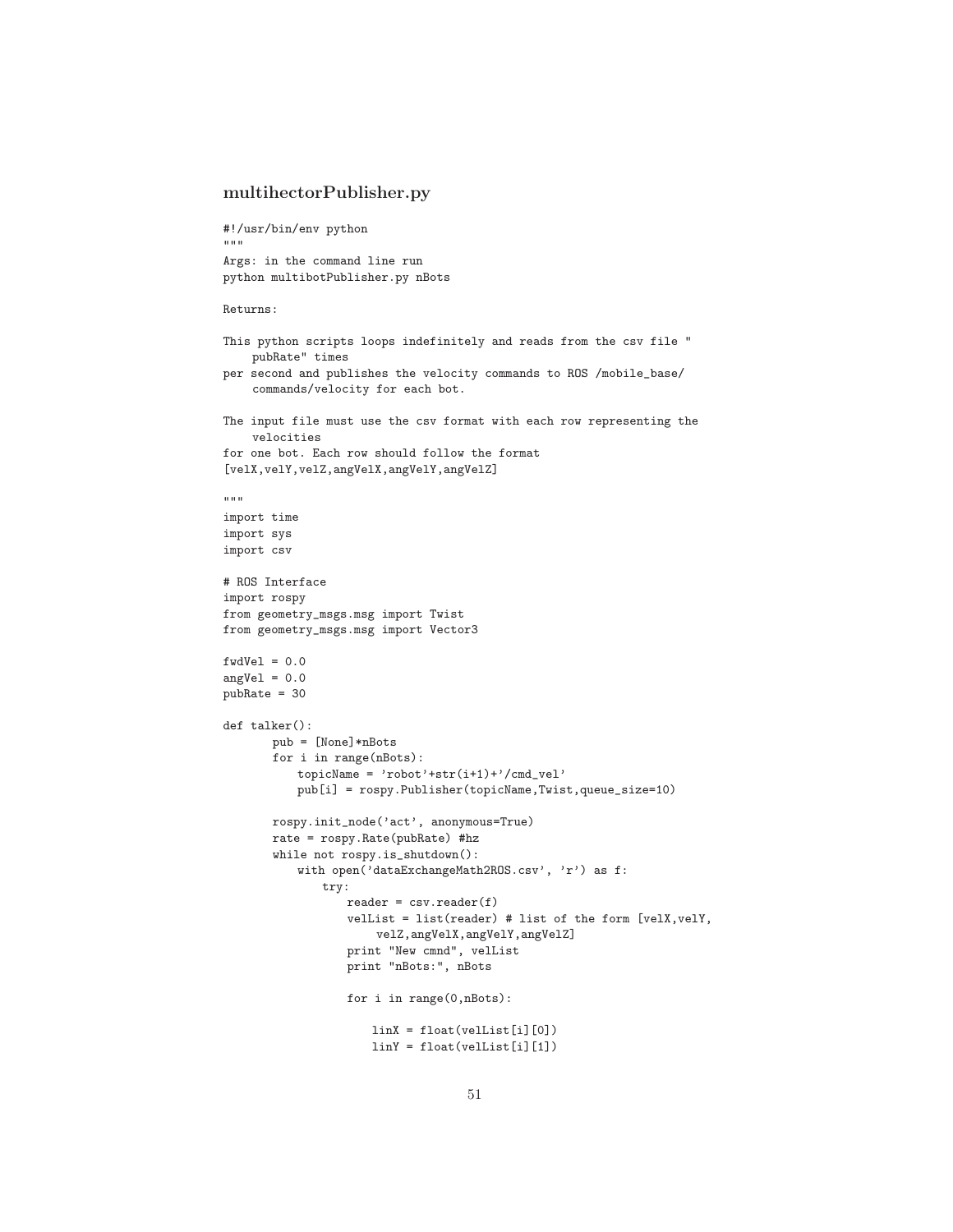```
linZ = float(vellist[i][2])angX = float(velList[i][3])
                      angY = float(velList[i][4])
                      angZ = float(velList[i][5])
                      linear = [linX,linY,linZ]
                      angular = [angX, angY, angZ]pub[i].publish(Twist(Vector3(linear[0],linear[1],
                          linear[2]),Vector3(angular[0],angular[1],
                          angular[2])))
              except:
                  pass
          rate.sleep()
          #time.sleep(0.1)
if __name__ == '__main__':
   try:
      nBots = int(sys.argv[1])
   except ValueError:
      print "The 'nBots' parameteter is required. \n Try '***.py nBots
          \rightarrow 0sys.exit()
   try:
       talker()
   except rospy.ROSInterruptException:
      pass
```